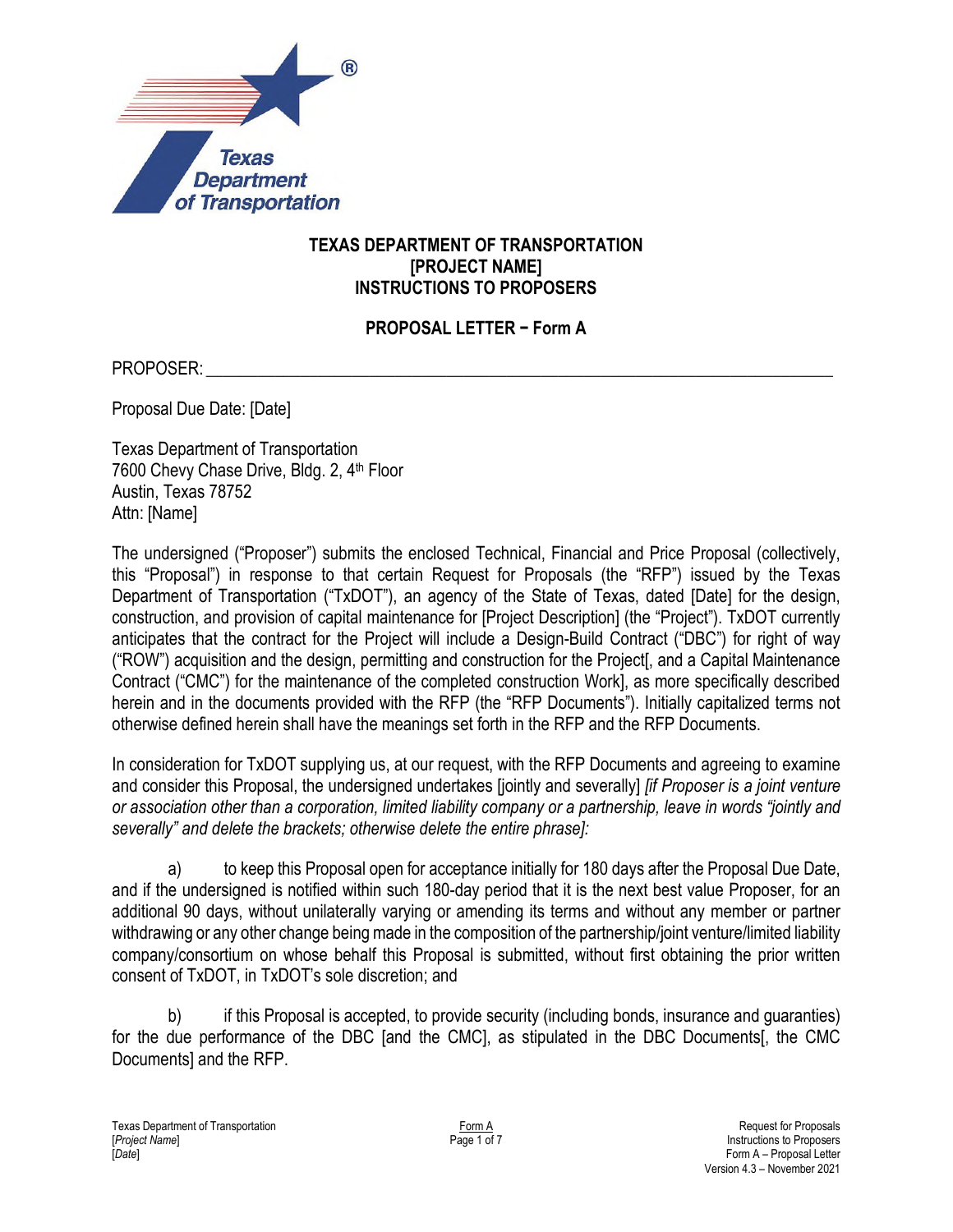If selected by TxDOT as the best value Proposer, Proposer agrees [to do the following or to cause DB Contractor] to do the following: (a) if requested by TxDOT in its sole discretion, enter into good faith negotiations with TxDOT regarding the terms of the DBC Documents and [the CMC Documents], in accordance with the requirements of the RFP; (b) enter into the DBC Documents [and the CMC Documents] without varying or amending their terms (except if requested to by TxDOT in its sole discretion) and satisfy all other conditions to award of the DBC Documents [and the CMC Documents]; and (c) perform its obligations as set forth in the ITP, [and] the DBC Documents [and the CMC Documents], including compliance with all commitments contained in this Proposal.

The following individual is designated as the Proposer's Official Representative in accordance with Section 2.2.2 of the ITP:

The following individual(s) is/are authorized to enter into negotiations with TxDOT on behalf of the Proposer in connection with this RFP, the Project, the DBC [and the CMC]:

Enclosed, and by this reference incorporated herein and made a part of this Proposal, are the following:

• Executive Summary;

\_\_\_\_\_\_\_\_\_\_\_\_\_\_\_\_\_\_\_\_\_\_\_\_\_\_\_\_\_\_\_\_\_\_\_\_

 $\frac{1}{2}$  , and the set of the set of the set of the set of the set of the set of the set of the set of the set of the set of the set of the set of the set of the set of the set of the set of the set of the set of the set

- Technical Proposal, including Proposer Information, Certifications and Documents, Technical Solutions, Appendices, and Proposal Bond;
- Updated Financial Information; and
- Price Proposal.

Proposer acknowledges receipt of the following Addenda and sets of questions and responses:

*[List all Addenda by number and date issued. For example, "Addendum 1 issued December 1, 2018."] [list other addenda] \_\_\_\_\_\_\_\_\_\_\_\_\_\_\_\_\_\_\_\_\_\_\_\_\_\_\_\_\_* 

Responses issued: *[list dates on which TxDOT responded to Proposers' questions regarding the RFP Documents or this procurement.]*

Proposer certifies that this Proposal is submitted without reservation, qualification, assumptions or conditions. Proposer certifies that it has carefully examined and is fully familiar with the site and all of the provisions of all of the RFP Documents, has reviewed all materials posted on the RFP Website and the Project Website, the Addenda and TxDOT's responses to questions, and is satisfied that the RFP Documents provide sufficient detail regarding the obligations to be performed by the DB Contractor and do not contain internal inconsistencies; that it has carefully checked all the words, figures and statements in this Proposal; that it has conducted such other field investigations and additional design development that are prudent and reasonable in preparing this Proposal; and that it has notified TxDOT of any deficiencies in or omissions from any RFP Documents or other documents provided by TxDOT and of any unusual site conditions observed prior to the date hereof. Proposer acknowledges receipt of the index of the RIDs posted to the RID folder and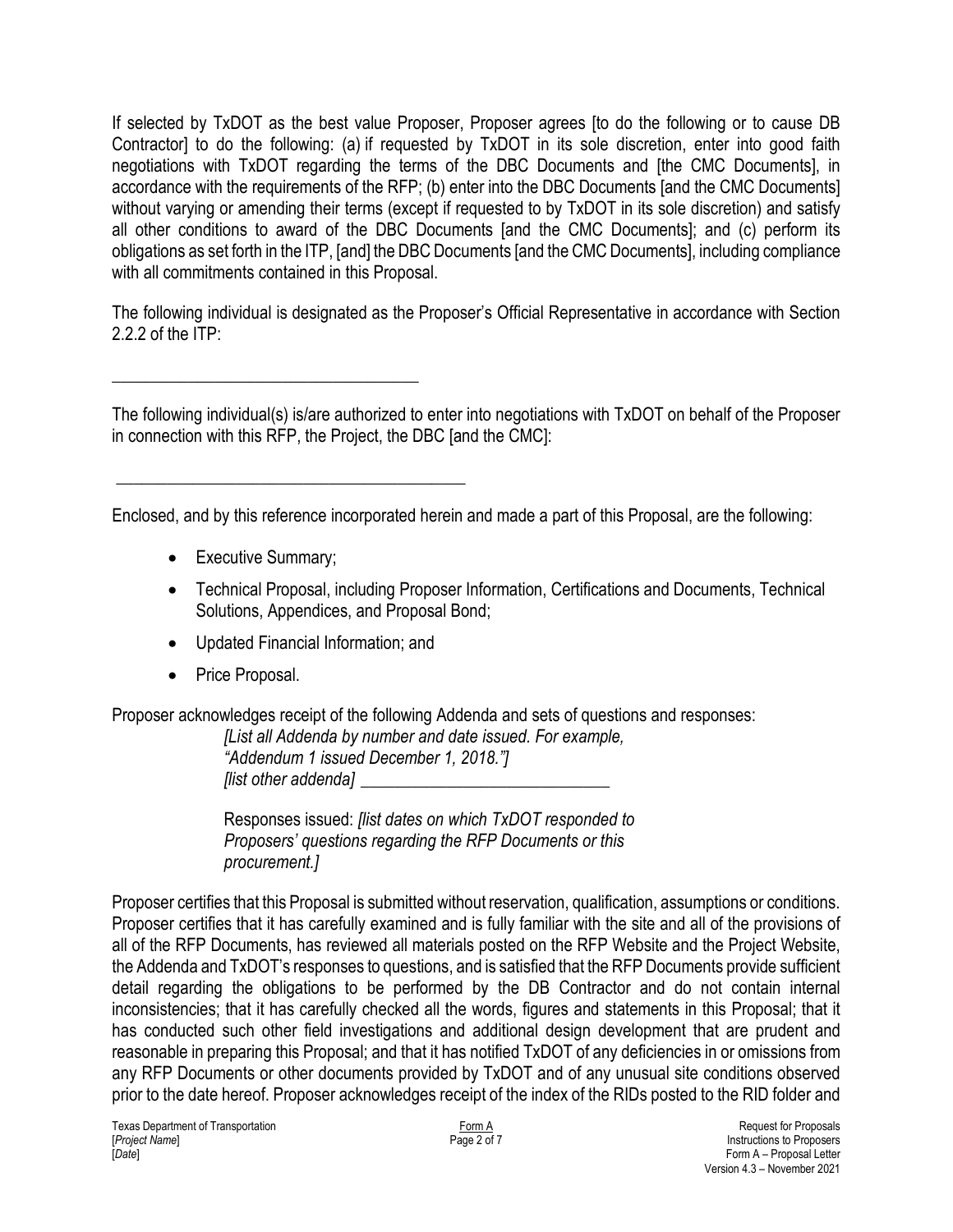further acknowledges that TxDOT makes no representation, warranty or guarantee as to, and shall not be responsible for, the accuracy, completeness, or pertinence of the RIDs, and, in addition, shall not be responsible for any conclusions drawn therefrom, except as provided in Exhibit 3 to the DBA.

Proposer proposes to design, [and] construct[, and maintain] this Project in accordance with the DBC Documents [and CMC Documents] and certifies to furnish and deliver all the materials and to do all work and labor required for the design, [and] construction[, and maintenance] and other identified activities for the Project, at the prices stated in the pricing forms (Forms P [and Q]). Proposer will comply with the processes and procedures set forth in the DBC Documents for ROW acquisition, and shall comply with the TxDOT *ROW Acquisition Manual*, TxDOT *ROW Appraisal and Review Manual* and other manuals related to ROW acquisition referenced in the DBC Documents.

Proposer represents that all statements made in the Qualifications Statement ("QS") previously delivered to TxDOT (as amended and resubmitted) are true, correct and accurate as of the date hereof, except as otherwise specified in the enclosed Proposal and Proposal forms. Proposer agrees that such QS, except as modified by the enclosed Proposal and Proposal forms, is incorporated as if fully set forth herein.

Proposer commits that the Key Personnel designated in the Proposal for the positions described in the Proposal will be available to serve in the role so identified in connection with the Project. Proposer has only identified and proposed personnel it believes, in good faith, will be available for, and intends to assign to, work on the Project for the positions identified.

The requirements of Subchapter J, Chapter 552, Government Code, may apply to this Proposal and Proposer agrees that the Payment for Work Product Agreement[, CMC] and DBC can be terminated if the DB Contractor knowingly or intentionally fails to comply with a requirement of that subchapter in connection with the applicable agreement.

Proposer understands that TxDOT is not bound to accept the Proposal whose corresponding Price Proposal offers the lowest price to TxDOT or any Proposal TxDOT may receive.

Proposer further understands that all costs and expenses incurred by it in preparing this Proposal and participating in the RFP process will be borne solely by the Proposer, except any payment for work product that may be paid in accordance with the RFP.

Proposer acknowledges and agrees to the disclosure terms described in ITP Section 2.6.

Proposer agrees that TxDOT will not be responsible for any errors, omissions, inaccuracies or incomplete statements in this Proposal.

This Proposal shall be governed by and construed in all respects according to the laws of the State of Texas.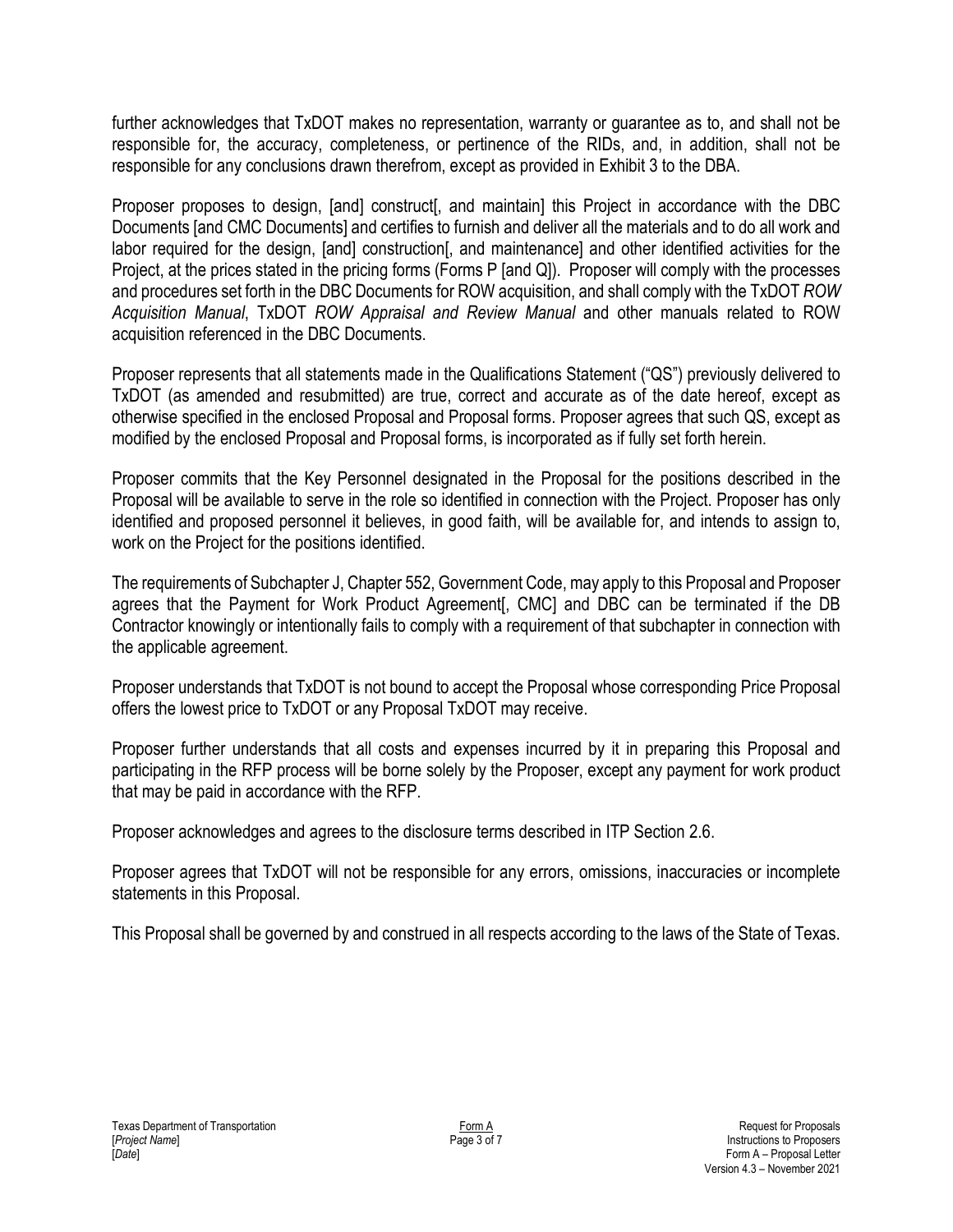Proposer's business address:

| (No.)  |                                                           | (Street)             | (Floor or Suite) |
|--------|-----------------------------------------------------------|----------------------|------------------|
| (City) | (State or Province)                                       | (ZIP or Postal Code) | (Country)        |
|        | State or Country of Incorporation/Formation/Organization: |                      |                  |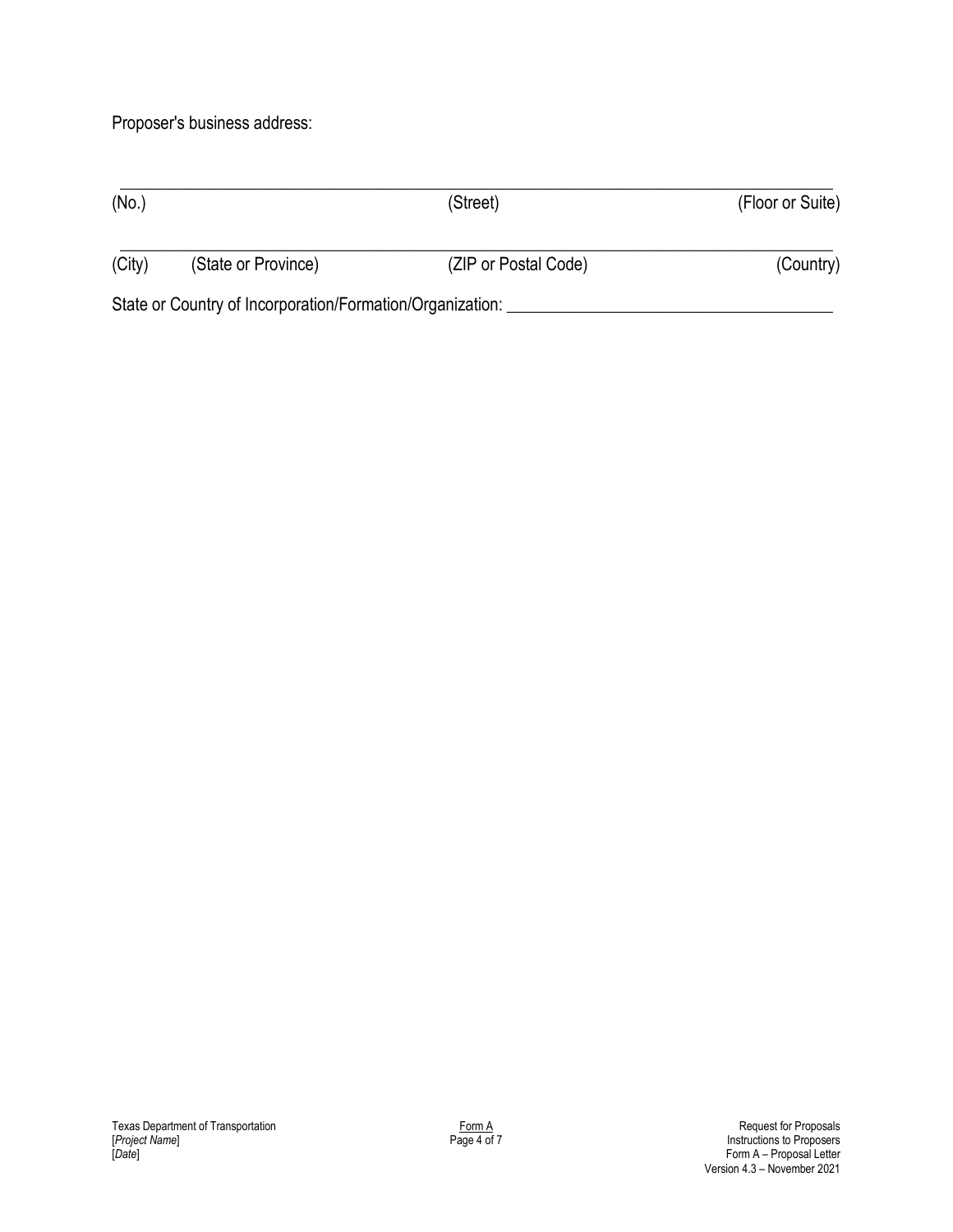*[insert appropriate signature block]* 

1. Sample signature block for corporation or limited liability company:

*[Insert the proposer's name]*

By: \_\_\_\_\_\_\_\_\_\_\_\_\_\_\_\_\_\_\_\_\_\_\_\_\_\_\_\_\_\_\_\_\_\_\_\_\_\_\_\_\_

Print Name: \_\_\_\_\_\_\_\_\_\_\_\_\_\_\_\_\_\_\_\_\_\_\_\_\_\_\_\_\_\_\_\_\_\_\_

 $\mathsf{Title:}\hspace{2.2cm}$ 

2. Sample signature block for partnership or joint venture:

*[Insert the proposer's name]*

By: *[Insert general partner's or member's name]*

By: \_\_\_\_\_\_\_\_\_\_\_\_\_\_\_\_\_\_\_\_\_\_\_\_\_\_\_\_\_\_\_\_\_\_\_

Print Name: \_\_\_\_\_\_\_\_\_\_\_\_\_\_\_\_\_\_\_\_\_\_\_\_\_\_\_\_

 $\blacksquare$  Title:

*[Add signatures of additional general partners or members as appropriate]* 

3. Sample signature block for attorney in fact:

*[Insert the proposer's name]* 

By: \_\_\_\_\_\_\_\_\_\_\_\_\_\_\_\_\_\_\_\_\_\_\_\_\_\_\_\_\_\_\_\_\_\_\_\_\_\_\_\_\_

Print Name:

Attorney in Fact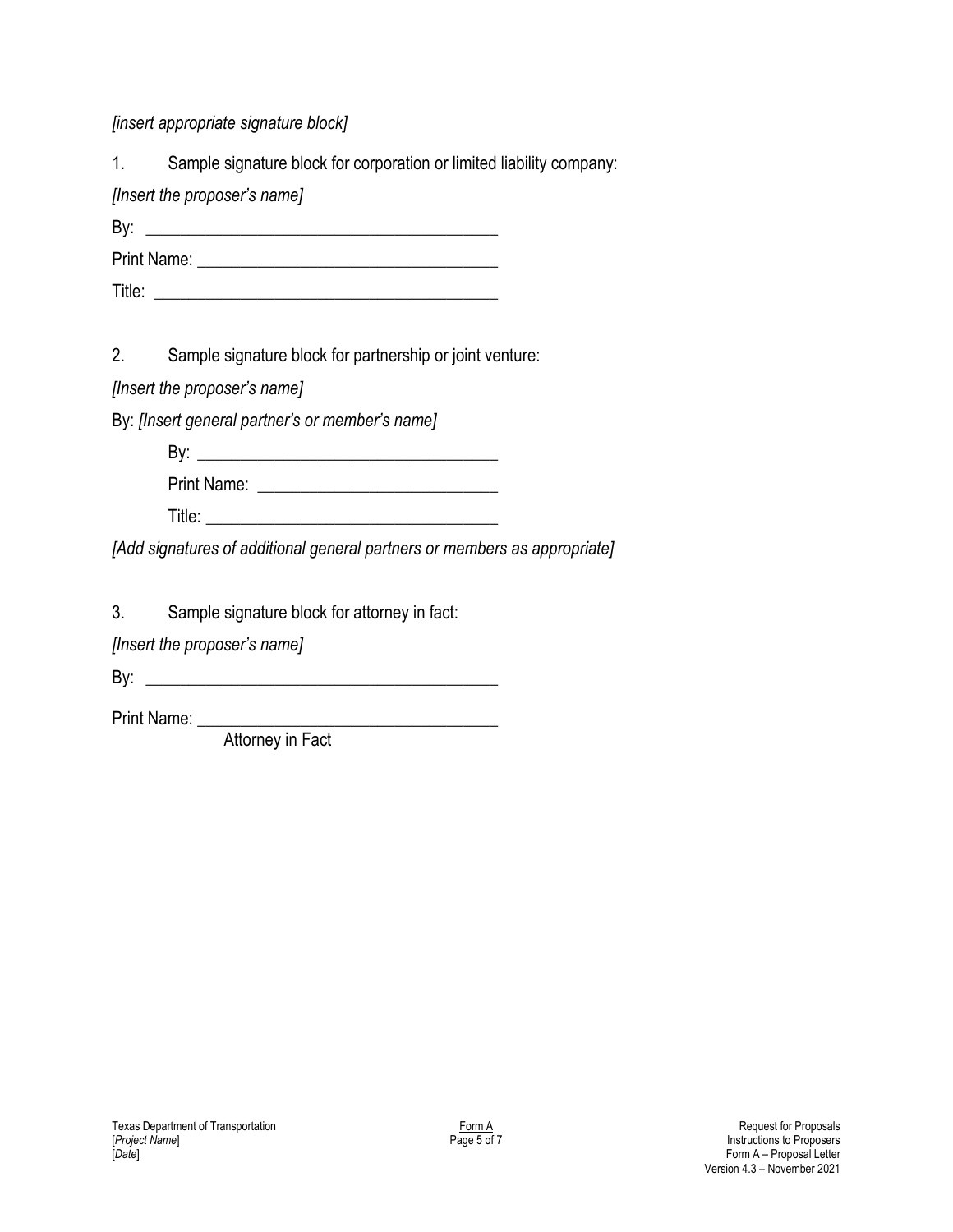# ADDITIONAL INFORMATION TO BE PROVIDED WITH PROPOSAL LETTER:

- A. Describe in detail the legal structure of the Proposer and Equity Members.
	- 1. If the Proposer/Equity Member is a corporation or includes a corporation as a joint venture member, partner or member, provide articles of incorporation and bylaws for Proposer/Equity Member and each corporation certified by an appropriate individual. If any entity is not yet formed, so state and indicate that these documents will be provided prior to award.
	- 2. If the Proposer/Equity Member is a partnership or includes a partnership as a joint venture member, partner or member, attach full names and addresses of all partners and the equity ownership interest of each entity, provide the incorporation, formation and organizational documentation for the Proposer/Equity Member (partnership agreement and certificate of partnership for a partnership, articles of incorporation and bylaws for a corporation, operating agreement for a limited liability company and joint venture agreement for a joint venture) certified by an appropriate individual. If any entity is not yet formed, so state and indicate that these documents will be provided prior to award.
	- 3. If the Proposer/Equity Member is a joint venture or includes a joint venture as a joint venture member, partner or member, attach full names and addresses of all joint venture members and the equity ownership interest of each entity, provide the incorporation, formation and organizational documentation for the Proposer/Equity Member (partnership agreement and certificate of partnership for a partnership, articles of incorporation and bylaws for a corporation, operating agreement for a limited liability company and joint venture agreement for a joint venture) certified by an appropriate individual. If any entity is not yet formed, so state and indicate that these documents will be provided prior to award.
	- 4. If the Proposer/Equity Member is a limited liability company or includes a limited liability company as a joint venture member, partner or member, attach full names and addresses of all members and the equity ownership interest of each entity, provide the incorporation, formation and organizational documentation for the Proposer/Equity Member (partnership agreement and certificate of partnership for a partnership, articles of incorporation and bylaws for a corporation, operating agreement for a limited liability company and joint venture agreement for a joint venture) certified by an appropriate individual. If any entity is not yet formed, so state and indicate that this information will be provided prior to award.

Attach evidence to the Proposal and to each letter that the person signing has authority to do so.

B. With respect to authorization of execution and delivery of the Proposal and validity thereof, if the Proposer is a corporation, it shall provide evidence in the form of a resolution of its governing body certified by an appropriate officer of the corporation. If the Proposer is a partnership, such evidence shall be in the form of a partnership resolution and a general partner resolution (as to each general partner) providing such authorization, in each case, certified by an appropriate officer of the general partner. If the Proposer is a limited liability company, such evidence shall be in the form of a limited liability company resolution and a managing member(s) resolution providing such authorization,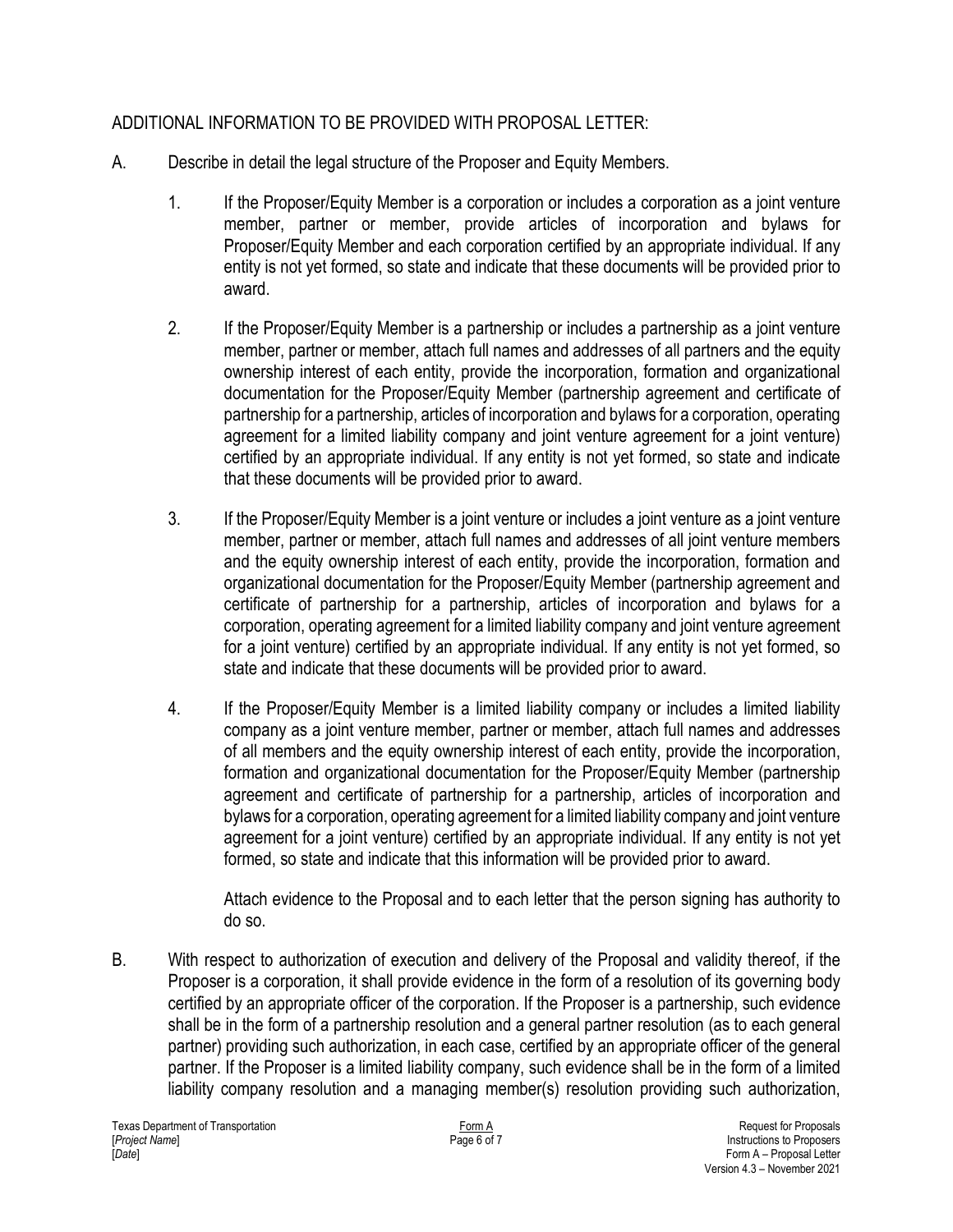certified by an appropriate officer of the managing member(s). If there is no managing member, each member shall provide the foregoing information. If the Proposer is a joint venture, such evidence shall be in the form of a resolution of each joint venture member, certified by an appropriate officer of such joint venture member. If the Proposer is a joint venture or a partnership, the Proposal must be executed by all joint venture members or all general partners, as applicable. If the Proposer is an entity that is not yet formed, such evidence shall be in the form of a resolution of each Equity Member, certified by an appropriate officer of such member.

C. The Proposer's partnership agreement, limited liability company operating agreement, and joint venture agreement, as applicable, must include an express provision satisfactory to TxDOT, in its sole discretion, stating that, in the event of a dispute between or among joint venture members, partners or members, as applicable, no joint venture member, partner or member, as applicable, shall be entitled to stop, hinder or delay work on the Project. Proposers should submit the applicable agreement to TxDOT and identify on a cover page where in the agreement the provision can be found. If the Proposer is an entity that is not yet formed, provide draft organizational documents and indicate where the provision is found.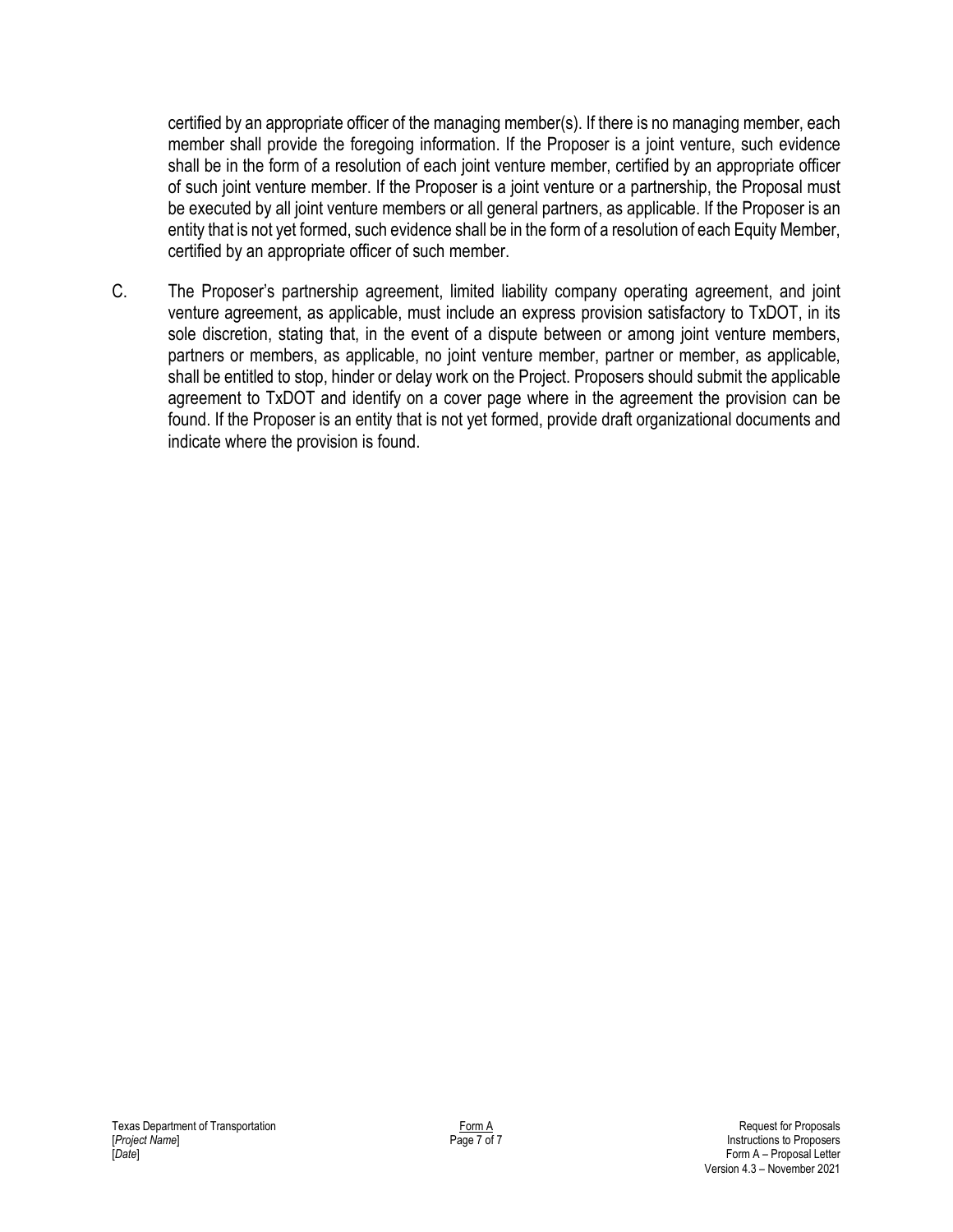### **IDENTIFICATION OF PROPOSER AND TEAM MEMBERS − Form B-1**

| <b>NAME OF ENTITY AND</b><br><b>CONTACT INFORMATION1</b><br>(representative, address,<br>phone, fax, email) | <b>ROLE IN ORGANIZATION</b> |                          | <b>DESCRIPTION OF WORK/SERVICES TO BE</b><br>PERFORMED BY ENTITY |
|-------------------------------------------------------------------------------------------------------------|-----------------------------|--------------------------|------------------------------------------------------------------|
| <b>PROPOSER</b>                                                                                             |                             |                          |                                                                  |
|                                                                                                             | Proposer                    |                          |                                                                  |
| <b>GUARANTORS</b>                                                                                           |                             |                          |                                                                  |
|                                                                                                             | Guarantor                   |                          |                                                                  |
|                                                                                                             | Guarantor                   |                          |                                                                  |
|                                                                                                             | Guarantor                   |                          |                                                                  |
| <b>EQUITY MEMBERS</b>                                                                                       |                             | <b>Percent ownership</b> |                                                                  |
|                                                                                                             |                             |                          |                                                                  |
|                                                                                                             |                             |                          |                                                                  |
|                                                                                                             |                             |                          |                                                                  |
|                                                                                                             |                             |                          |                                                                  |
|                                                                                                             |                             |                          |                                                                  |
|                                                                                                             |                             |                          |                                                                  |

<sup>&</sup>lt;sup>1</sup> If an entity fits within more than one category of team members (e.g., it is both a Major Participant and a Major Professional Services Firm), it should be listed under each category for each respective role.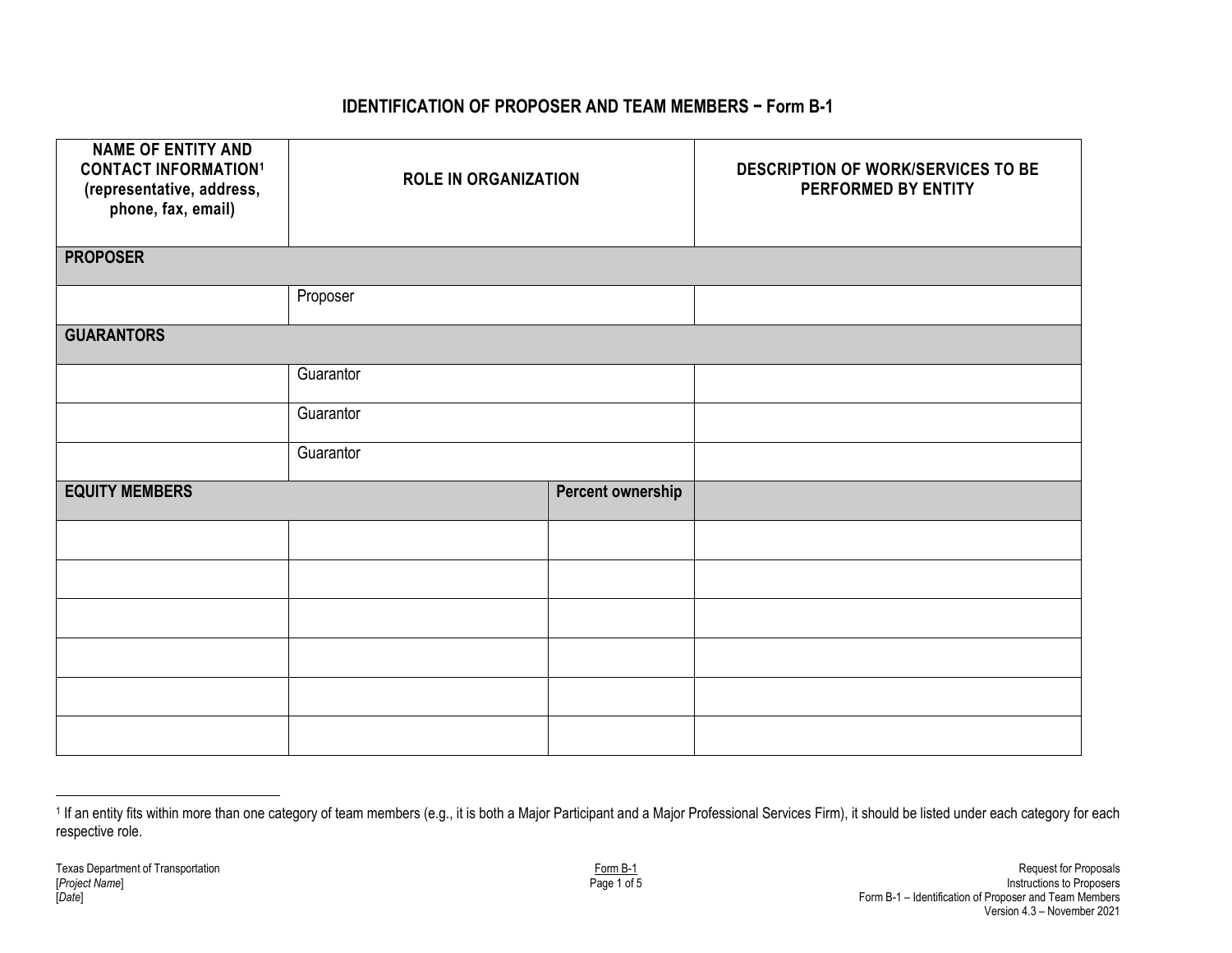| <b>NAME OF ENTITY AND</b><br><b>CONTACT INFORMATION1</b><br>(representative, address,<br>phone, fax, email) | <b>ROLE IN ORGANIZATION</b> | <b>DESCRIPTION OF WORK/SERVICES TO BE</b><br>PERFORMED BY ENTITY |  |  |
|-------------------------------------------------------------------------------------------------------------|-----------------------------|------------------------------------------------------------------|--|--|
| <b>MAJOR PARTICIPANTS2</b>                                                                                  |                             |                                                                  |  |  |
|                                                                                                             |                             |                                                                  |  |  |
|                                                                                                             |                             |                                                                  |  |  |
|                                                                                                             |                             |                                                                  |  |  |
|                                                                                                             |                             |                                                                  |  |  |
|                                                                                                             |                             |                                                                  |  |  |
|                                                                                                             |                             |                                                                  |  |  |
| <b>MAJOR PROFESSIONAL SERVICES FIRMS3</b>                                                                   |                             |                                                                  |  |  |
|                                                                                                             |                             |                                                                  |  |  |
|                                                                                                             |                             |                                                                  |  |  |
|                                                                                                             |                             |                                                                  |  |  |
|                                                                                                             |                             |                                                                  |  |  |
|                                                                                                             |                             |                                                                  |  |  |

<sup>&</sup>lt;sup>2</sup> "Major Participant" means each Equity Member and each member of the Proposer's organization: (a) with primary responsibility for design; (b) with primary responsibility for construction; or (c) with a proposed subcontract with a value greater than or equal to 5% of the contract price or \$20 million, whichever is greater. The role of each Major Participant should be identified as either having primary responsibility for design, primary responsibility for construction, or having a proposed subcontract with a value greater than or equal to 5% of the contract price or \$20 million, whichever is greater.

<sup>3</sup> "Major Professional Services Firm" means a firm that will provide engineering, architectural, surveying, planning, quality assurance or other professional services for development of the Project valued at \$[2 million] or more.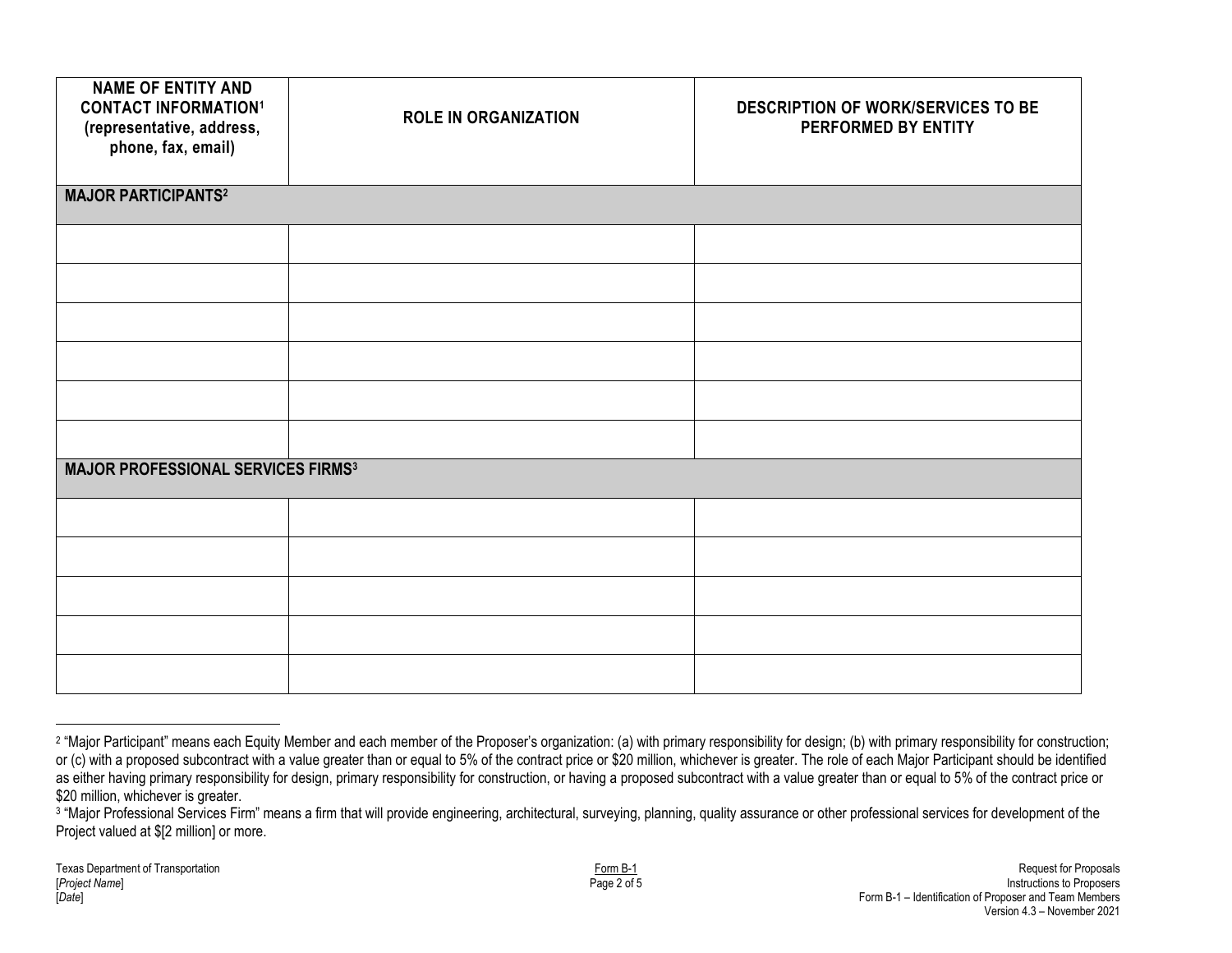| <b>NAME OF ENTITY AND</b><br><b>CONTACT INFORMATION1</b><br>(representative, address,<br>phone, fax, email) | <b>ROLE IN ORGANIZATION</b> | <b>DESCRIPTION OF WORK/SERVICES TO BE</b><br>PERFORMED BY ENTITY |
|-------------------------------------------------------------------------------------------------------------|-----------------------------|------------------------------------------------------------------|
| <b>IDENTIFIED SUBCONTRACTORS4</b>                                                                           |                             |                                                                  |
|                                                                                                             |                             |                                                                  |
|                                                                                                             |                             |                                                                  |
|                                                                                                             |                             |                                                                  |
|                                                                                                             |                             |                                                                  |
|                                                                                                             |                             |                                                                  |
|                                                                                                             |                             |                                                                  |
|                                                                                                             |                             |                                                                  |
|                                                                                                             |                             |                                                                  |
|                                                                                                             |                             |                                                                  |
|                                                                                                             |                             |                                                                  |
|                                                                                                             |                             |                                                                  |
|                                                                                                             |                             |                                                                  |
|                                                                                                             |                             |                                                                  |
|                                                                                                             |                             |                                                                  |

<sup>4</sup> "Identified Subcontractor" means any team member identified in the Proposal other than Proposer, Equity Members and Guarantors that is not already identified on this Form B-1 as a Major Participant or Major Professional Services Firm.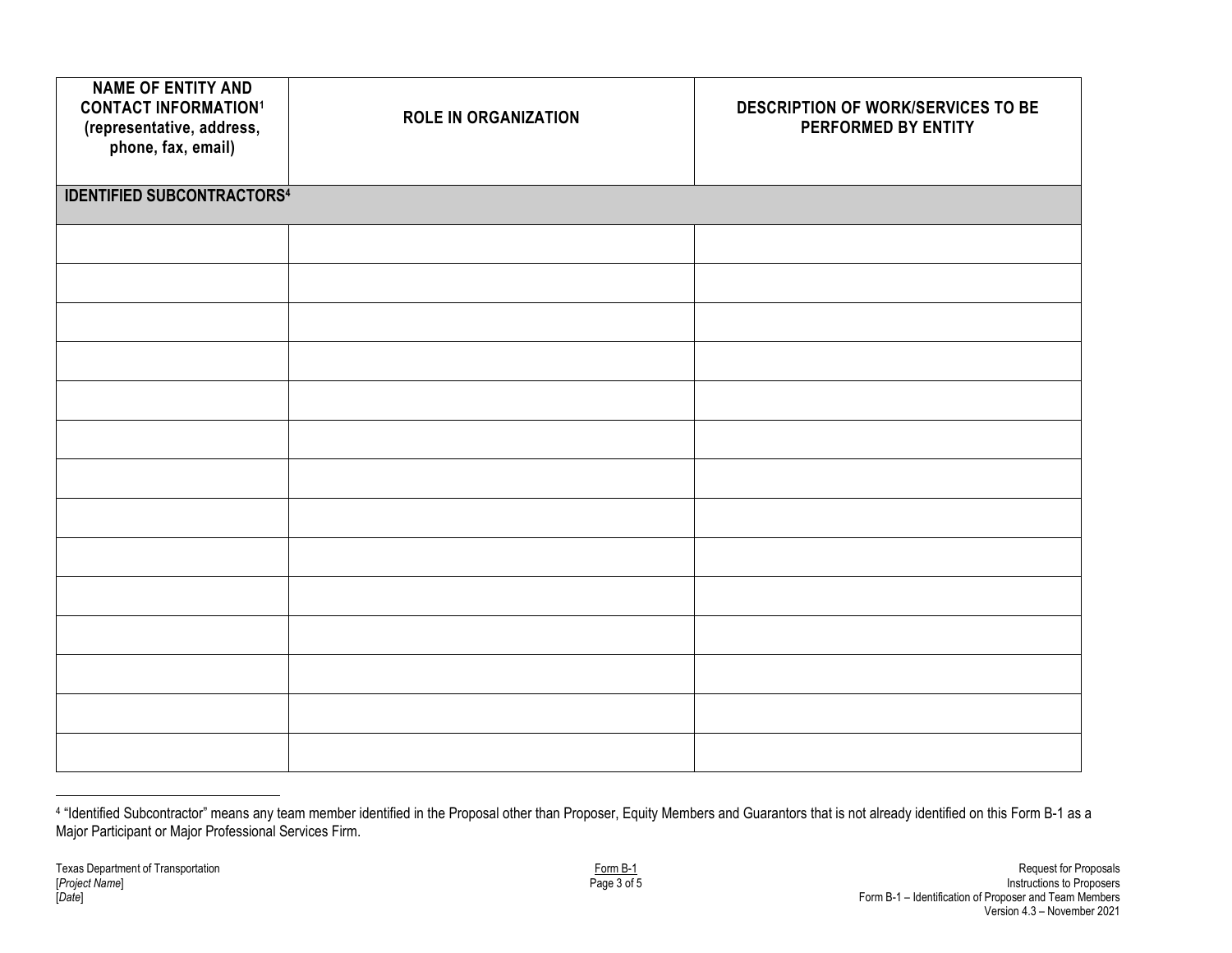| <b>NAME OF ENTITY AND</b><br><b>CONTACT INFORMATION1</b><br>(representative, address,<br>phone, fax, email) | <b>ROLE IN ORGANIZATION</b> | <b>DESCRIPTION OF WORK/SERVICES TO BE</b><br>PERFORMED BY ENTITY |
|-------------------------------------------------------------------------------------------------------------|-----------------------------|------------------------------------------------------------------|
|                                                                                                             |                             |                                                                  |
|                                                                                                             |                             |                                                                  |
|                                                                                                             |                             |                                                                  |
|                                                                                                             |                             |                                                                  |

Add additional sheet(s) as necessary.

The undersigned Proposer hereby certifies that it has not entered into any substantive negotiations with Major Participants or Major Professional Services Firms resulting in an agreement to enter into any Subcontracts with respect to the Project, except for those listed above. The Proposer agrees that it will follow applicable Design-Build Contract ("DBC") [and Capital Maintenance Contract ("CMC")] requirements with respect to Subcontractors*.* Proposer further declares that it has carefully examined the Request for Proposals Documents, including TxDOT's Disadvantaged Business Enterprise ("DBE") participation goal for the Project (set forth in ITP, Section 1.8.2), and acknowledges that Proposer's efforts to obtain participation by Subcontractors could reasonably be expected to accomplish TxDOT's DBE participation goal for the Project with respect to the professional services and Construction Work performed under the DBC[, as well as the Maintenance Services performed under the CMC].

I declare under penalty of perjury under the laws of the State of Texas that the foregoing declaration is true and correct.

Executed: \_\_\_\_\_\_\_\_\_\_, 20[##].

| (Signature)    |
|----------------|
| (Name printed) |
| (Title)        |
| (Proposer)     |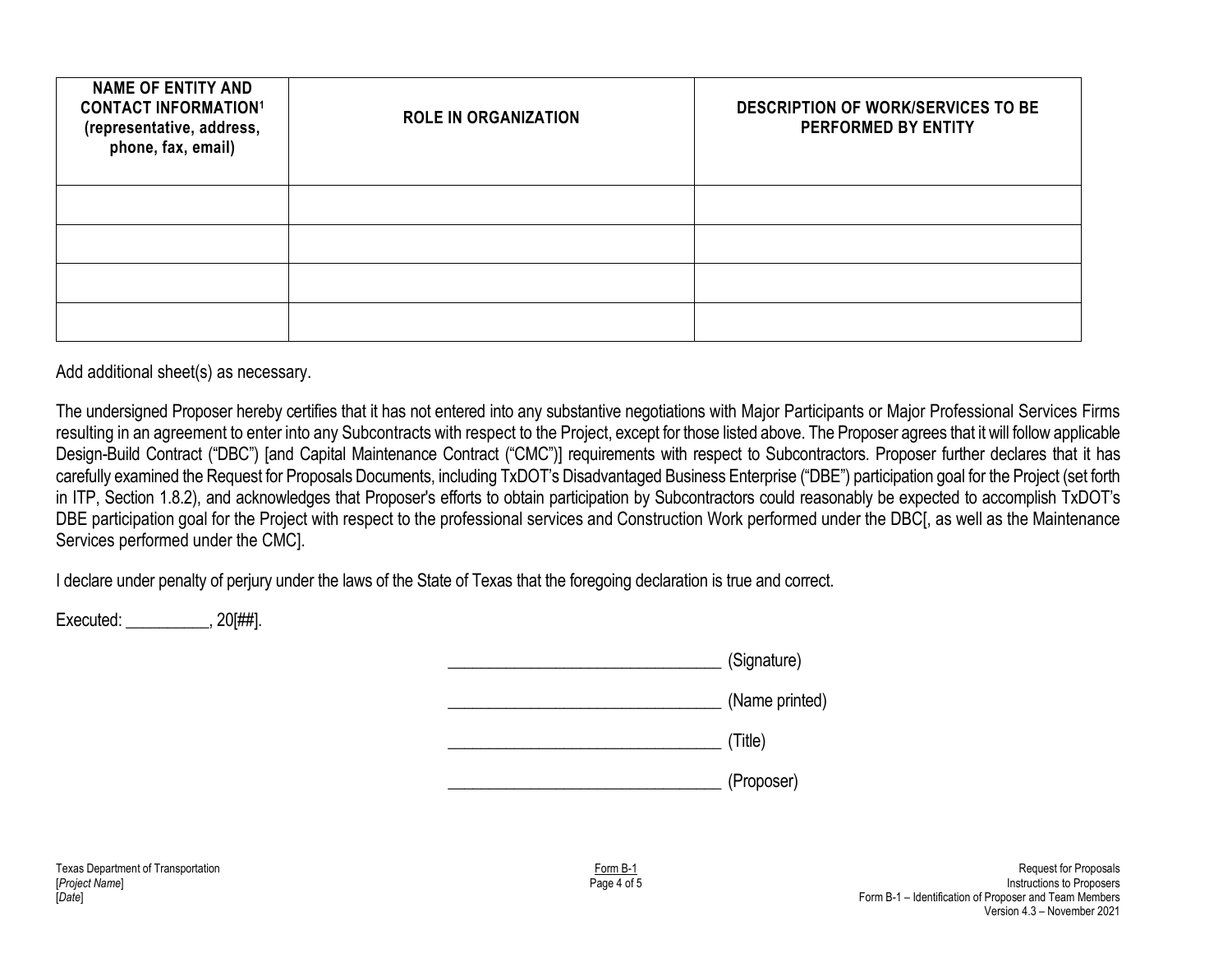| STATE OF         |  |
|------------------|--|
|                  |  |
| <b>COUNTY OF</b> |  |

Each of the undersigned, being first duly sworn, deposes and says that was is the wave of  $\frac{1}{\sqrt{1-\frac{1}{n}}}$  and is the <u>of seconal</u>, which entity(ies) are the **of the of the State Proposer identified in the foregoing** questionnaire, and that the answers to the foregoing questions and all other statements therein are true and correct.

| (Signature)                                                 | (Signature)    |
|-------------------------------------------------------------|----------------|
| (Name Printed)                                              | (Name Printed) |
| (Title)                                                     | (Title)        |
| Subscribed and sworn to before me this _ day of __, 20[##]. |                |

Notary Public in and for said County and State

 $\overline{\phantom{a}}$  , we can consider the constraint of the constraint  $\overline{\phantom{a}}$  $\overline{\phantom{a}}$  , we can consider the constraint of the constraint  $\overline{\phantom{a}}$ 

[Seal]

My commission expires: \_\_\_\_\_\_\_\_\_\_\_.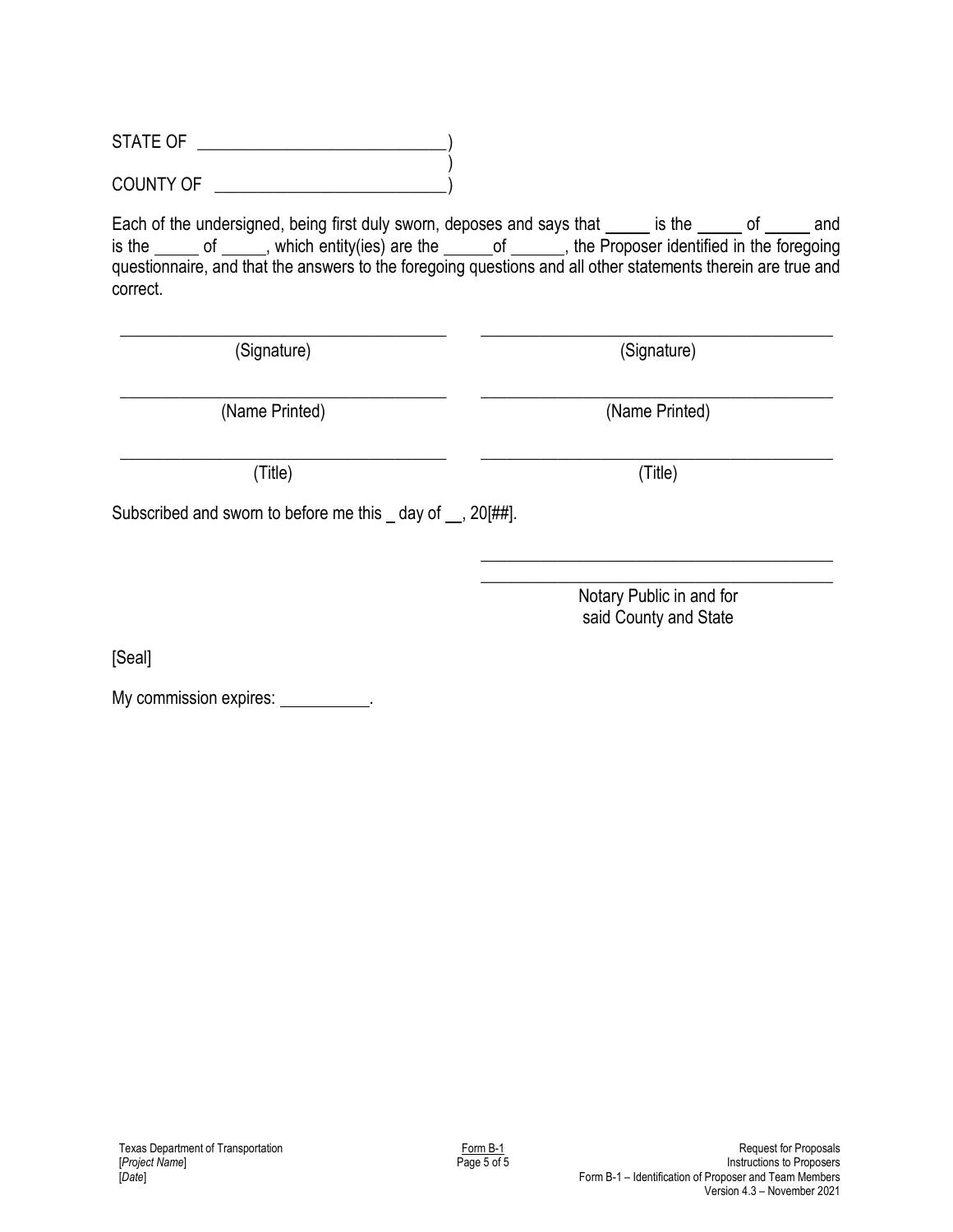### **INFORMATION ABOUT PROPOSER'S ORGANIZATION − Form B-2**

| 1.0 | Name of Proposer:   |           |           |
|-----|---------------------|-----------|-----------|
| 2.0 | Type of entity:     |           |           |
| 3.0 | Proposer's address: |           |           |
|     |                     | Telephone | Facsimile |

4.0 How many years has the Proposer and each Equity Member been in its current line of business, and how many years has each entity been in business under its present name?

| Name | No. of years in business | No. of years under present<br>name |
|------|--------------------------|------------------------------------|
|      |                          |                                    |
|      |                          |                                    |
|      |                          |                                    |
|      |                          |                                    |
|      |                          |                                    |
|      |                          |                                    |
|      |                          |                                    |

5.0 Under what other or former names have the Proposer and Equity Members operated?

Proposer:\_\_\_\_\_\_\_\_\_\_\_\_\_\_\_\_\_\_\_\_\_\_\_\_\_\_\_\_\_\_\_\_\_\_\_\_\_\_\_\_\_\_\_\_\_\_\_\_\_\_\_\_\_\_\_\_\_\_\_\_\_\_\_\_\_\_\_\_\_\_;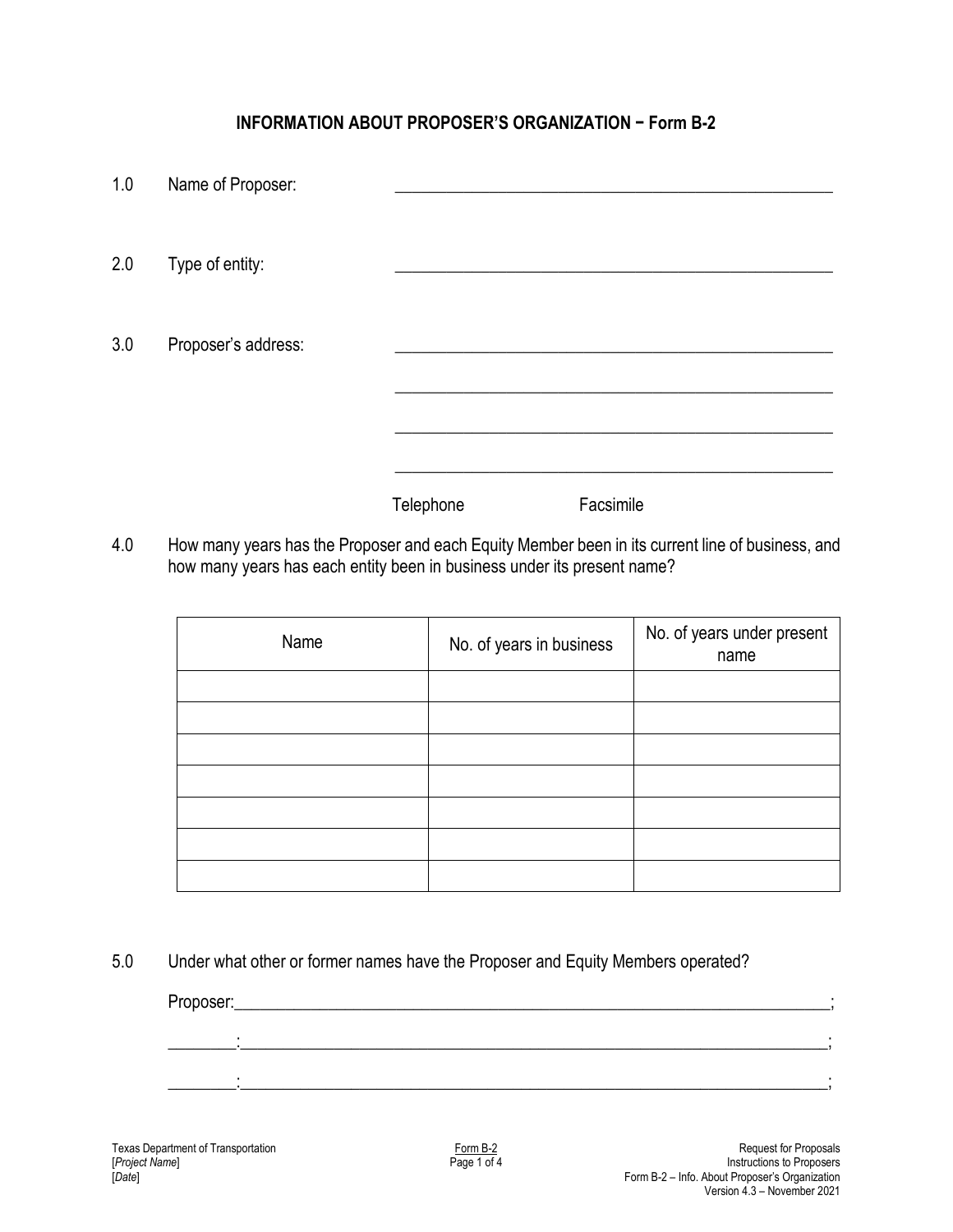| Equity Members: |  |  |
|-----------------|--|--|
|                 |  |  |
|                 |  |  |
|                 |  |  |

6.0 The Proposer shall review its Qualifications Statement ("QS") previously submitted to TxDOT and list below any Key Personnel and other key staff members and their relevant experience that have been approved by TxDOT since the submission of the QS. Except as updated by the following information, the Proposer's QS is hereby incorporated as if set forth in full and the Proposer represents and warrants to TxDOT that the information set forth in the QS, except as set forth herein, is true, complete and accurate in all respects and does not contain any misleading or incorrect information. Attach separate sheets if necessary.

\_\_\_\_\_\_\_\_\_\_\_\_\_\_\_\_\_\_\_\_\_\_\_\_\_\_\_\_\_\_\_\_\_\_\_\_\_\_\_\_\_\_\_\_\_\_\_\_\_\_\_\_\_\_\_\_\_\_\_\_\_\_\_\_\_\_\_\_\_\_\_\_\_\_\_\_\_

\_\_\_\_\_\_\_\_\_\_\_\_\_\_\_\_\_\_\_\_\_\_\_\_\_\_\_\_\_\_\_\_\_\_\_\_\_\_\_\_\_\_\_\_\_\_\_\_\_\_\_\_\_\_\_\_\_\_\_\_\_\_\_\_\_\_\_\_\_\_\_\_\_\_\_\_\_

\_\_\_\_\_\_\_\_\_\_\_\_\_\_\_\_\_\_\_\_\_\_\_\_\_\_\_\_\_\_\_\_\_\_\_\_\_\_\_\_\_\_\_\_\_\_\_\_\_\_\_\_\_\_\_\_\_\_\_\_\_\_\_\_\_\_\_\_\_\_\_\_\_\_\_\_\_

\_\_\_\_\_\_\_\_\_\_\_\_\_\_\_\_\_\_\_\_\_\_\_\_\_\_\_\_\_\_\_\_\_\_\_\_\_\_\_\_\_\_\_\_\_\_\_\_\_\_\_\_\_\_\_\_\_\_\_\_\_\_\_\_\_\_\_\_\_\_\_\_\_\_\_\_\_

\_\_\_\_\_\_\_\_\_\_\_\_\_\_\_\_\_\_\_\_\_\_\_\_\_\_\_\_\_\_\_\_\_\_\_\_\_\_\_\_\_\_\_\_\_\_\_\_\_\_\_\_\_\_\_\_\_\_\_\_\_\_\_\_\_\_\_\_\_\_\_\_\_\_\_\_\_

\_\_\_\_\_\_\_\_\_\_\_\_\_\_\_\_\_\_\_\_\_\_\_\_\_\_\_\_\_\_\_\_\_\_\_\_\_\_\_\_\_\_\_\_\_\_\_\_\_\_\_\_\_\_\_\_\_\_\_\_\_\_\_\_\_\_\_\_\_\_\_\_\_\_\_\_\_

\_\_\_\_\_\_\_\_\_\_\_\_\_\_\_\_\_\_\_\_\_\_\_\_\_\_\_\_\_\_\_\_\_\_\_\_\_\_\_\_\_\_\_\_\_\_\_\_\_\_\_\_\_\_\_\_\_\_\_\_\_\_\_\_\_\_\_\_\_\_\_\_\_\_\_\_\_

\_\_\_\_\_\_\_\_\_\_\_\_\_\_\_\_\_\_\_\_\_\_\_\_\_\_\_\_\_\_\_\_\_\_\_\_\_\_\_\_\_\_\_\_\_\_\_\_\_\_\_\_\_\_\_\_\_\_\_\_\_\_\_\_\_\_\_\_\_\_\_\_\_\_\_\_\_

\_\_\_\_\_\_\_\_\_\_\_\_\_\_\_\_\_\_\_\_\_\_\_\_\_\_\_\_\_\_\_\_\_\_\_\_\_\_\_\_\_\_\_\_\_\_\_\_\_\_\_\_\_\_\_\_\_\_\_\_\_\_\_\_\_\_\_\_\_\_\_\_\_\_\_\_\_

\_\_\_\_\_\_\_\_\_\_\_\_\_\_\_\_\_\_\_\_\_\_\_\_\_\_\_\_\_\_\_\_\_\_\_\_\_\_\_\_\_\_\_\_\_\_\_\_\_\_\_\_\_\_\_\_\_\_\_\_\_\_\_\_\_\_\_\_\_\_\_\_\_\_\_\_\_

\_\_\_\_\_\_\_\_\_\_\_\_\_\_\_\_\_\_\_\_\_\_\_\_\_\_\_\_\_\_\_\_\_\_\_\_\_\_\_\_\_\_\_\_\_\_\_\_\_\_\_\_\_\_\_\_\_\_\_\_\_\_\_\_\_\_\_\_\_\_\_\_\_\_\_\_\_

\_\_\_\_\_\_\_\_\_\_\_\_\_\_\_\_\_\_\_\_\_\_\_\_\_\_\_\_\_\_\_\_\_\_\_\_\_\_\_\_\_\_\_\_\_\_\_\_\_\_\_\_\_\_\_\_\_\_\_\_\_\_\_\_\_\_\_\_\_\_\_\_\_\_\_\_\_

\_\_\_\_\_\_\_\_\_\_\_\_\_\_\_\_\_\_\_\_\_\_\_\_\_\_\_\_\_\_\_\_\_\_\_\_\_\_\_\_\_\_\_\_\_\_\_\_\_\_\_\_\_\_\_\_\_\_\_\_\_\_\_\_\_\_\_\_\_\_\_\_\_\_\_\_\_

7.0 List all Texas licenses held by the Proposer and any Equity Members. Attach copies of all Texas licenses. Attach a separate sheet if necessary.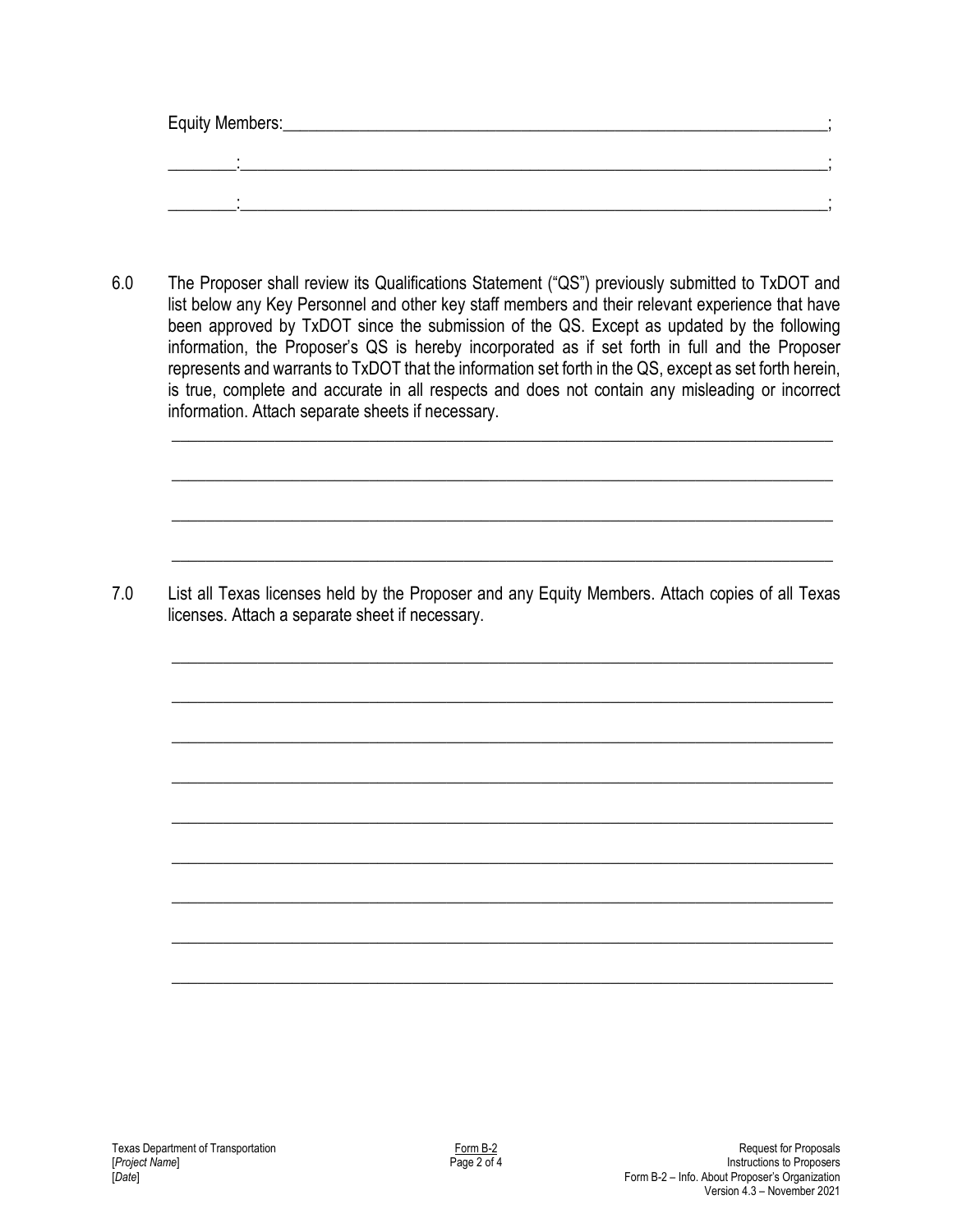- 8.0 The Proposal shall include the following information regarding the Surety(ies) committing to provide the bonds in accordance with Section 3.4 of the DBA General Conditions [and Section 3.2.3 of the CMA General Conditions]:
	- (a) Name(s), address(es) and phone numbers of the Surety(ies) that will provide the abovereferenced bonds (must be rated in the top two categories by two nationally recognized rating agencies or at least A minus (A-) or better and Class VIII or better by A.M. Best and Company), and the name(s), address(es) and phone number(s) of the designated agent(s).

 \_\_\_\_\_\_\_\_\_\_\_\_\_\_\_\_\_\_\_\_\_\_\_\_\_\_\_\_\_\_\_\_\_\_\_\_\_\_\_\_\_\_\_\_\_\_\_\_\_\_\_\_\_\_\_\_\_\_\_\_\_\_\_\_\_\_\_\_\_\_\_\_\_\_\_\_\_ \_\_\_\_\_\_\_\_\_\_\_\_\_\_\_\_\_\_\_\_\_\_\_\_\_\_\_\_\_\_\_\_\_\_\_\_\_\_\_\_\_\_\_\_\_\_\_\_\_\_\_\_\_\_\_\_\_\_\_\_\_\_\_\_\_\_\_\_\_\_\_\_\_\_\_\_\_ \_\_\_\_\_\_\_\_\_\_\_\_\_\_\_\_\_\_\_\_\_\_\_\_\_\_\_\_\_\_\_\_\_\_\_\_\_\_\_\_\_\_\_\_\_\_\_\_\_\_\_\_\_\_\_\_\_\_\_\_\_\_\_\_\_\_\_\_\_\_\_\_\_\_\_\_\_ \_\_\_\_\_\_\_\_\_\_\_\_\_\_\_\_\_\_\_\_\_\_\_\_\_\_\_\_\_\_\_\_\_\_\_\_\_\_\_\_\_\_\_\_\_\_\_\_\_\_\_\_\_\_\_\_\_\_\_\_\_\_\_\_\_\_\_\_\_\_\_\_\_\_\_\_\_

(b) Whether or not each listed Surety has defaulted on any obligation within the past ten years, and, if so, a description of the circumstances and the outcome of such default.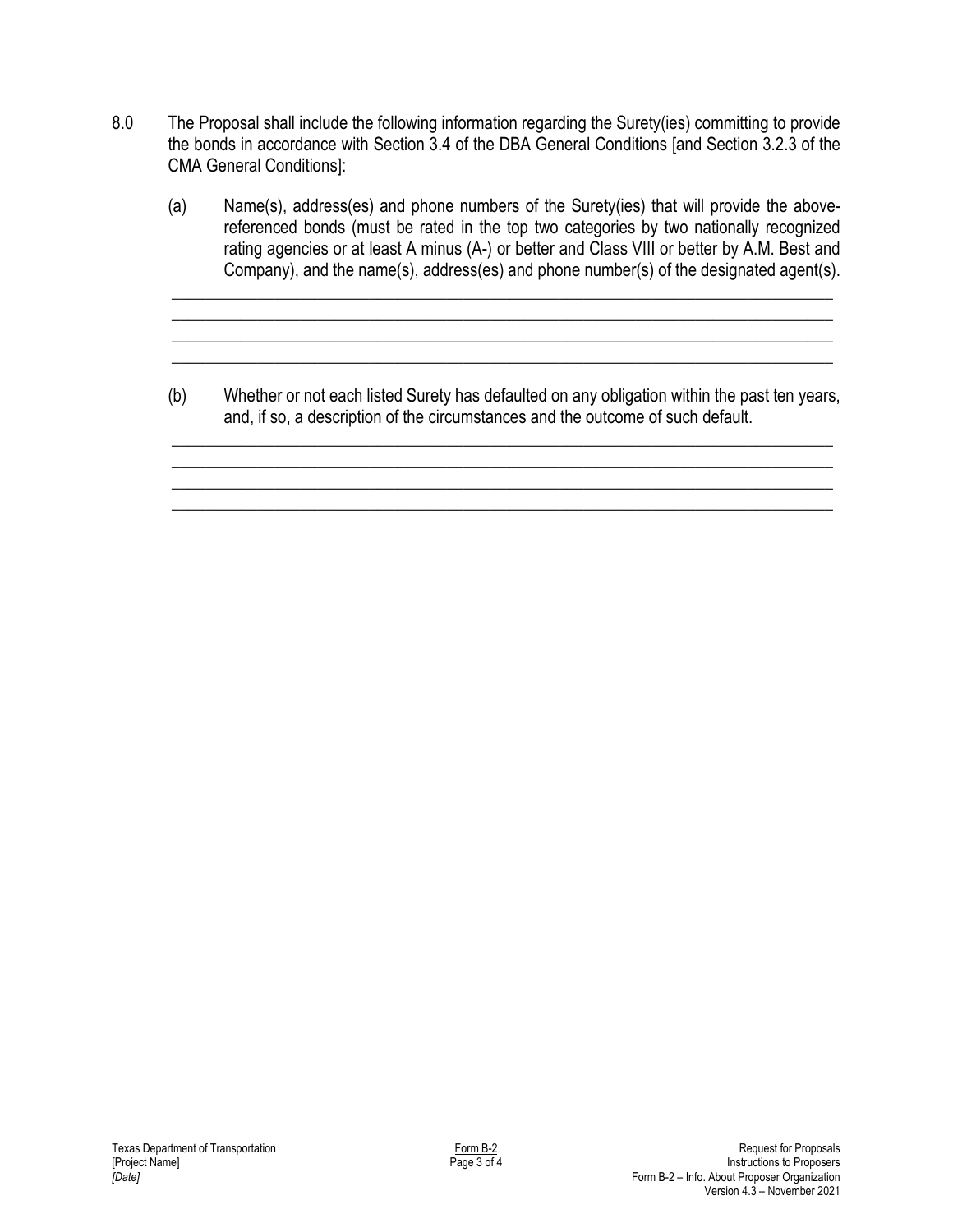| STATE OF         |  |
|------------------|--|
|                  |  |
| <b>COUNTY OF</b> |  |

| Each of the undersigned, being first duly sworn, deposes and says that                |        |                                                                |    |  |  |  | is the Official             |  |
|---------------------------------------------------------------------------------------|--------|----------------------------------------------------------------|----|--|--|--|-----------------------------|--|
| Representative of ________                                                            |        | [Proposer name], the entity making the foregoing Proposal; and |    |  |  |  |                             |  |
|                                                                                       | is the |                                                                | 0T |  |  |  | [Equity Member name] and    |  |
|                                                                                       | is the |                                                                | ΩT |  |  |  | [Equity Member name], which |  |
| entity(ies) are the Equity Members of<br>[Proposer name]; and that the answers to the |        |                                                                |    |  |  |  |                             |  |
| foregoing questions and all other statements therein are true and correct.            |        |                                                                |    |  |  |  |                             |  |

| (Signature)    | (Signature)    |
|----------------|----------------|
| (Name Printed) | (Name Printed) |
| (Title)        | (Title)        |
| (Signature)    |                |
| (Name Printed) |                |
| (Title)        |                |

Subscribed and sworn to before me this  $\_$  day of  $\_$ , 20[##].

Notary Public in and for said County and State

 $\overline{\phantom{a}}$  , we can consider the constraint of the constraint  $\overline{\phantom{a}}$ 

[Seal]

My commission expires: \_\_\_\_\_\_\_\_\_\_\_\_\_\_\_\_\_\_\_\_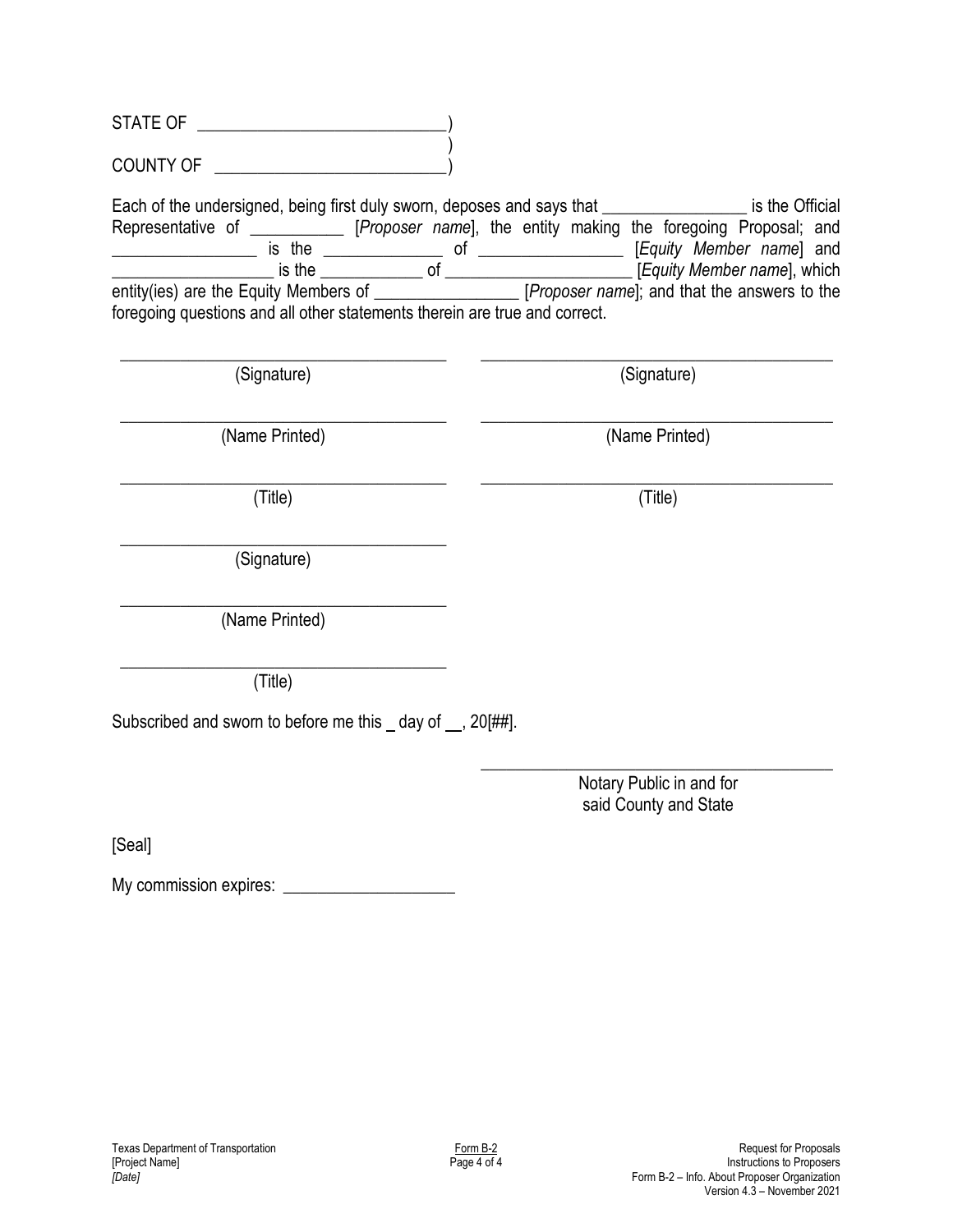#### **FORM C RESPONSIBLE PROPOSER QUESTIONNAIRE**

| Proposer: |
|-----------|
|-----------|

### Name of Firm: **with a set of**  $\mathbf{F}$

Entity (check one box for entity completing this Form C as applicable):

 $\Box$  Proposer;  $\Box$  Equity Member;  $\Box$  Major Participant; or  $\Box$  Guarantor

The entity completing this form (the "Responding Party") shall respond either "yes" or "no" to each of the following questions. If the response is "yes" to any question(s), a detailed explanation of the circumstances shall be provided in the space following the questions. The Responding Party shall attach additional documentation as necessary to fully explain such circumstances. Failure to either respond to the questions or provide adequate explanations may preclude consideration of the proposal and lead to rejection. With respect to the firm, the term "Affiliates" means companies that have performed work in connection with a transportation project (including highway, rail, transit, airport, port and multi model facilities), as applicable, that are (i) parent companies of the firm, (ii) subsidiary companies of the firm, or (iii) joint ventures or partnerships in which the firm has more than a 15% financial interest. The term "U.S. Affiliates" means Affiliates that are formed or have operations in the United States.

Within the past ten years, has the Responding Party, any Affiliate, or any officer, director, responsible managing officer or responsible managing employee of such entity or affiliate:

1. Been charged with, sued for or convicted of (in a civil or criminal action) fraud, bribery, collusion, conspiracy or any act in violation of local, state or federal law or foreign law or antitrust law, in connection with the bidding or proposing upon, award of or performance of any public works contract with any public entity, or any other felony?

 \_\_\_\_\_\_\_\_\_\_\_\_\_\_\_\_\_\_\_\_\_\_\_\_\_\_\_\_\_\_\_\_\_\_\_\_\_\_\_\_\_\_\_\_\_\_\_\_\_\_\_\_\_\_\_\_\_\_\_\_\_\_\_\_\_\_\_\_\_\_\_\_\_\_\_\_\_ \_\_\_\_\_\_\_\_\_\_\_\_\_\_\_\_\_\_\_\_\_\_\_\_\_\_\_\_\_\_\_\_\_\_\_\_\_\_\_\_\_\_\_\_\_\_\_\_\_\_\_\_\_\_\_\_\_\_\_\_\_\_\_\_\_\_\_\_\_\_\_\_\_\_\_\_\_ \_\_\_\_\_\_\_\_\_\_\_\_\_\_\_\_\_\_\_\_\_\_\_\_\_\_\_\_\_\_\_\_\_\_\_\_\_\_\_\_\_\_\_\_\_\_\_\_\_\_\_\_\_\_\_\_\_\_\_\_\_\_\_\_\_\_\_\_\_\_\_\_\_\_\_\_\_ \_\_\_\_\_\_\_\_\_\_\_\_\_\_\_\_\_\_\_\_\_\_\_\_\_\_\_\_\_\_\_\_\_\_\_\_\_\_\_\_\_\_\_\_\_\_\_\_\_\_\_\_\_\_\_\_\_\_\_\_\_\_\_\_\_\_\_\_\_\_\_\_\_\_\_\_\_

 \_\_\_\_\_\_\_\_\_\_\_\_\_\_\_\_\_\_\_\_\_\_\_\_\_\_\_\_\_\_\_\_\_\_\_\_\_\_\_\_\_\_\_\_\_\_\_\_\_\_\_\_\_\_\_\_\_\_\_\_\_\_\_\_\_\_\_\_\_\_\_\_\_\_\_\_\_ \_\_\_\_\_\_\_\_\_\_\_\_\_\_\_\_\_\_\_\_\_\_\_\_\_\_\_\_\_\_\_\_\_\_\_\_\_\_\_\_\_\_\_\_\_\_\_\_\_\_\_\_\_\_\_\_\_\_\_\_\_\_\_\_\_\_\_\_\_\_\_\_\_\_\_\_\_ \_\_\_\_\_\_\_\_\_\_\_\_\_\_\_\_\_\_\_\_\_\_\_\_\_\_\_\_\_\_\_\_\_\_\_\_\_\_\_\_\_\_\_\_\_\_\_\_\_\_\_\_\_\_\_\_\_\_\_\_\_\_\_\_\_\_\_\_\_\_\_\_\_\_\_\_\_ \_\_\_\_\_\_\_\_\_\_\_\_\_\_\_\_\_\_\_\_\_\_\_\_\_\_\_\_\_\_\_\_\_\_\_\_\_\_\_\_\_\_\_\_\_\_\_\_\_\_\_\_\_\_\_\_\_\_\_\_\_\_\_\_\_\_\_\_\_\_\_\_\_\_\_\_\_

Yes  $\Box$  No  $\Box$ 

If yes, please explain:

2. Sought protection under any provision of any bankruptcy act in the United States?

| Yes □ | No □ |  |
|-------|------|--|
|       |      |  |

If yes, please explain: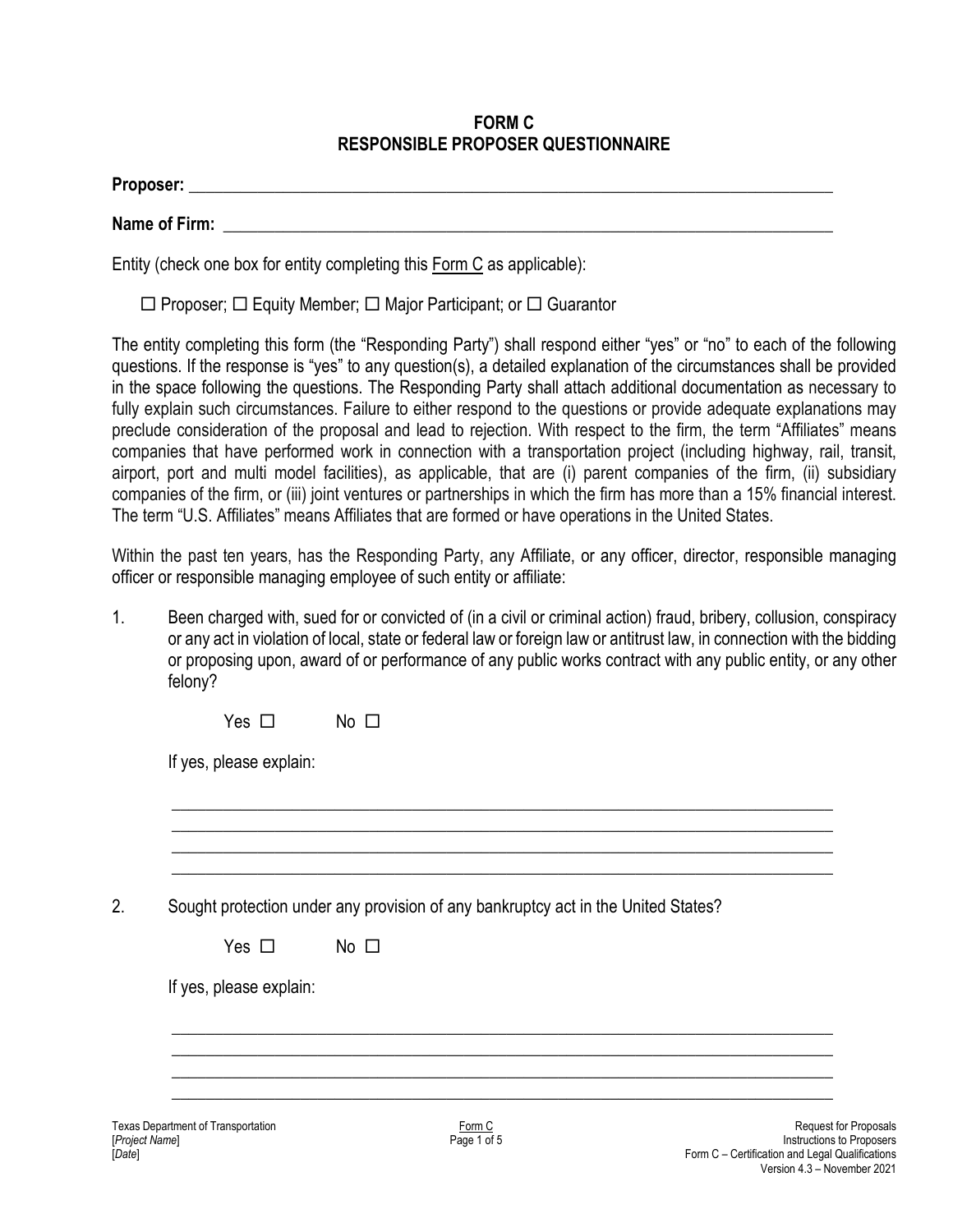3. Been disqualified, removed, debarred or suspended from performing work or otherwise prevented from bidding or proposing on or completing work for the United States government, or any state or local government in the United States?

 $Yes \Box$  No  $\Box$ 

If yes, please explain:

Within the past five years, has the Responding Party, any Affiliate, or any officer, director, responsible managing officer or responsible managing employee of such entity or affiliate:

 \_\_\_\_\_\_\_\_\_\_\_\_\_\_\_\_\_\_\_\_\_\_\_\_\_\_\_\_\_\_\_\_\_\_\_\_\_\_\_\_\_\_\_\_\_\_\_\_\_\_\_\_\_\_\_\_\_\_\_\_\_\_\_\_\_\_\_\_\_\_\_\_\_\_\_\_\_ \_\_\_\_\_\_\_\_\_\_\_\_\_\_\_\_\_\_\_\_\_\_\_\_\_\_\_\_\_\_\_\_\_\_\_\_\_\_\_\_\_\_\_\_\_\_\_\_\_\_\_\_\_\_\_\_\_\_\_\_\_\_\_\_\_\_\_\_\_\_\_\_\_\_\_\_\_ \_\_\_\_\_\_\_\_\_\_\_\_\_\_\_\_\_\_\_\_\_\_\_\_\_\_\_\_\_\_\_\_\_\_\_\_\_\_\_\_\_\_\_\_\_\_\_\_\_\_\_\_\_\_\_\_\_\_\_\_\_\_\_\_\_\_\_\_\_\_\_\_\_\_\_\_\_ \_\_\_\_\_\_\_\_\_\_\_\_\_\_\_\_\_\_\_\_\_\_\_\_\_\_\_\_\_\_\_\_\_\_\_\_\_\_\_\_\_\_\_\_\_\_\_\_\_\_\_\_\_\_\_\_\_\_\_\_\_\_\_\_\_\_\_\_\_\_\_\_\_\_\_\_\_

4. Failed to comply with safety rules, regulations or requirements in effect within the United States multiple times or in repeated fashion in the performance of any construction project performed or managed by the firm, or, to the knowledge of the undersigned, any affiliate involved?

 $Yes \Box$  No  $\Box$ 

If yes, please identify the team members and the projects, provide an explanation of the circumstances and provide owner contact information including telephone numbers.

5. Been found, adjudicated or determined by any United States federal or state court or agency (including, but not limited to, the Equal Employment Opportunity Commission, the Office of Federal Contract Compliance Programs and any applicable Texas governmental agency) to have violated any laws or Executive Orders relating to employment discrimination or affirmative action, including but not limited to Title VII of the Civil Rights Act of 1964, as amended (42 U.S.C. Sections 2000 *et seq*.); the Equal Pay Act (29 U.S.C. Section 206(d)); and any applicable or similar Texas law?

 \_\_\_\_\_\_\_\_\_\_\_\_\_\_\_\_\_\_\_\_\_\_\_\_\_\_\_\_\_\_\_\_\_\_\_\_\_\_\_\_\_\_\_\_\_\_\_\_\_\_\_\_\_\_\_\_\_\_\_\_\_\_\_\_\_\_\_\_\_\_\_\_\_\_\_\_\_ \_\_\_\_\_\_\_\_\_\_\_\_\_\_\_\_\_\_\_\_\_\_\_\_\_\_\_\_\_\_\_\_\_\_\_\_\_\_\_\_\_\_\_\_\_\_\_\_\_\_\_\_\_\_\_\_\_\_\_\_\_\_\_\_\_\_\_\_\_\_\_\_\_\_\_\_\_ \_\_\_\_\_\_\_\_\_\_\_\_\_\_\_\_\_\_\_\_\_\_\_\_\_\_\_\_\_\_\_\_\_\_\_\_\_\_\_\_\_\_\_\_\_\_\_\_\_\_\_\_\_\_\_\_\_\_\_\_\_\_\_\_\_\_\_\_\_\_\_\_\_\_\_\_\_ \_\_\_\_\_\_\_\_\_\_\_\_\_\_\_\_\_\_\_\_\_\_\_\_\_\_\_\_\_\_\_\_\_\_\_\_\_\_\_\_\_\_\_\_\_\_\_\_\_\_\_\_\_\_\_\_\_\_\_\_\_\_\_\_\_\_\_\_\_\_\_\_\_\_\_\_\_

 $Yes \n\Box$  No  $\Box$ 

If yes, please explain:

6. Been found, adjudicated or determined by any state court, state administrative agency, including, but not limited to, the Texas Department of Labor (or its equivalent), federal court or federal agency to have violated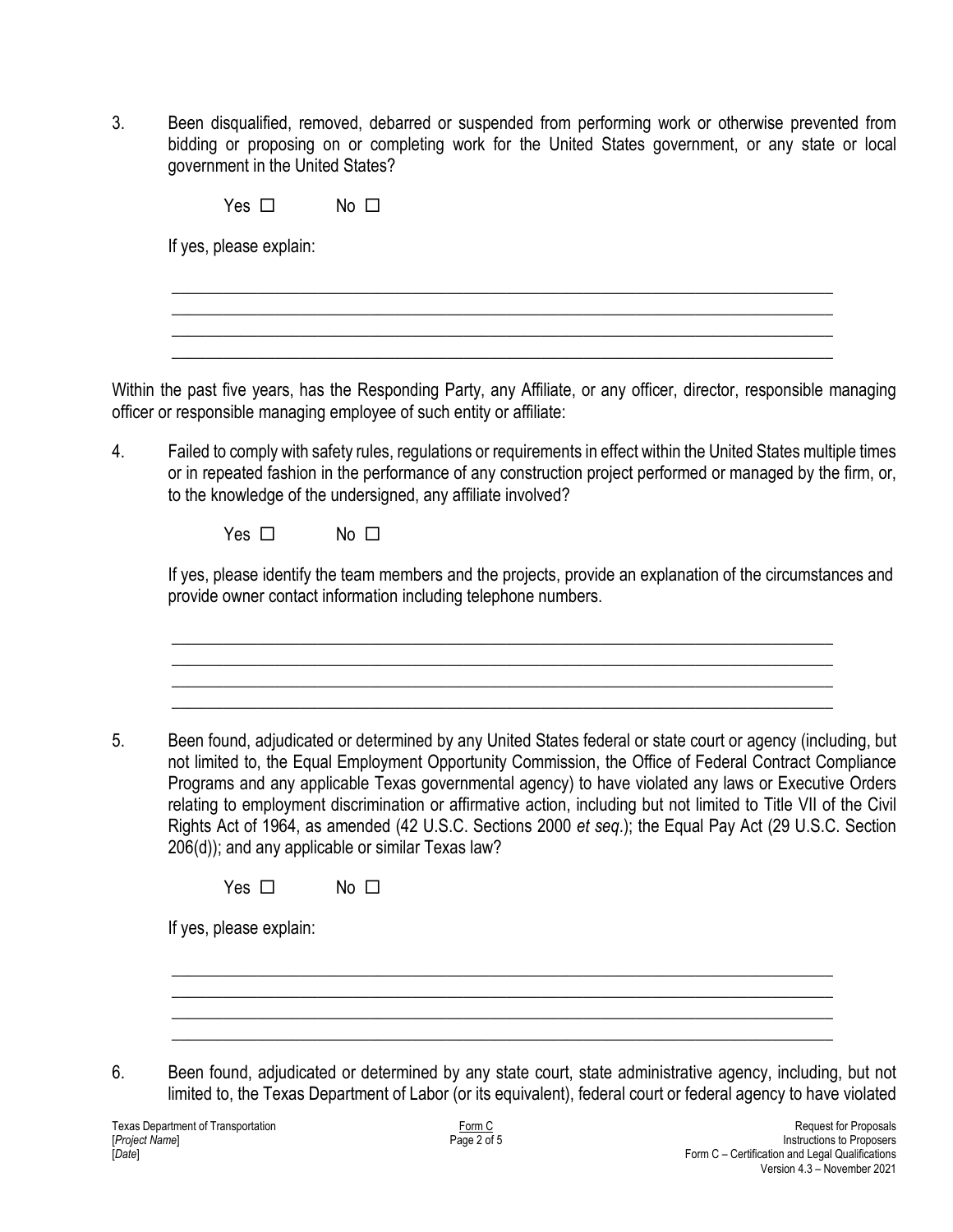or failed to comply with any law or regulation of the United States or any state governing prevailing wages (including, but not limited to, payment for health and welfare, pension, vacation, travel time, subsistence, apprenticeship or other training, or other fringe benefits) or overtime compensation?

 $Yes \Box$  No  $\Box$ 

If yes, please explain:

7. Been assessed liquidated or other damages in excess of \$10,000 for one instance or in the aggregate for failure to complete any contract on time in connection with a transportation project in the United States?

 \_\_\_\_\_\_\_\_\_\_\_\_\_\_\_\_\_\_\_\_\_\_\_\_\_\_\_\_\_\_\_\_\_\_\_\_\_\_\_\_\_\_\_\_\_\_\_\_\_\_\_\_\_\_\_\_\_\_\_\_\_\_\_\_\_\_\_\_\_\_\_\_\_\_\_\_\_ \_\_\_\_\_\_\_\_\_\_\_\_\_\_\_\_\_\_\_\_\_\_\_\_\_\_\_\_\_\_\_\_\_\_\_\_\_\_\_\_\_\_\_\_\_\_\_\_\_\_\_\_\_\_\_\_\_\_\_\_\_\_\_\_\_\_\_\_\_\_\_\_\_\_\_\_\_ \_\_\_\_\_\_\_\_\_\_\_\_\_\_\_\_\_\_\_\_\_\_\_\_\_\_\_\_\_\_\_\_\_\_\_\_\_\_\_\_\_\_\_\_\_\_\_\_\_\_\_\_\_\_\_\_\_\_\_\_\_\_\_\_\_\_\_\_\_\_\_\_\_\_\_\_\_ \_\_\_\_\_\_\_\_\_\_\_\_\_\_\_\_\_\_\_\_\_\_\_\_\_\_\_\_\_\_\_\_\_\_\_\_\_\_\_\_\_\_\_\_\_\_\_\_\_\_\_\_\_\_\_\_\_\_\_\_\_\_\_\_\_\_\_\_\_\_\_\_\_\_\_\_\_

 $Yes \Box$  No  $\Box$ If yes, please explain: \_\_\_\_\_\_\_\_\_\_\_\_\_\_\_\_\_\_\_\_\_\_\_\_\_\_\_\_\_\_\_\_\_\_\_\_\_\_\_\_\_\_\_\_\_\_\_\_\_\_\_\_\_\_\_\_\_\_\_\_\_\_\_\_\_\_\_\_\_\_\_\_\_\_\_\_\_ \_\_\_\_\_\_\_\_\_\_\_\_\_\_\_\_\_\_\_\_\_\_\_\_\_\_\_\_\_\_\_\_\_\_\_\_\_\_\_\_\_\_\_\_\_\_\_\_\_\_\_\_\_\_\_\_\_\_\_\_\_\_\_\_\_\_\_\_\_\_\_\_\_\_\_\_\_ \_\_\_\_\_\_\_\_\_\_\_\_\_\_\_\_\_\_\_\_\_\_\_\_\_\_\_\_\_\_\_\_\_\_\_\_\_\_\_\_\_\_\_\_\_\_\_\_\_\_\_\_\_\_\_\_\_\_\_\_\_\_\_\_\_\_\_\_\_\_\_\_\_\_\_\_\_

8. With respect to each of Questions 1-7 above, if not previously answered or included in a prior response on this form, is any proceeding, claim, matter, suit, indictment, etc. currently pending against the Responding Entity that alleges any of the charges described therein?

Yes  $\square$  No  $\square$ 

If yes, please explain and provide the information requested as to such similar items set forth in Questions 1-7 above.

9. Provide a list and a brief description of all instances during the last ten years involving transportation projects in which the Responding Party or any U.S. Affiliate was (i) determined, pursuant to a final determination in a court of law, arbitration proceeding or other dispute resolution proceeding, to be liable for a material breach of contract, or (ii) terminated for cause. For each instance, identify an owner's representative with a current phone and email address. If there are no such instances, state "None".

 \_\_\_\_\_\_\_\_\_\_\_\_\_\_\_\_\_\_\_\_\_\_\_\_\_\_\_\_\_\_\_\_\_\_\_\_\_\_\_\_\_\_\_\_\_\_\_\_\_\_\_\_\_\_\_\_\_\_\_\_\_\_\_\_\_\_\_\_\_\_\_\_\_\_\_\_\_ \_\_\_\_\_\_\_\_\_\_\_\_\_\_\_\_\_\_\_\_\_\_\_\_\_\_\_\_\_\_\_\_\_\_\_\_\_\_\_\_\_\_\_\_\_\_\_\_\_\_\_\_\_\_\_\_\_\_\_\_\_\_\_\_\_\_\_\_\_\_\_\_\_\_\_\_\_ \_\_\_\_\_\_\_\_\_\_\_\_\_\_\_\_\_\_\_\_\_\_\_\_\_\_\_\_\_\_\_\_\_\_\_\_\_\_\_\_\_\_\_\_\_\_\_\_\_\_\_\_\_\_\_\_\_\_\_\_\_\_\_\_\_\_\_\_\_\_\_\_\_\_\_\_\_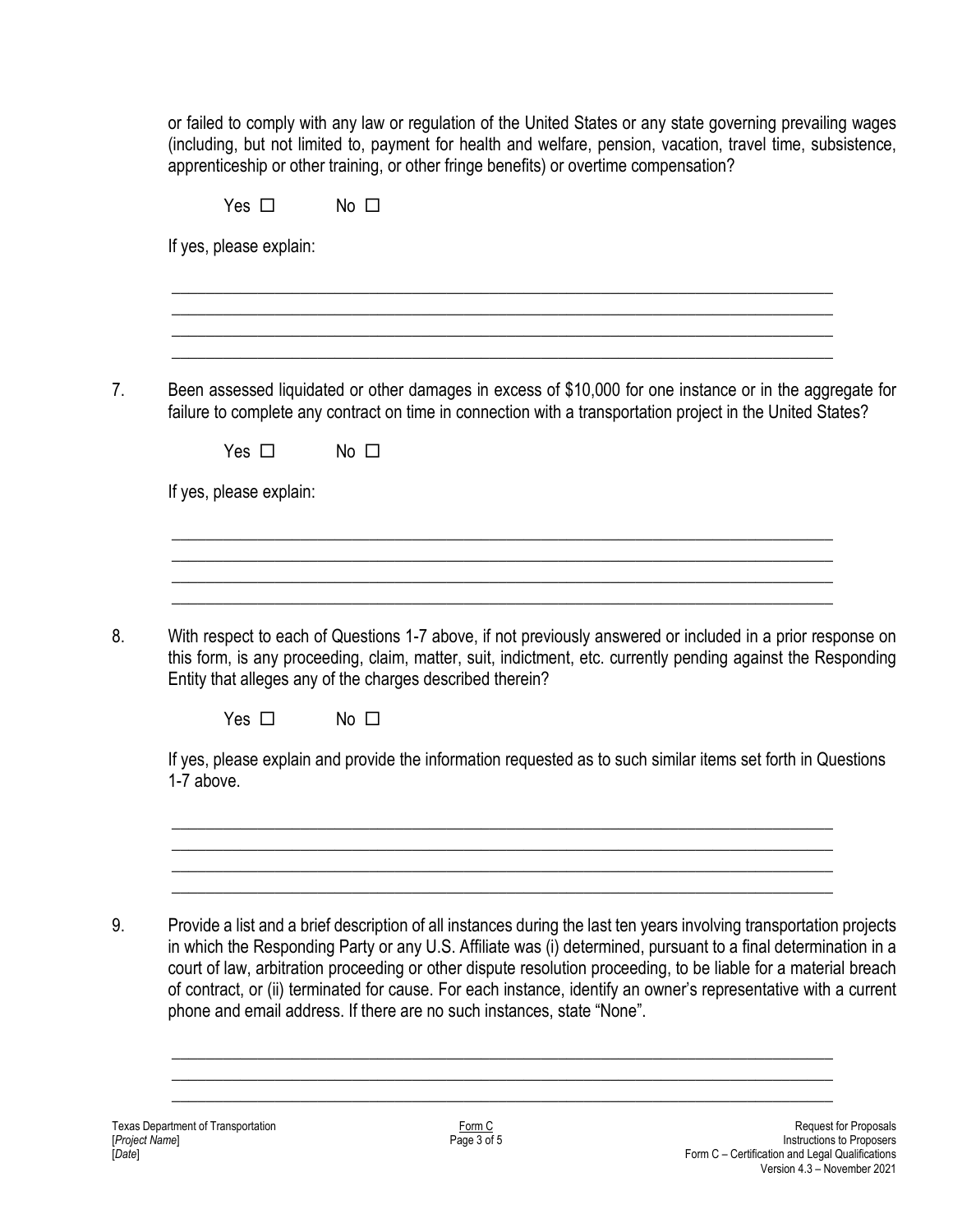10. Provide a list and a brief description (including the resolution) of each arbitration, litigation, dispute review board and other dispute resolution proceeding occurring during the last ten years between a public owner and Responding Party or any U.S. Affiliate and involving an amount in excess of \$300,000 related to performance in capital transportation projects with a contract value in excess of \$10 million. If there are no such proceedings, state "None".

 \_\_\_\_\_\_\_\_\_\_\_\_\_\_\_\_\_\_\_\_\_\_\_\_\_\_\_\_\_\_\_\_\_\_\_\_\_\_\_\_\_\_\_\_\_\_\_\_\_\_\_\_\_\_\_\_\_\_\_\_\_\_\_\_\_\_\_\_\_\_\_\_\_\_\_\_\_ \_\_\_\_\_\_\_\_\_\_\_\_\_\_\_\_\_\_\_\_\_\_\_\_\_\_\_\_\_\_\_\_\_\_\_\_\_\_\_\_\_\_\_\_\_\_\_\_\_\_\_\_\_\_\_\_\_\_\_\_\_\_\_\_\_\_\_\_\_\_\_\_\_\_\_\_\_ \_\_\_\_\_\_\_\_\_\_\_\_\_\_\_\_\_\_\_\_\_\_\_\_\_\_\_\_\_\_\_\_\_\_\_\_\_\_\_\_\_\_\_\_\_\_\_\_\_\_\_\_\_\_\_\_\_\_\_\_\_\_\_\_\_\_\_\_\_\_\_\_\_\_\_\_\_ \_\_\_\_\_\_\_\_\_\_\_\_\_\_\_\_\_\_\_\_\_\_\_\_\_\_\_\_\_\_\_\_\_\_\_\_\_\_\_\_\_\_\_\_\_\_\_\_\_\_\_\_\_\_\_\_\_\_\_\_\_\_\_\_\_\_\_\_\_\_\_\_\_\_\_\_\_

\_\_\_\_\_\_\_\_\_\_\_\_\_\_\_\_\_\_\_\_\_\_\_\_\_\_\_\_\_\_\_\_\_\_\_\_\_\_\_\_\_\_\_\_\_\_\_\_\_\_\_\_\_\_\_\_\_\_\_\_\_\_\_\_\_\_\_\_\_\_\_\_\_\_\_\_\_

11. Provide a list and a brief description of all instances where TxDOT has determined the Responding Party has knowingly or intentionally failed to comply with Subchapter J, Chapter 552, Government Code in a previous bid, proposal or contract and any steps the Responding Party has taken to ensure future compliance with Subchapter J, Chapter 552, Government Code. If there are no such instances, state "None".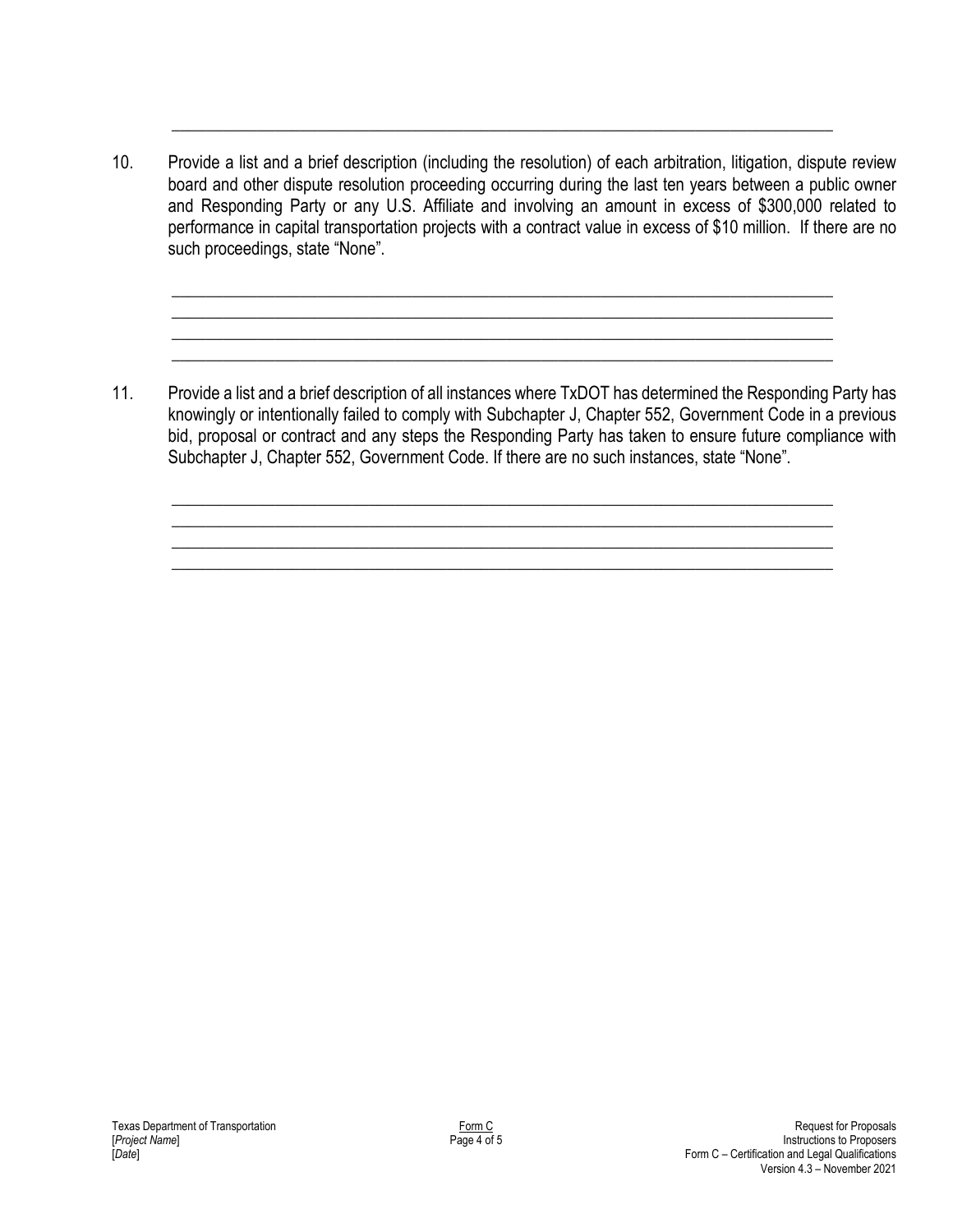| representative:        |                                                                                                                      |                          | Under penalty of perjury, I certify that the foregoing is true and correct, and that I am the entity's designated    |
|------------------------|----------------------------------------------------------------------------------------------------------------------|--------------------------|----------------------------------------------------------------------------------------------------------------------|
| By:                    | <u> 1989 - Johann Barbara, martxa alemaniar arg</u>                                                                  |                          |                                                                                                                      |
| Print Name:            | <u> 1989 - Johann Barbara, martxa alemaniar arg</u>                                                                  |                          |                                                                                                                      |
| Title:                 | <u> 1989 - Johann John Stone, mars et al. (b. 1989)</u>                                                              |                          |                                                                                                                      |
| Date:                  | <u> 1989 - Jan James James Jan James James James James James James James James James James James James James Jam</u> |                          |                                                                                                                      |
|                        | Subscribed and sworn to before me this ___________ day of ____________, 20 ________.                                 |                          | <u> 2008 - Jan James James Jan James James James James James James James James James James James James James Jam</u> |
|                        |                                                                                                                      | Notary Public in and for |                                                                                                                      |
|                        |                                                                                                                      | said County and State    |                                                                                                                      |
| [Seal]                 |                                                                                                                      |                          |                                                                                                                      |
| My commission expires: |                                                                                                                      |                          |                                                                                                                      |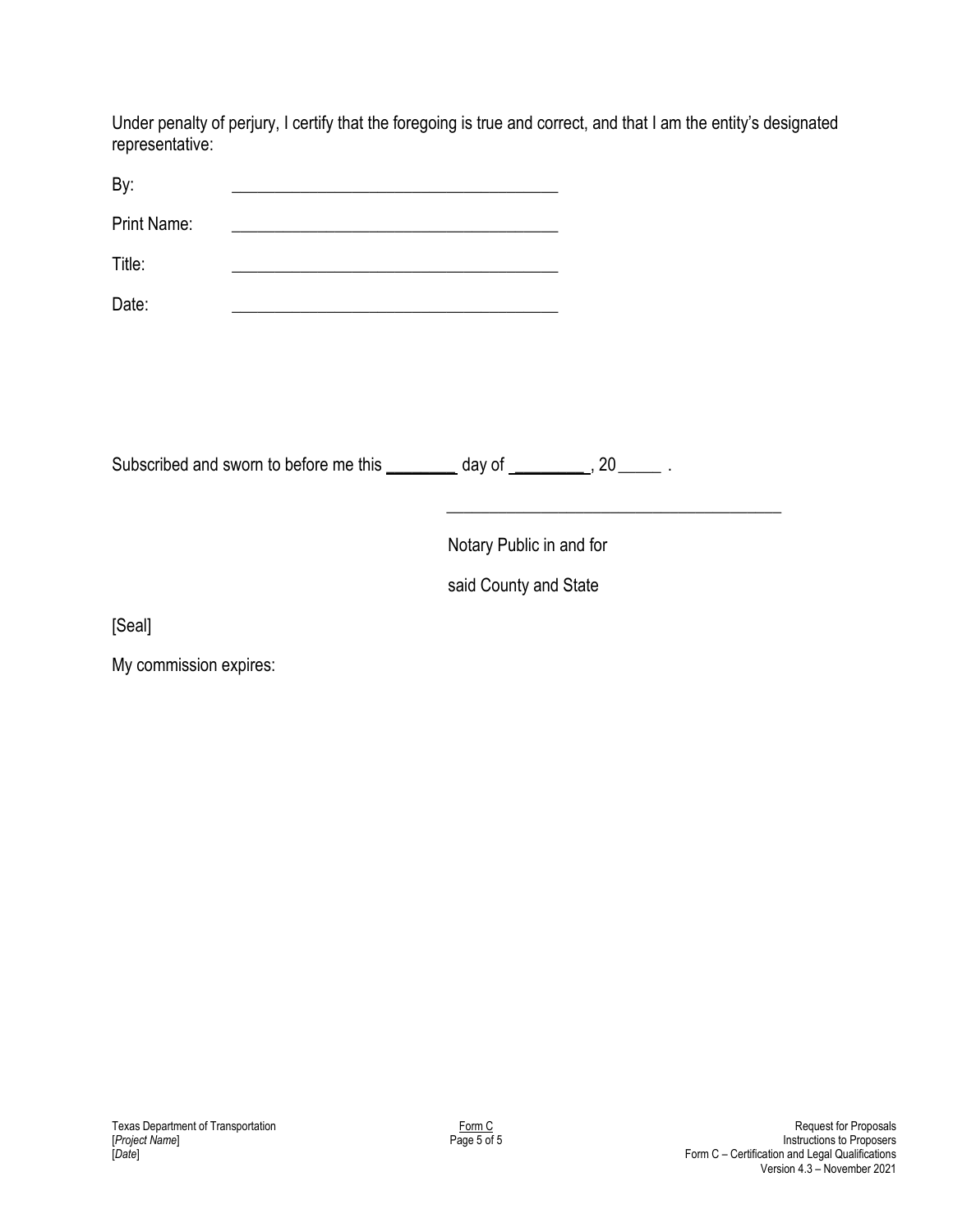### **PERSONNEL WORK ASSIGNMENT FORM – Form D**

\_\_\_\_\_\_\_\_\_\_\_\_\_\_\_\_\_\_\_\_\_\_\_\_\_\_\_\_\_\_\_\_\_\_\_\_\_\_\_\_\_\_\_\_\_\_\_\_\_\_\_\_\_\_\_\_\_\_\_\_\_\_\_\_\_\_\_\_\_\_\_\_\_\_\_\_\_\_\_\_\_\_\_

Name of Proposer:

| Key Personnel Assignment <sup>1</sup>                           | <b>Name of Individual Assigned</b> |
|-----------------------------------------------------------------|------------------------------------|
| <b>Project Manager</b>                                          |                                    |
| <b>Construction Manager</b>                                     |                                    |
| Design Manager                                                  |                                    |
| Lead MOT Design Engineer                                        |                                    |
| Independent Quality Firm Manager <sup>2</sup>                   |                                    |
| Professional Services Quality Assurance Manager <sup>3</sup>    |                                    |
| [Maintenance Manager]**                                         |                                    |
| [Construction Quality Control Manager]**                        |                                    |
| [Right of Way Acquisition Manager]**                            |                                    |
| [Utility Manager]**                                             |                                    |
| [Lead Roadway Design Engineer]**                                |                                    |
| [Lead Structural Engineer]**                                    |                                    |
| [Lead Maintenance of Traffic (MOT)<br>Implementation Manager]** |                                    |
| [Environmental Compliance Manager]**4                           |                                    |
| [Safety Manager]                                                |                                    |

[\*\*The Key Personnel listed in brackets are optional Key Personnel that may have been included in the RFQ at project team's discretion. List to be updated once Key Personnel for the Project are identified.]

Notes:

1. Except as otherwise set forth in this Form D, Key Personnel must be employed by either: (a) an Equity Member, Lead Engineering Firm, Lead Contractor, Lead Independent Quality Firm or Lead Maintenance Firm; (b) a controlled subsidiary of such Equity Member, Lead Engineering Firm, Lead Contractor, Lead Independent Quality Firm or Lead Maintenance Firm; (c) if the Lead Engineering Firm, Lead Contractor, Lead Independent Quality Firm or Lead Maintenance Firm is a joint venture, a member of such joint venture that will perform at least thirty percent (30%) of the relevant work or a controlled subsidiary of such joint venture member; or (d) a parent company of an Equity Member, if such parent company serves as a Guarantor. 2. Must be employed by the Independent Quality Firm.

3. Must be employed by an independent Professional Services Quality Assurance Firm.

<sup>4</sup>In addition to the other entities identified in note 1, the Environmental Compliance Manager may be employed by a first-tier subcontractor to either the DB Contractor or the Lead Contractor.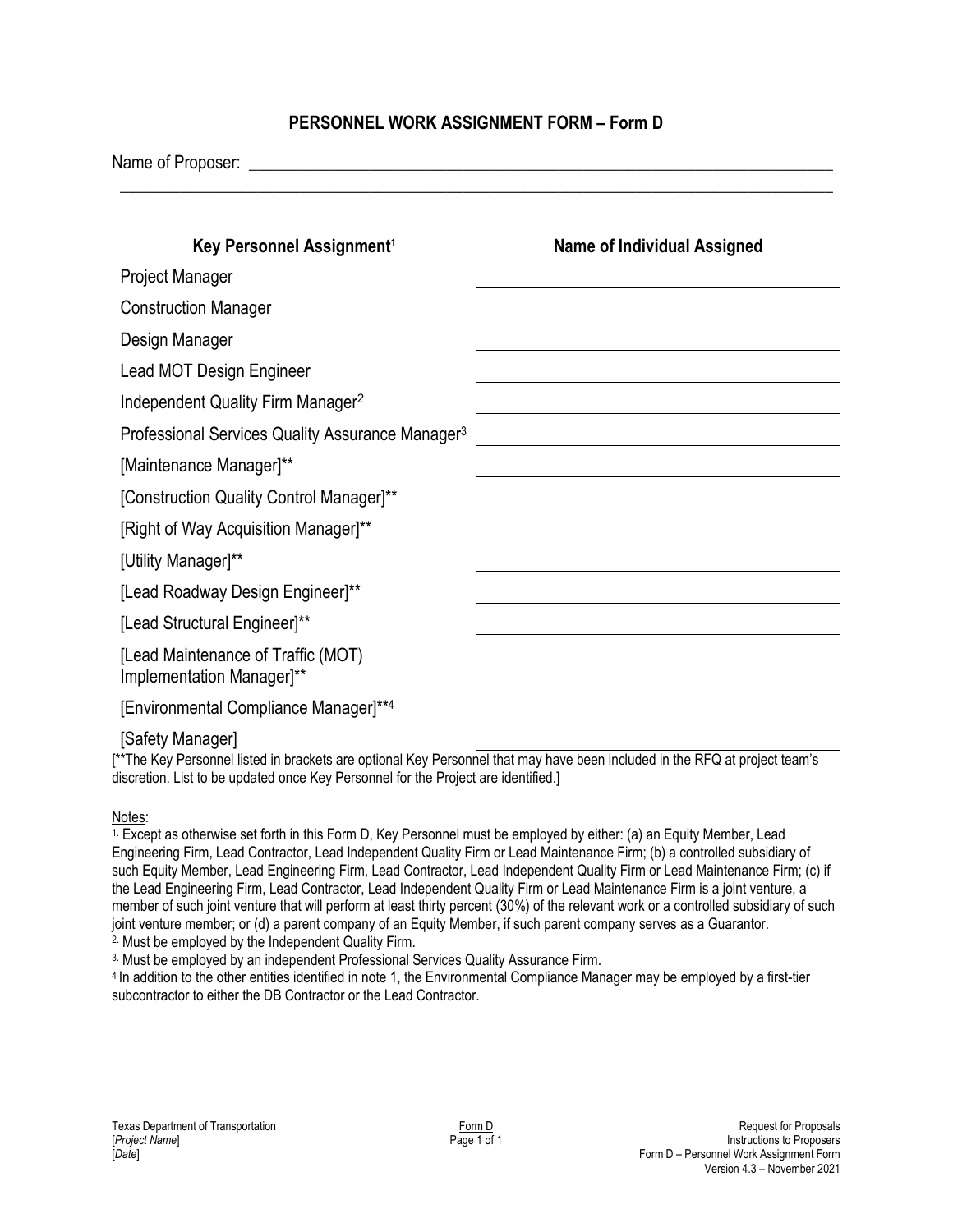### **BUY AMERICA CERTIFICATION − Form E**

### **(To be signed by authorized signatory(ies) of the DB Contractor)**

The undersigned certifies on behalf of itself and all proposed Subcontractors (at all tiers) that only domestic steel and iron will be used in the Project.

- A. Proposer shall comply with the Federal Highway Administration ("FHWA") Buy America Requirements of 23 C.F.R. § 635.410, which permits FHWA participation in the contract only if domestic steel and iron will be used on the Project. To be considered domestic, all steel and iron used and all products manufactured from steel and iron must be produced in the United States, and all manufacturing processes, including application of a coating, for these materials must occur in the United States. Coating includes all processes which protect or enhance the value of the material to which the coating is applied. This requirement does not preclude a minimal use of foreign steel and iron materials, provided the cost of such materials does not exceed 0.1% of the Design-Build Price.
- B. For Utility Adjustments, De Minimus non-domestic iron and steel materials may be used provided the cost of such materials does not exceed one-tenth of one percent (0.1 %) of the individual Utility Agreement amount or \$2,500.00, whichever is greater, per 23 CFR § 635.410 (b)(4). The De Minimus equation is calculated by the following formula: combined cost of only those materials that are subject to Buy America and are non-compliant (limited to the individual Utility Agreement) divided by the total Utility Adjustment cost (cited in the individual Utility Agreement).
- C. A false certification is a criminal act in violation of 18 U.S.C. § 1001. Should the contract be investigated, Proposer has the burden of proof to establish that it is in compliance.
- D. At Proposer's request, TxDOT may, but is not obligated to, seek a waiver of Buy America requirements if grounds for the waiver exist. However, Proposer certifies that it will comply with the applicable Buy America requirements if a waiver of those requirements is not available or not pursued by TxDOT.

| <b>PROPOSER</b>         |  |
|-------------------------|--|
| <b>SIGNATURE</b>        |  |
| NAME (printed or typed) |  |
| <b>TITLE</b>            |  |
| <b>DATE</b>             |  |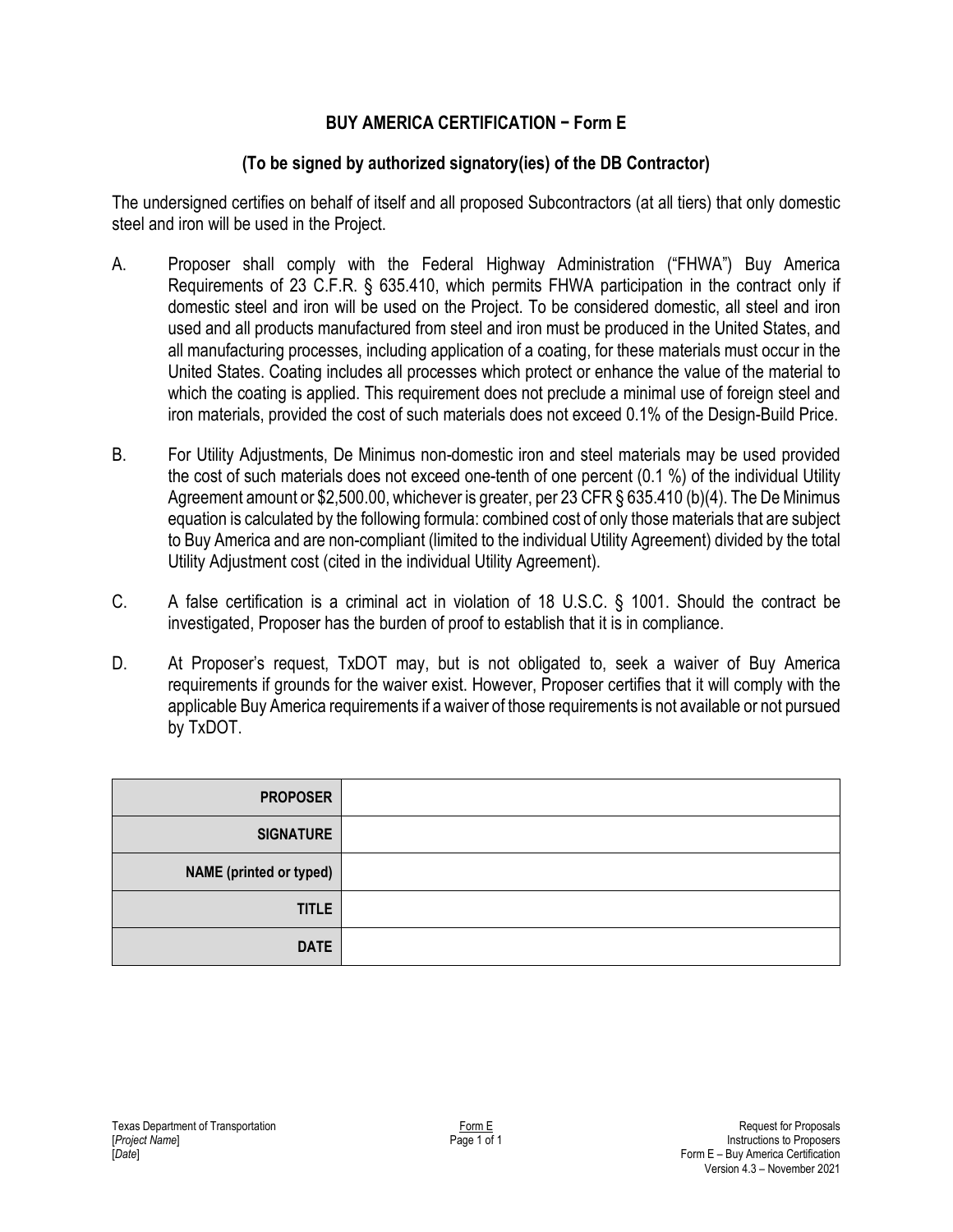#### **NON-COLLUSION AFFIDAVIT − Form F**

| STATE OF         |      |
|------------------|------|
|                  | )SS: |
| <b>COUNTY OF</b> |      |

Each of the undersigned, being first duly sworn, deposes and says that:

| the                       | and |                                           |  |
|---------------------------|-----|-------------------------------------------|--|
| which entity(ies) are the |     | the entity making the foregoing Proposal. |  |

- B. The Proposal is not made in the interest of, or on behalf of, any undisclosed person, partnership, company, association, organization, joint venture, limited liability company or corporation; the Proposal is genuine and not collusive or sham; the Proposer has not directly or indirectly induced or solicited any other Proposer to put in a false or sham Proposal, and has not directly or indirectly colluded, conspired, connived or agreed with any Proposer or anyone else to put in a sham Proposal or that anyone shall refrain from proposing; the Proposer has not in any manner, directly or indirectly, sought by agreement, communication or conference with anyone to fix the prices of the Proposer or any other Proposer, or to fix any overhead, profit or cost element included in the Proposal, or of that of any other Proposer, or to secure any advantage against TxDOT or anyone interested in the proposed agreement; all statements contained in the Proposal are true; and, further, the Proposer has not, directly or indirectly, submitted its prices or any breakdown thereof, or the contents thereof, or divulged information or data relative thereto, or paid, and will not pay, any fee to any corporation, partnership, company, association, joint venture, limited liability company, organization, Proposal depository or any member, partner, joint venture member or agent thereof to effectuate a collusive or sham Proposal.
- C. The Proposer will not, directly or indirectly, divulge information or data regarding the price or other terms of its Proposal to any other Proposer, or seek to obtain information or data regarding the price or other terms of any other Proposal, until after award of the Design-Build Contract or rejection of all Proposals and cancellation of the Request for Proposals.

| (Signature)                                                 | (Signature)                                       |
|-------------------------------------------------------------|---------------------------------------------------|
| (Name Printed)                                              | (Name Printed)                                    |
| (Title)                                                     | (Title)                                           |
| (Company Name)                                              | (Company Name)                                    |
| Subscribed and sworn to before me this _ day of __, 20[##]. |                                                   |
|                                                             |                                                   |
|                                                             | Notary Public in and for<br>said County and State |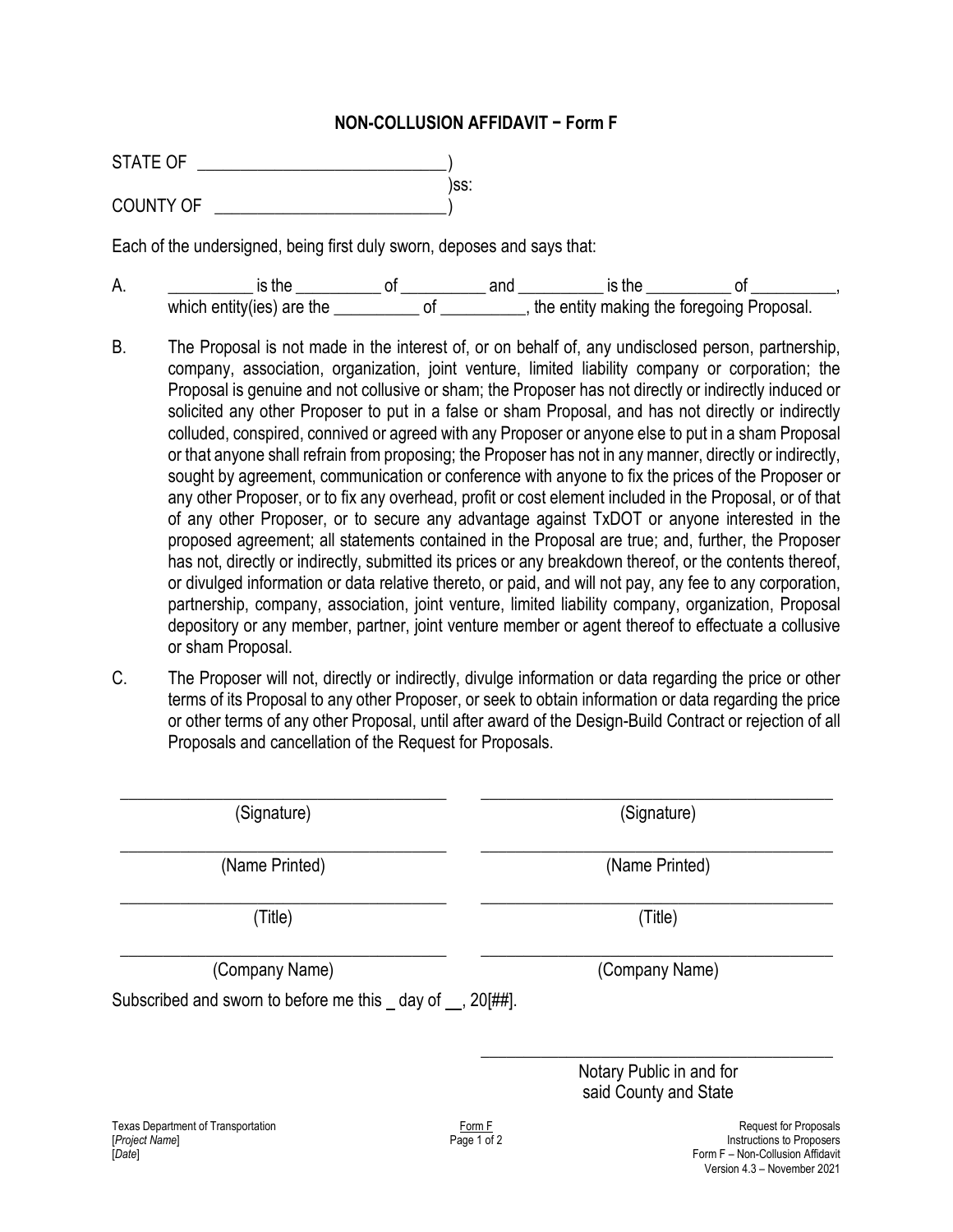[Seal] My commission expires: \_\_\_\_\_\_\_\_\_\_.

*[Duplicate or modify this form as necessary so that it accurately describes the entity making the Proposal and so that it is signed on behalf of the entity(ies) making the Proposal.]*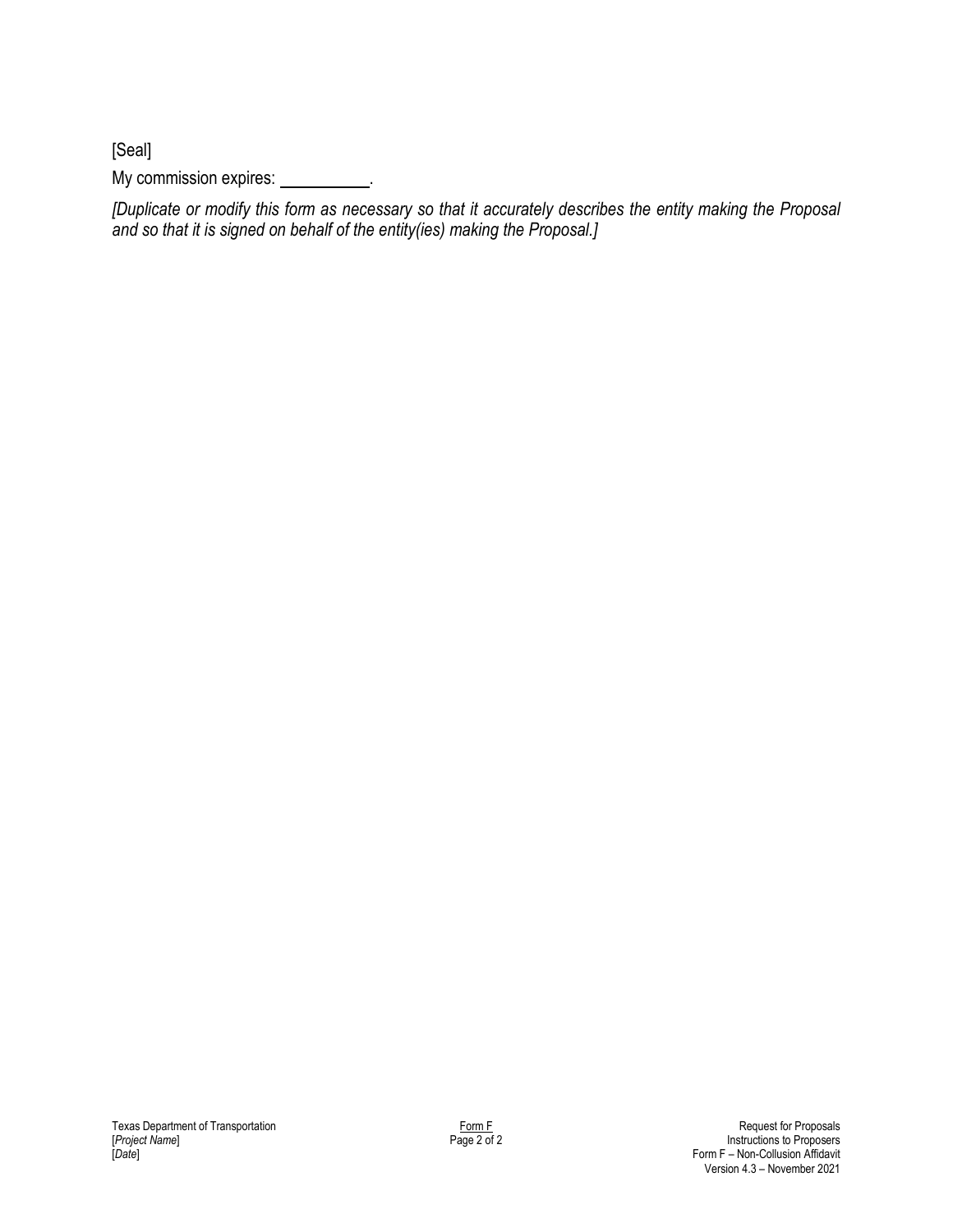# **KEY PERSONNEL RESUME AND REFERENCES − Form G**

|                                                                                                                                                                                                                                |                                                             | Position: (Select one.) <sup>5</sup>                                                                                  |              |  |  |
|--------------------------------------------------------------------------------------------------------------------------------------------------------------------------------------------------------------------------------|-------------------------------------------------------------|-----------------------------------------------------------------------------------------------------------------------|--------------|--|--|
| Name: _________________________                                                                                                                                                                                                |                                                             | □ Project Manager                                                                                                     |              |  |  |
|                                                                                                                                                                                                                                |                                                             | □ Construction Manager                                                                                                |              |  |  |
| Firm: $\_\_$                                                                                                                                                                                                                   |                                                             | □ Design Manager                                                                                                      |              |  |  |
| Degree:                                                                                                                                                                                                                        | Field/Program:                                              | □ Lead Maintenance of Traffic (MOT) Design Engineer                                                                   |              |  |  |
| $\Box$ Associate                                                                                                                                                                                                               | $\Box$ Engineering                                          | □ Independent Quality Firm Manager                                                                                    |              |  |  |
| $\Box$ Undergraduate                                                                                                                                                                                                           | □ Construction Management                                   | □ Professional Services Quality Assurance Manager                                                                     |              |  |  |
| $\Box$ Graduate                                                                                                                                                                                                                | $\Box$ Architecture                                         | □ [Construction Quality Control Manager]                                                                              |              |  |  |
| $\Box$ Doctoral                                                                                                                                                                                                                |                                                             | □ [Maintenance Manager]                                                                                               |              |  |  |
|                                                                                                                                                                                                                                |                                                             | □ [Right of Way Acquisition Manager]                                                                                  |              |  |  |
|                                                                                                                                                                                                                                |                                                             | $\Box$ [Utility Manager]                                                                                              |              |  |  |
|                                                                                                                                                                                                                                |                                                             | □ [Lead Roadway Design Engineer]                                                                                      |              |  |  |
|                                                                                                                                                                                                                                |                                                             | □ [Lead Structural Engineer]                                                                                          |              |  |  |
|                                                                                                                                                                                                                                |                                                             | □ [Lead MOT Implementation Manager]                                                                                   |              |  |  |
|                                                                                                                                                                                                                                |                                                             | □ [Safety Manager]                                                                                                    |              |  |  |
| College/University (Name and Location):                                                                                                                                                                                        |                                                             | selected position)                                                                                                    | (Relative to |  |  |
| applications for Texas P.E. License, if applicable.)                                                                                                                                                                           |                                                             | Licenses/Certifications: (Select all that apply. Provide the license/certification number and expiration date. Attach |              |  |  |
| □ Professional Engineer (Date Since: ______)                                                                                                                                                                                   |                                                             | $\Box$ CPR and First Aid                                                                                              |              |  |  |
|                                                                                                                                                                                                                                |                                                             | LIC. No. _______________________                                                                                      |              |  |  |
| LIC. No.                                                                                                                                                                                                                       |                                                             |                                                                                                                       |              |  |  |
| □ Texas P.E. License Application attached, if applicable                                                                                                                                                                       |                                                             | □ CHST - Construction Health and Safety Technician by                                                                 |              |  |  |
| $\Box$ ASQ - American Society of Quality                                                                                                                                                                                       |                                                             | the Board of Certified Safety Professionals                                                                           |              |  |  |
| $\Box$ CQI $\Box$ CQE $\Box$ CQM                                                                                                                                                                                               |                                                             | LIC. No. _______________________                                                                                      |              |  |  |
|                                                                                                                                                                                                                                |                                                             | Exp.                                                                                                                  |              |  |  |
|                                                                                                                                                                                                                                |                                                             | □ CSHO - Certified Safety and Health Official                                                                         |              |  |  |
|                                                                                                                                                                                                                                | $\Box$ OSHA – Occupational Safety and Health Administration | LIC. No. ______________________                                                                                       |              |  |  |
| (30 hours)                                                                                                                                                                                                                     |                                                             |                                                                                                                       |              |  |  |
| LIC. No. 2008 CONTENTS AND THE CONTENTS OF THE CONTENTS OF THE CONTENTS OF THE CONTENTS OF THE CONTENTS OF THE CONTENTS OF THE CONTENTS OF THE CONTENTS OF THE CONTENTS OF THE CONTENTS OF THE CONTENTS OF THE CONTENTS OF THE |                                                             |                                                                                                                       |              |  |  |
| EXp. _                                                                                                                                                                                                                         |                                                             |                                                                                                                       |              |  |  |
| <b>Additional Relevant Information:</b>                                                                                                                                                                                        |                                                             |                                                                                                                       |              |  |  |
|                                                                                                                                                                                                                                |                                                             |                                                                                                                       |              |  |  |
|                                                                                                                                                                                                                                |                                                             |                                                                                                                       |              |  |  |
|                                                                                                                                                                                                                                |                                                             |                                                                                                                       |              |  |  |
|                                                                                                                                                                                                                                |                                                             |                                                                                                                       |              |  |  |
|                                                                                                                                                                                                                                |                                                             |                                                                                                                       |              |  |  |
|                                                                                                                                                                                                                                |                                                             |                                                                                                                       |              |  |  |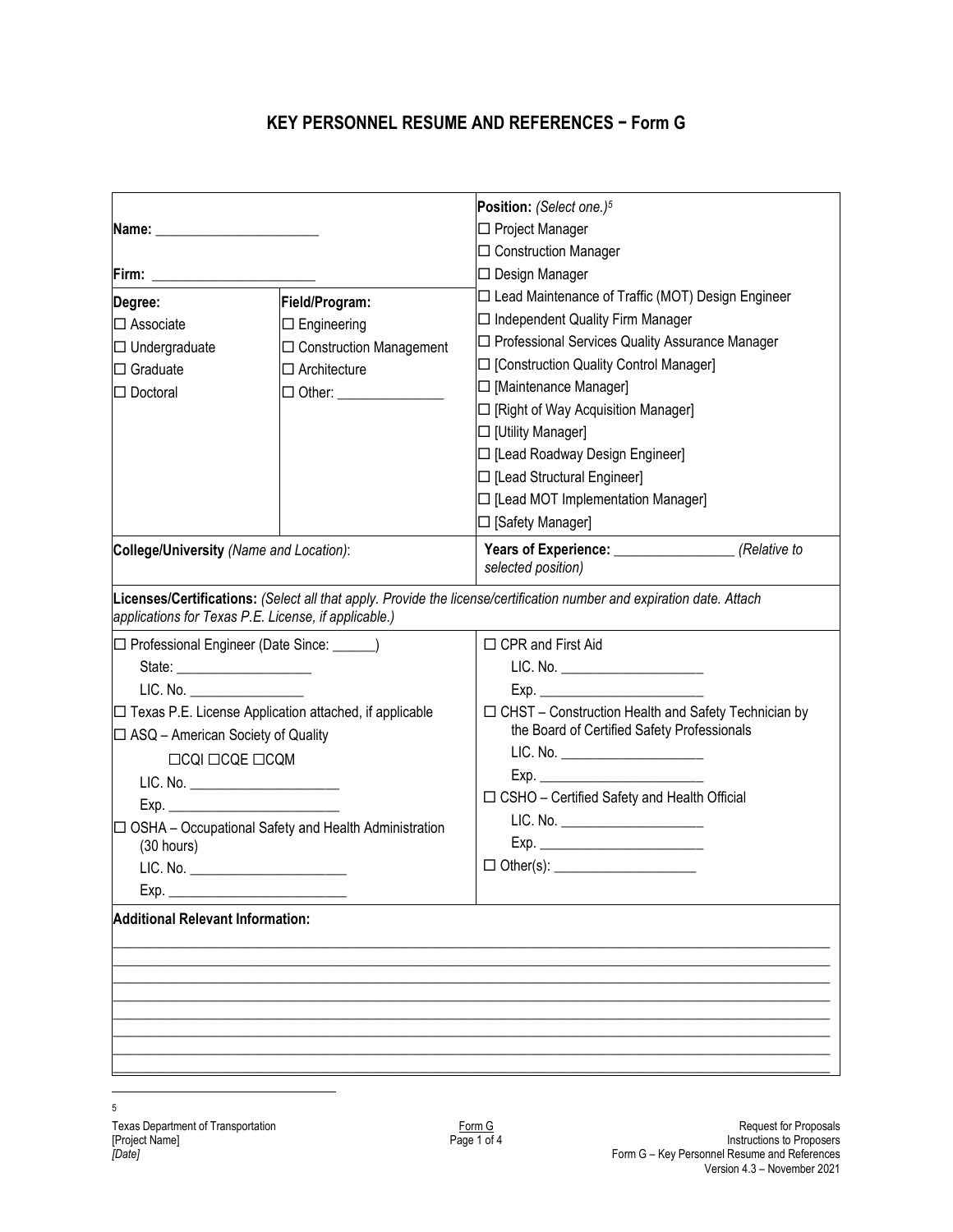

\_\_\_\_\_\_\_\_\_\_\_\_\_\_\_\_\_\_\_\_\_\_\_\_\_\_\_\_\_\_\_\_\_\_\_\_\_\_\_\_\_\_\_\_\_\_\_\_\_\_\_\_\_\_\_\_\_\_\_\_\_\_\_\_\_\_\_\_\_\_\_\_\_\_\_\_\_\_\_\_\_\_\_\_\_\_\_\_\_\_\_\_\_\_\_\_\_\_\_\_\_ \_\_\_\_\_\_\_\_\_\_\_\_\_\_\_\_\_\_\_\_\_\_\_\_\_\_\_\_\_\_\_\_\_\_\_\_\_\_\_\_\_\_\_\_\_\_\_\_\_\_\_\_\_\_\_\_\_\_\_\_\_\_\_\_\_\_\_\_\_\_\_\_\_\_\_\_\_\_\_\_\_\_\_\_\_\_\_\_\_\_\_\_\_\_\_\_\_\_\_\_\_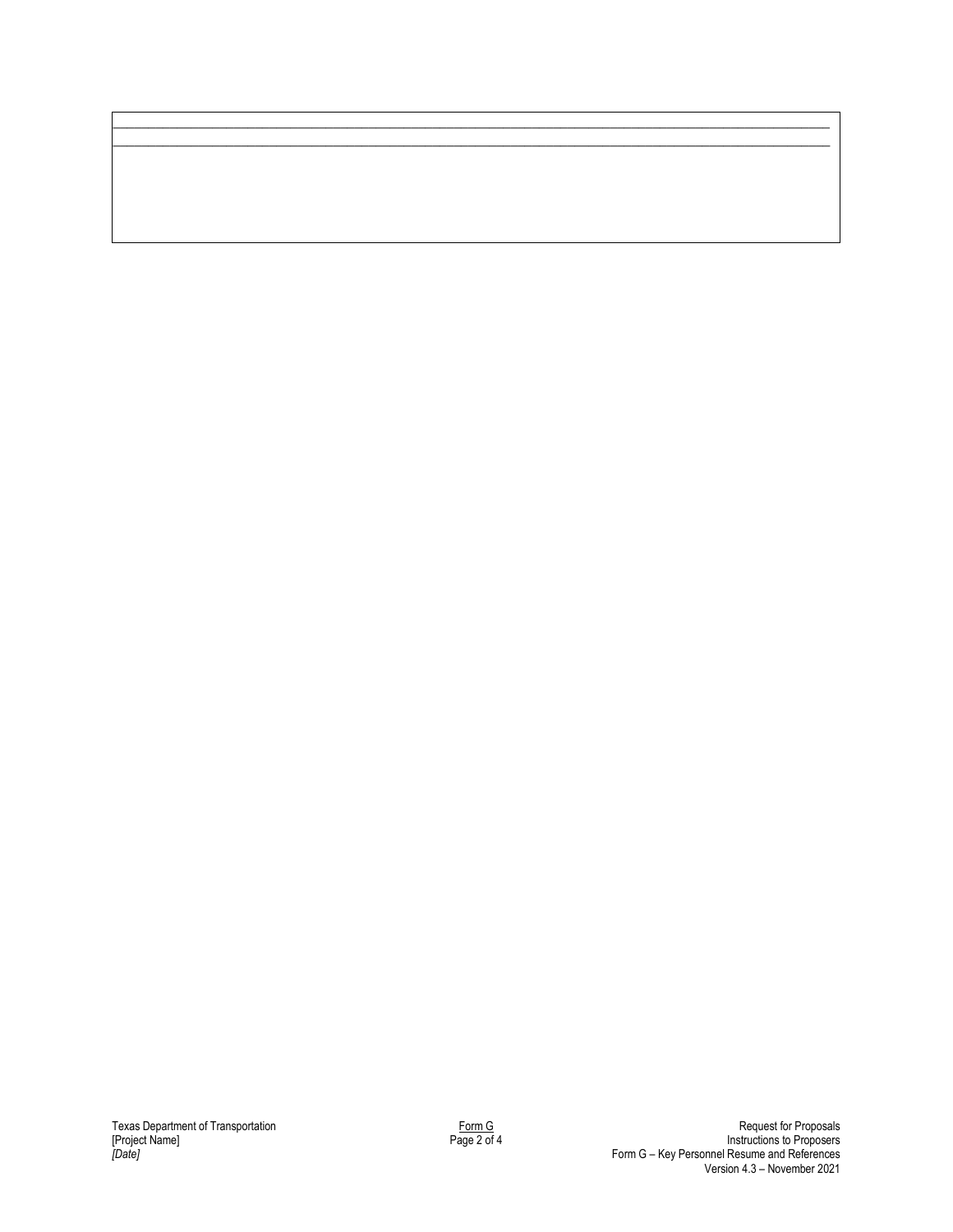| <b>Project Description/Role</b>                                                                                                  | <b>Project Value</b>   | <b>Project Type</b>       | <b>Project Owner/Manager</b> |
|----------------------------------------------------------------------------------------------------------------------------------|------------------------|---------------------------|------------------------------|
| <b>Project Name:</b>                                                                                                             | □ Below \$100M         | □ Availability Payment    | Name:                        |
| <b>Project Location:</b>                                                                                                         | $\Box$ \$100M - \$500M | Design-Build<br>□         | Title:                       |
| <b>Project Start Date:</b>                                                                                                       | □ Above \$500M         | Design-Build-<br>Maintain | Agency:                      |
| <b>Project End Date:</b>                                                                                                         |                        | □ Design-Bid-Build        | Telephone:                   |
| <b>Project Description:</b>                                                                                                      |                        | □ Concession              | Email:                       |
|                                                                                                                                  |                        | $\Box$ Other:             |                              |
|                                                                                                                                  |                        |                           |                              |
|                                                                                                                                  |                        |                           |                              |
| Describe role and services provided relevant to this Project, including the start and end dates that you served in each<br>role: |                        |                           |                              |
| <b>Project Description/Role</b>                                                                                                  | <b>Project Value</b>   | <b>Project Type</b>       | <b>Project Owner/Manager</b> |
| <b>Project Name:</b>                                                                                                             | □ Below \$100M         | □ Availability Payment    | Name:                        |
| <b>Project Location:</b>                                                                                                         | $\Box$ \$100M - \$500M | □ Design-Build            | Title:                       |
| <b>Project Start Date:</b>                                                                                                       | □ Above \$500M         | Design-Build-<br>Maintain | Agency:                      |
| Project End Date:                                                                                                                |                        | □ Design-Bid-Build        | Telephone:                   |
| <b>Project Description:</b>                                                                                                      |                        | □ Concession              | Email:                       |
|                                                                                                                                  |                        | $\Box$ Other:             |                              |
|                                                                                                                                  |                        |                           |                              |
| Describe role and services provided relevant to this Project, including the start and end dates that you served in each<br>role: |                        |                           |                              |
| <b>Project Description/Role</b>                                                                                                  | <b>Project Value</b>   | <b>Project Type</b>       | <b>Project Owner/Manager</b> |
| <b>Project Name:</b>                                                                                                             | □ Below \$100M         | □ Availability Payment    | Name:                        |
| <b>Project Location:</b>                                                                                                         | $\Box$ \$100M - \$500M | Design-Build              | Title:                       |
| <b>Project Start Date:</b>                                                                                                       | □ Above \$500M         | Design-Build-<br>Maintain | Agency:                      |
| <b>Project End Date:</b>                                                                                                         |                        | Design-Bid-Build          | Telephone:                   |
| <b>Project Description:</b>                                                                                                      |                        | Concession                | Email:                       |
|                                                                                                                                  |                        | $\Box$ Other:             |                              |
|                                                                                                                                  |                        |                           |                              |
|                                                                                                                                  |                        |                           |                              |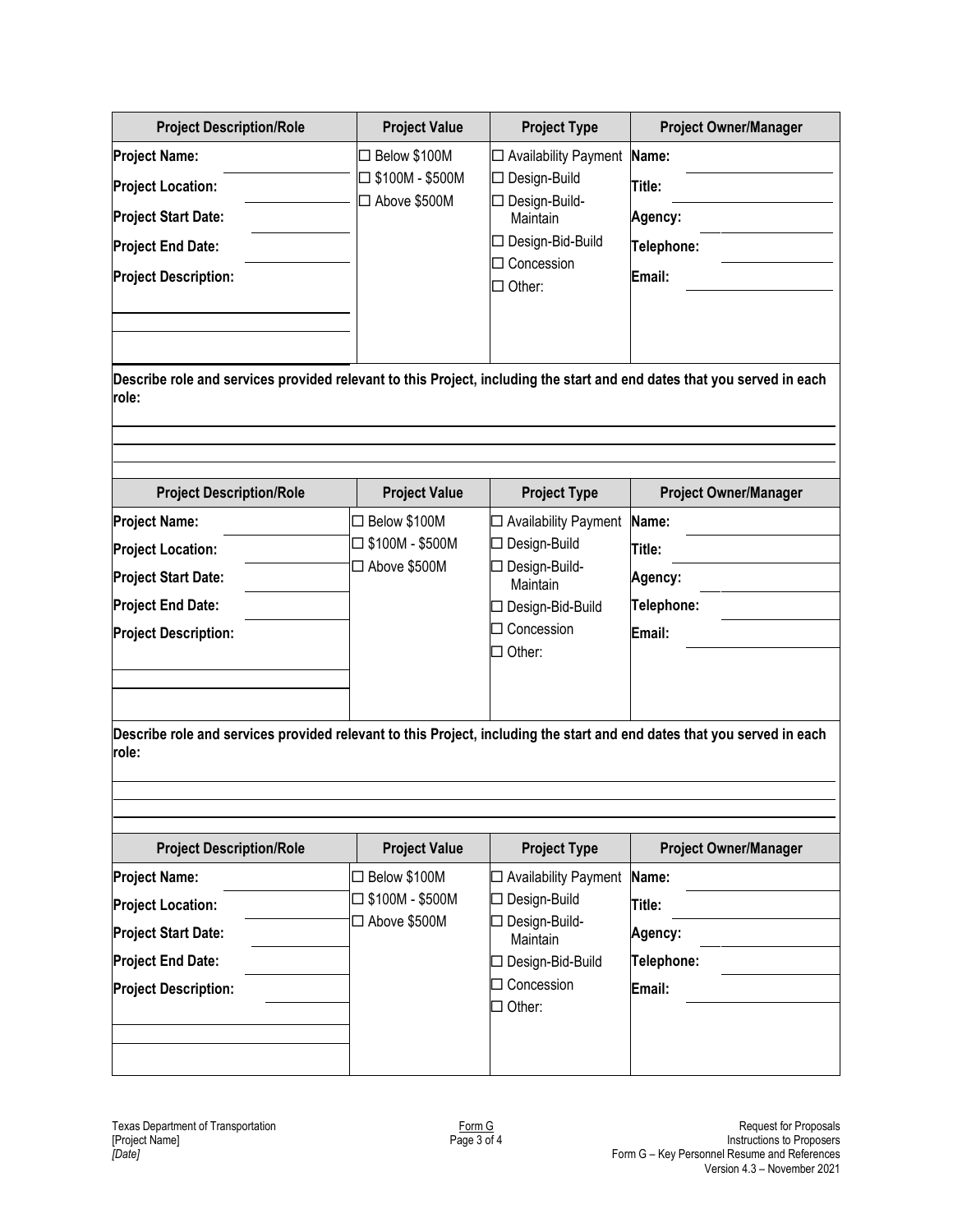**Describe role and services provided relevant to this Project, including the start and end dates that you served in each role:**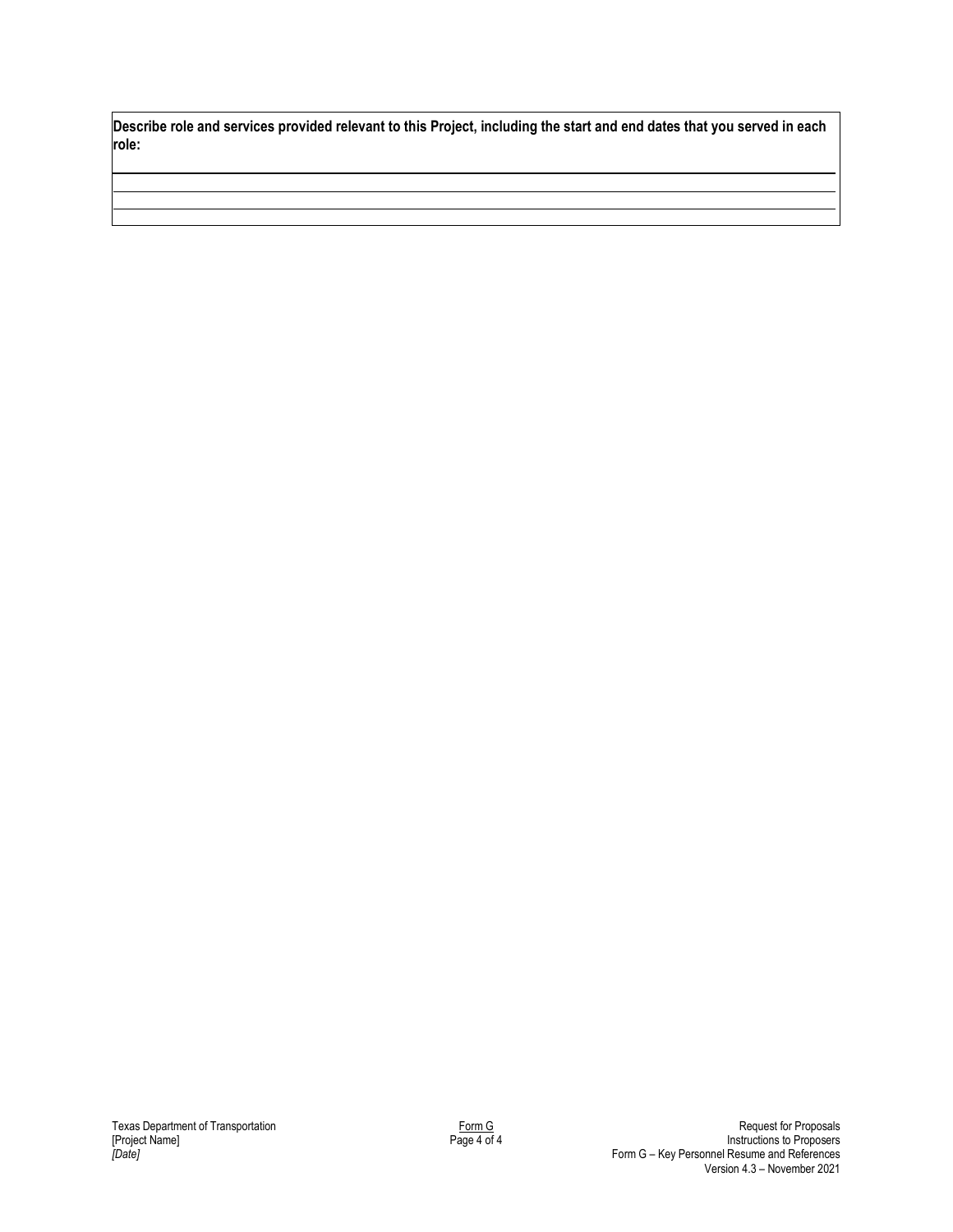#### **DBE CERTIFICATION − Form H**

| Control |  |
|---------|--|
| Project |  |
| Highway |  |
| County  |  |

#### DISADVANTAGED BUSINESS ENTERPRISES REQUIREMENTS

The following goals for participation by Disadvantaged Business Enterprises ("DBEs") are established for professional services and Construction Work under the Design-Build Contract ("DBC"):

#### **DBE**

#### **[●]% of Price allocable to Professional Services less the cost of Professional Services performed by Utility Owners**

**and** 

**[●]% of the Price allocable to Construction Work less the cost of Construction Work performed by Utility Owners** 

#### **DBE Certification**

By signing the Proposal, the Proposer certifies that (1) the above DBE goal will be met by obtaining commitments equal to or exceeding the DBE percentage or that the DB Contractor will provide a good faith effort to substantiate the attempt to meet the goal; and (2) if conditionally awarded the DBC, the DB Contractor will submit a DBE Performance Plan meeting the requirements set forth in the DBE Special Provisions attached as Attachment 3-2 to the DBA General Conditions.

Failure to submit the DBE Performance Plan will be considered a breach of the requirements of the Request for Proposals. As a result, the Proposal Bond provided by the Proposer will become property of the Texas Department of Transportation and the Proposer and Equity Members will be precluded from participating in any reprocurement of the DBC for the Project.

> \_\_\_\_\_\_\_\_\_\_\_\_\_\_\_\_\_\_\_\_\_\_\_\_\_\_\_\_\_\_\_\_\_\_\_\_\_\_ [name]

> \_\_\_\_\_\_\_\_\_\_\_\_\_\_\_\_\_\_\_\_\_\_\_\_\_\_\_\_\_\_\_\_\_\_\_\_\_\_ [title]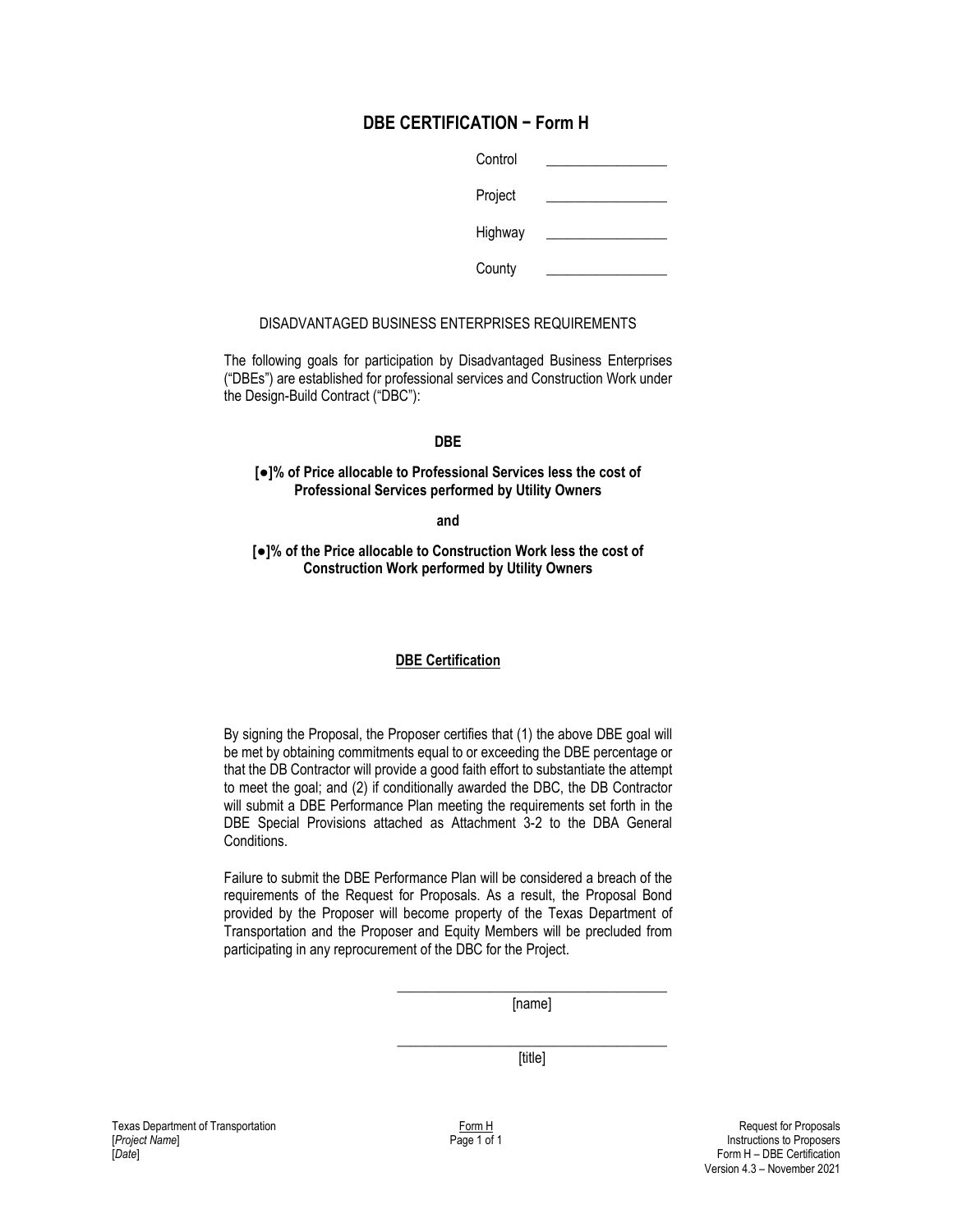### **CHILD SUPPORT STATEMENT FOR STATE GRANTS, LOANS AND CONTRACTS − Form I**

Under Section 231.006, Family Code, the vendor or applicant certifies that the individual or business entity named in this contract, bid, or application is eligible to receive the specified grant, loan, or payment and acknowledges that this contract may be terminated and payment may be withheld if this certification is inaccurate.

Proposer Name: \_\_\_\_\_\_\_\_\_\_\_\_\_\_\_\_\_\_\_\_\_\_\_\_\_

List below the name and social security number of the individual or, if a business entity, the sole proprietor, or each individual who is a partner, shareholder or owner with an ownership interest of at least 25% of the business entity identified below.

 \_\_\_\_\_\_\_\_\_\_\_\_\_\_\_\_\_\_\_\_\_\_\_\_\_\_\_\_\_\_\_\_\_\_\_\_\_\_\_\_\_\_\_\_\_\_\_\_\_\_\_\_\_\_\_\_\_\_\_\_\_\_\_\_\_\_\_\_\_\_\_\_\_\_\_\_\_\_\_\_\_\_\_ \_\_\_\_\_\_\_\_\_\_\_\_\_\_\_\_\_\_\_\_\_\_\_\_\_\_\_\_\_\_\_\_\_\_\_\_\_\_\_\_\_\_\_\_\_\_\_\_\_\_\_\_\_\_\_\_\_\_\_\_\_\_\_\_\_\_\_\_\_\_\_\_\_\_\_\_\_\_\_\_\_\_\_ \_\_\_\_\_\_\_\_\_\_\_\_\_\_\_\_\_\_\_\_\_\_\_\_\_\_\_\_\_\_\_\_\_\_\_\_\_\_\_\_\_\_\_\_\_\_\_\_\_\_\_\_\_\_\_\_\_\_\_\_\_\_\_\_\_\_\_\_\_\_\_\_\_\_\_\_\_\_\_\_\_\_\_

Section 231.006, Family Code, specifies that a child support obligor who is more than 30 days delinquent in paying child support and a business entity in which the obligor is a sole proprietor, partner, shareholder, or owner with an ownership interest of at least 25 percent is not eligible to receive payments from state funds under a contract to provide property, materials, or services; or receive a state-funded grant or loan.

A child support obligor or business entity ineligible to receive payments described above remains ineligible until all arrearage have been paid or the obligor is in compliance with a written repayment agreement or court order as to any existing delinquency.

Except as provided by Section 231.302(d), Family Code, a social security number is confidential and may be disclosed only for the purposes of responding to a request for information from an agency operating under the provisions of Parts A and D of Title IV of the federal Social Security Act (42 U.S.C. Section 601-617 and 651- 669).

Date: , 20[##]

\_\_\_\_\_\_\_\_\_\_\_\_\_\_\_\_\_\_\_\_\_\_\_\_\_\_\_\_

\_\_\_\_\_\_\_\_\_\_\_\_\_\_\_\_\_\_\_\_\_\_\_\_\_\_\_\_

Company Name:

**Signature** 

Name

 $\overline{\phantom{a}}$  , where  $\overline{\phantom{a}}$  , where  $\overline{\phantom{a}}$  ,  $\overline{\phantom{a}}$  ,  $\overline{\phantom{a}}$  ,  $\overline{\phantom{a}}$  ,  $\overline{\phantom{a}}$  ,  $\overline{\phantom{a}}$  ,  $\overline{\phantom{a}}$  ,  $\overline{\phantom{a}}$  ,  $\overline{\phantom{a}}$  ,  $\overline{\phantom{a}}$  ,  $\overline{\phantom{a}}$  ,  $\overline{\phantom{a}}$  ,  $\overline{\phantom{a}}$  , Title

[*Duplicate or modify this form as necessary so that it accurately describes the entity making the Proposal and so that it is signed on behalf of the Proposer and each Equity Member.*]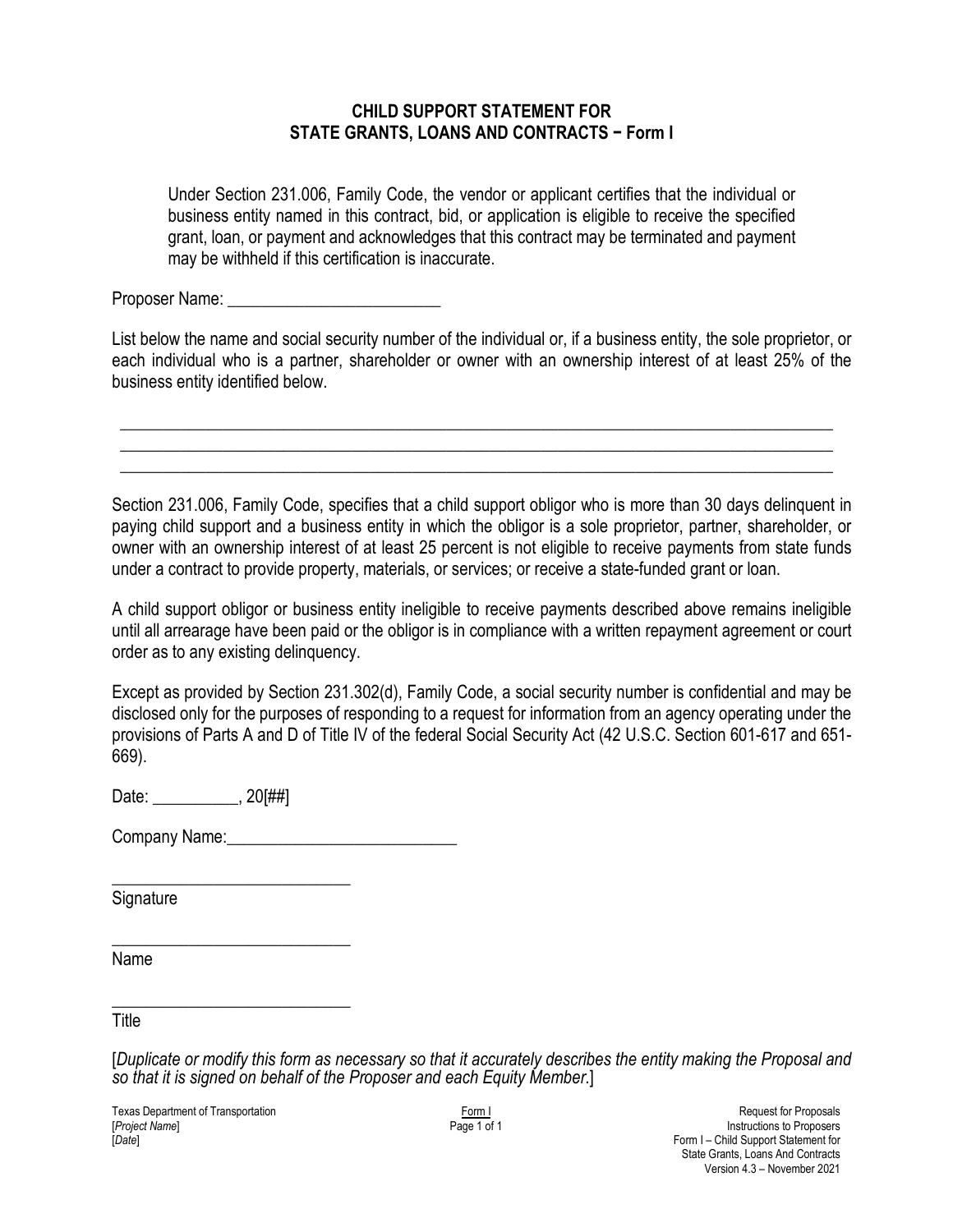### **CONFLICT OF INTEREST DISCLOSURE STATEMENT − Form J**

Proposer's attention is directed to 23 C.F.R. Part 636 Subpart A and in particular to Subsection 636.116 regarding organizational conflicts of interest. Section 636.103 defines "organizational conflict of interest" as follows:

Organizational conflict of interest means that because of other activities or relationships with other persons, a person is unable or potentially unable to render impartial assistance or advice to the owner, or the person's objectivity in performing the contract work is or might be otherwise impaired, or a person has an unfair competitive advantage.

Proposers are advised that in accordance with TxDOT's conflicts of interest Rules (43 Texas Administrative Code § 9.155), certain firms will not be allowed to participate on any Proposer's team for the Project because of their work with TxDOT in connection with the Project procurement and document preparation and the CDA program.

### **1. Disclosure Pursuant to Section 636.116(2)(v) and Rule 9.155**

In the space provided below, and on supplemental sheets as necessary, identify all relevant facts relating to past, present, or planned interest(s) of the Proposer's team (including the Proposer, the Major Participants, proposed consultants and proposed subcontractors, and their respective chief executives, directors, and key project personnel) which may result, or could be viewed as, an organizational conflict of interest in connection with this Request for Proposals ("RFP").

Proposer should disclose (a) any current contractual relationships with TxDOT, (b) any past, present, or planned contractual or employment relationships with any TxDOT member, officer, or employee; and (c) any other circumstances that might be considered to create a financial interest in the contract by any TxDOT member, officer, or employee if Proposer is awarded the contract. Proposer should also disclose matters such as ownership of 10% or more of the stock of, or having directors in common with, any of the RFP preparers. Proposer should also disclose contractual relationships with an RFP preparer in the nature of a joint venture, as well as relationships wherein the RFP preparer is a contractor or consultant (or subcontractor or subconsultant) to Proposer or a member of Proposer's team. The foregoing is provided by way of example, and shall not constitute a limitation on the disclosure obligations.

\_\_\_\_\_\_\_\_\_\_\_\_\_\_\_\_\_\_\_\_\_\_\_\_\_\_\_\_\_\_\_\_\_\_\_\_\_\_\_\_\_\_\_\_\_\_\_\_\_\_\_\_\_\_\_\_\_\_\_\_\_\_\_\_\_\_\_\_\_\_\_\_\_\_\_\_\_\_\_\_\_\_\_

\_\_\_\_\_\_\_\_\_\_\_\_\_\_\_\_\_\_\_\_\_\_\_\_\_\_\_\_\_\_\_\_\_\_\_\_\_\_\_\_\_\_\_\_\_\_\_\_\_\_\_\_\_\_\_\_\_\_\_\_\_\_\_\_\_\_\_\_\_\_\_\_\_\_\_\_\_\_\_\_\_\_\_

\_\_\_\_\_\_\_\_\_\_\_\_\_\_\_\_\_\_\_\_\_\_\_\_\_\_\_\_\_\_\_\_\_\_\_\_\_\_\_\_\_\_\_\_\_\_\_\_\_\_\_\_\_\_\_\_\_\_\_\_\_\_\_\_\_\_\_\_\_\_\_\_\_\_\_\_\_\_\_\_\_\_\_

\_\_\_\_\_\_\_\_\_\_\_\_\_\_\_\_\_\_\_\_\_\_\_\_\_\_\_\_\_\_\_\_\_\_\_\_\_\_\_\_\_\_\_\_\_\_\_\_\_\_\_\_\_\_\_\_\_\_\_\_\_\_\_\_\_\_\_\_\_\_\_\_\_\_\_\_\_\_\_\_\_\_\_

\_\_\_\_\_\_\_\_\_\_\_\_\_\_\_\_\_\_\_\_\_\_\_\_\_\_\_\_\_\_\_\_\_\_\_\_\_\_\_\_\_\_\_\_\_\_\_\_\_\_\_\_\_\_\_\_\_\_\_\_\_\_\_\_\_\_\_\_\_\_\_\_\_\_\_\_\_\_\_\_\_\_\_

\_\_\_\_\_\_\_\_\_\_\_\_\_\_\_\_\_\_\_\_\_\_\_\_\_\_\_\_\_\_\_\_\_\_\_\_\_\_\_\_\_\_\_\_\_\_\_\_\_\_\_\_\_\_\_\_\_\_\_\_\_\_\_\_\_\_\_\_\_\_\_\_\_\_\_\_\_\_\_\_\_\_\_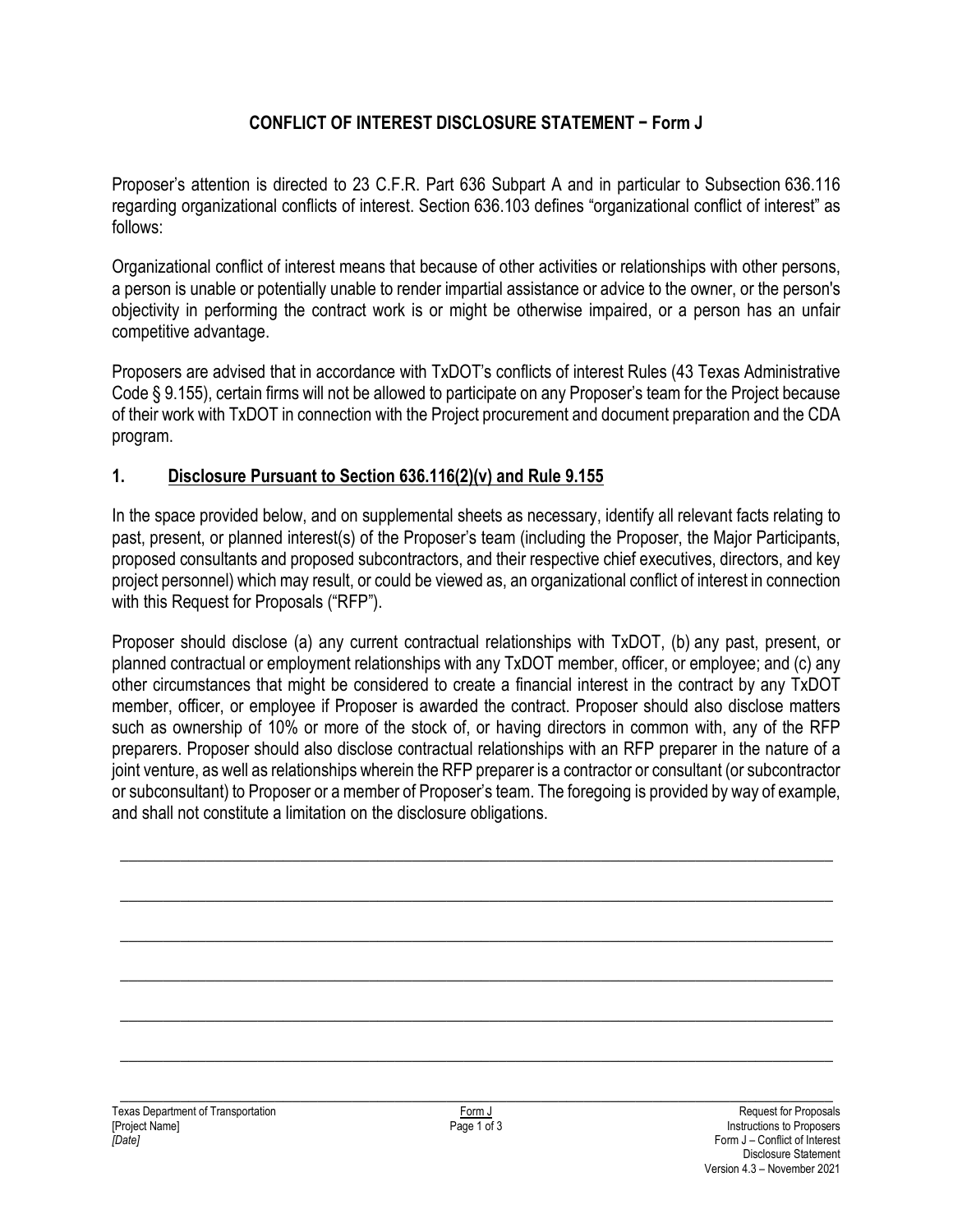#### $2.$ **Explanation**

In the space provided below, and on supplemental sheets as necessary, identify steps that have been or will be taken to avoid, neutralize, or mitigate any organizational conflicts of interest described herein.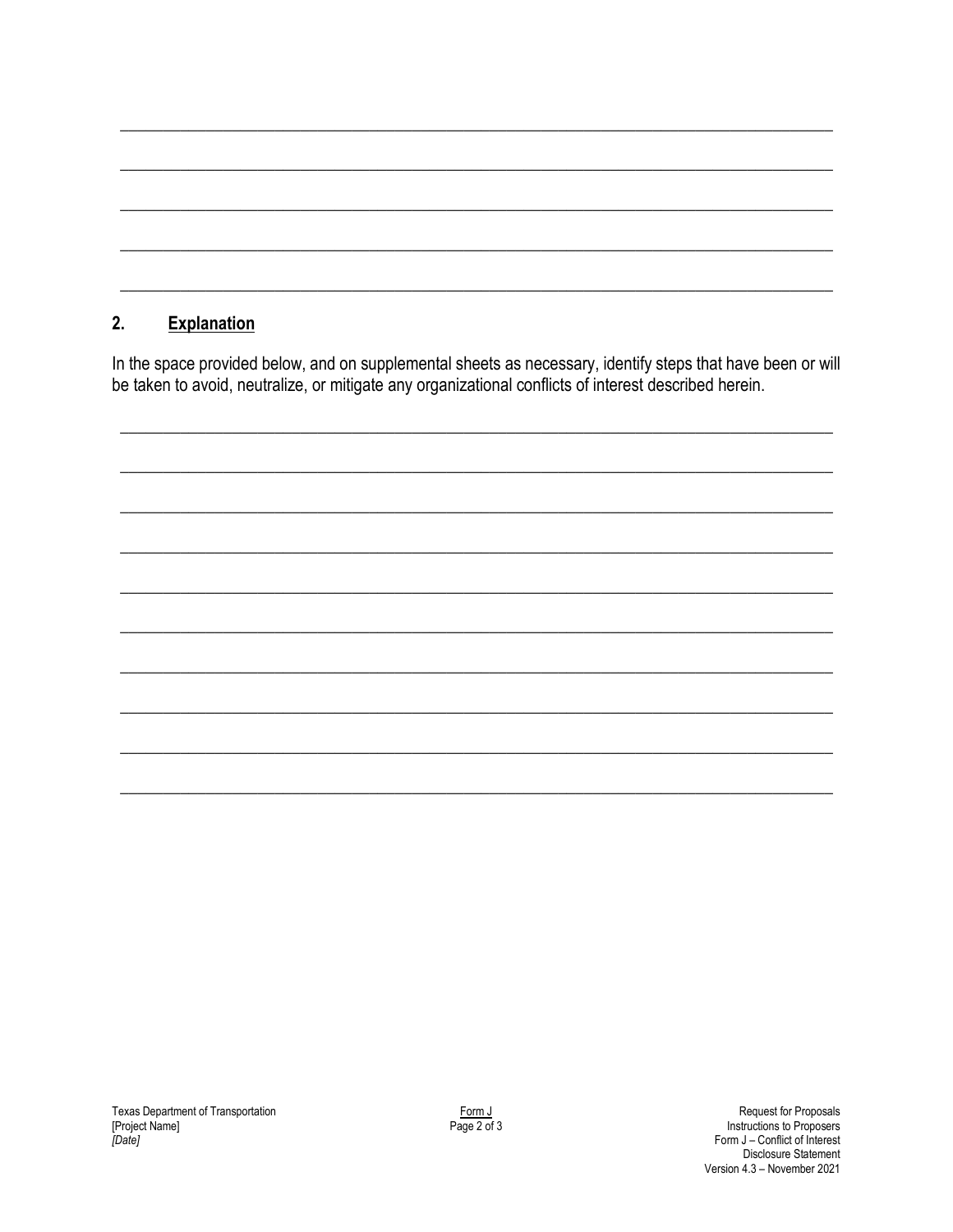# **3. Certification**

The undersigned hereby certifies that, to the best of his or her knowledge and belief, no interest exists that is required to be disclosed in this Conflict of Interest Disclosure Statement, other than as disclosed above.

| Signature           |           |  |  |
|---------------------|-----------|--|--|
| Name                |           |  |  |
| Title               |           |  |  |
| <b>Company Name</b> |           |  |  |
| Date                | $20[$ ##] |  |  |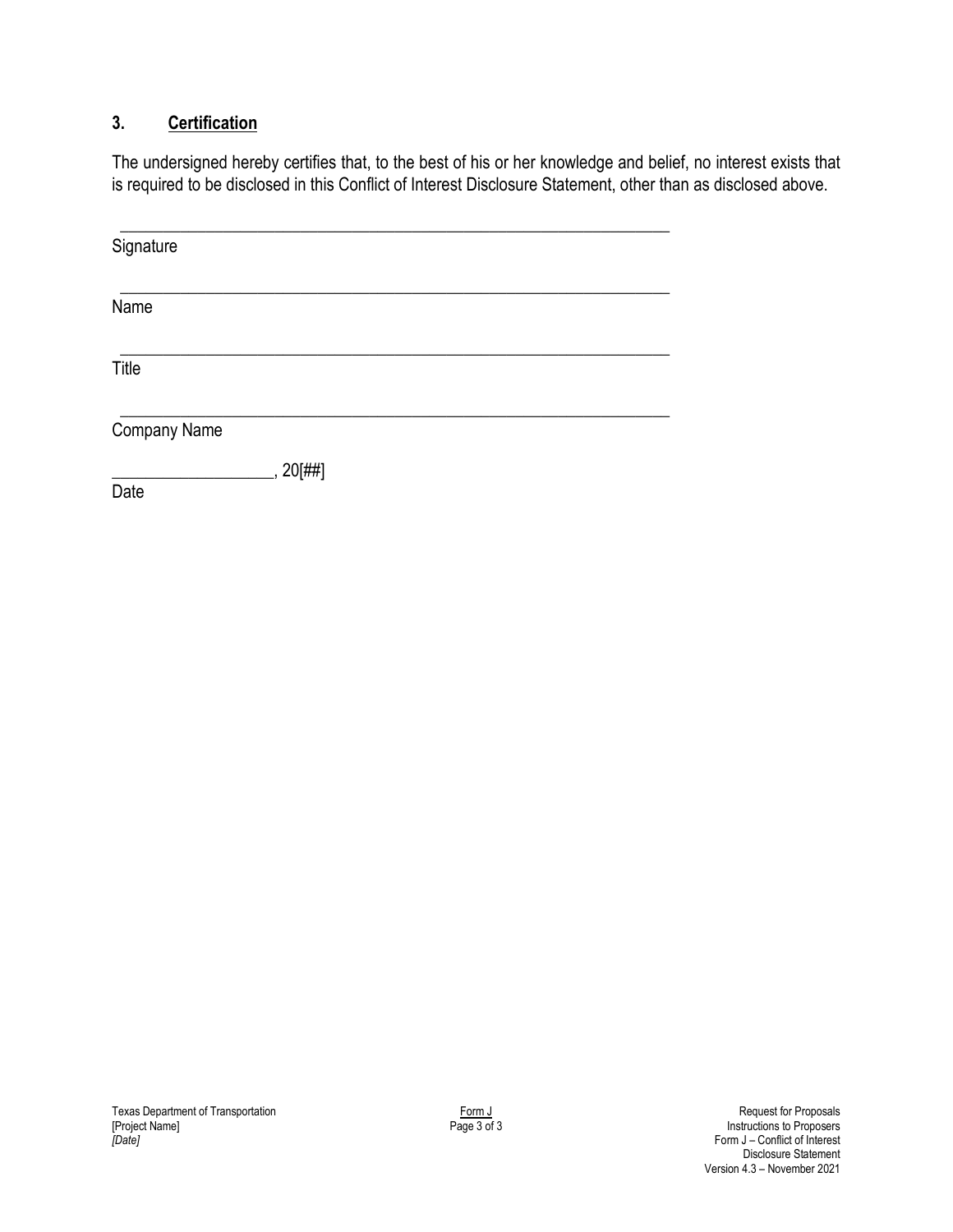### **EQUAL EMPLOYMENT OPPORTUNITY CERTIFICATION – Form K**

#### **To be executed by the Proposer, Major Participants and proposed known Subcontractors.**

The undersigned certifies on behalf of that: that: that: that: that: that: that: that: that: that: that: that: that: that: that: that: that: that: that: that: that: that: that: that: that: that: that: that: that: that: tha (Name of entity making certification) *(check one of the following boxes)*  $\mathbf{L}$ It has developed and has on file at each establishment affirmative action programs pursuant to 41 CFR Part 60-2 (Affirmative Action Programs).  $\Box$ It is not subject to the requirements to develop an affirmative action program under 41 CFR Part 60- 2 (Affirmative Action Programs). *(check one of the following boxes)*   $\Box$ It has not participated in a previous contract or subcontract subject to the equal opportunity clause described in Executive Orders 10925, 11114 or 11246.  $\overline{\phantom{a}}$ It has participated in a previous contract or subcontract subject to the equal opportunity clause described in Executive Orders 10925, 11114 or 11246 and, where required, it has filed with the Joint Reporting Committee, the Deputy Assistant Secretary or the Equal Employment Opportunity Commission, a federal government contracting or administering agency, or the former President's Committee on Equal Employment Opportunity, all reports due under the applicable filing requirements. Signature: <u>example and the set of the set of the set of the set of the set of the set of the set of the set of the set of the set of the set of the set of the set of the set of the set of the set of the set of the set of </u> Name: Title: **The Community of the Community of the Community of the Community of the Community of the Community of the Community of the Community of the Community of the Community of the Community of the Community of the Commun** Date:

If not Proposer, relationship to Proposer: with the contract of the contract of the contract of the contract of the contract of the contract of

Note: The above certification is required by the Equal Employment Opportunity Regulations of the Secretary of Labor (41 CFR 60-1.7(b)(1)), and must be submitted by Proposers only in connection with contracts which are subject to the equal opportunity clause. Contracts that are exempt from the equal opportunity clause are set forth in 41 CFR 60-1.5. (Generally, only contracts of \$10,000 or under are exempt.) Currently, Standard Form 100 (EEO-1) is the only report required by Executive Orders or their implementing regulations.

Proposers, Major Participants, and proposed Subcontractors who have participated in a previous contract subject to the Executive Orders and have not filed the required reports should note that 41 CFR 60-1.7(b)(1) prevents the award of contracts and subcontracts unless such contractor submits a report covering the delinquent period or such other period specified by the Federal Highway Administration or by the Director of the Office of Federal Contract Compliance, U.S. Department of Labor.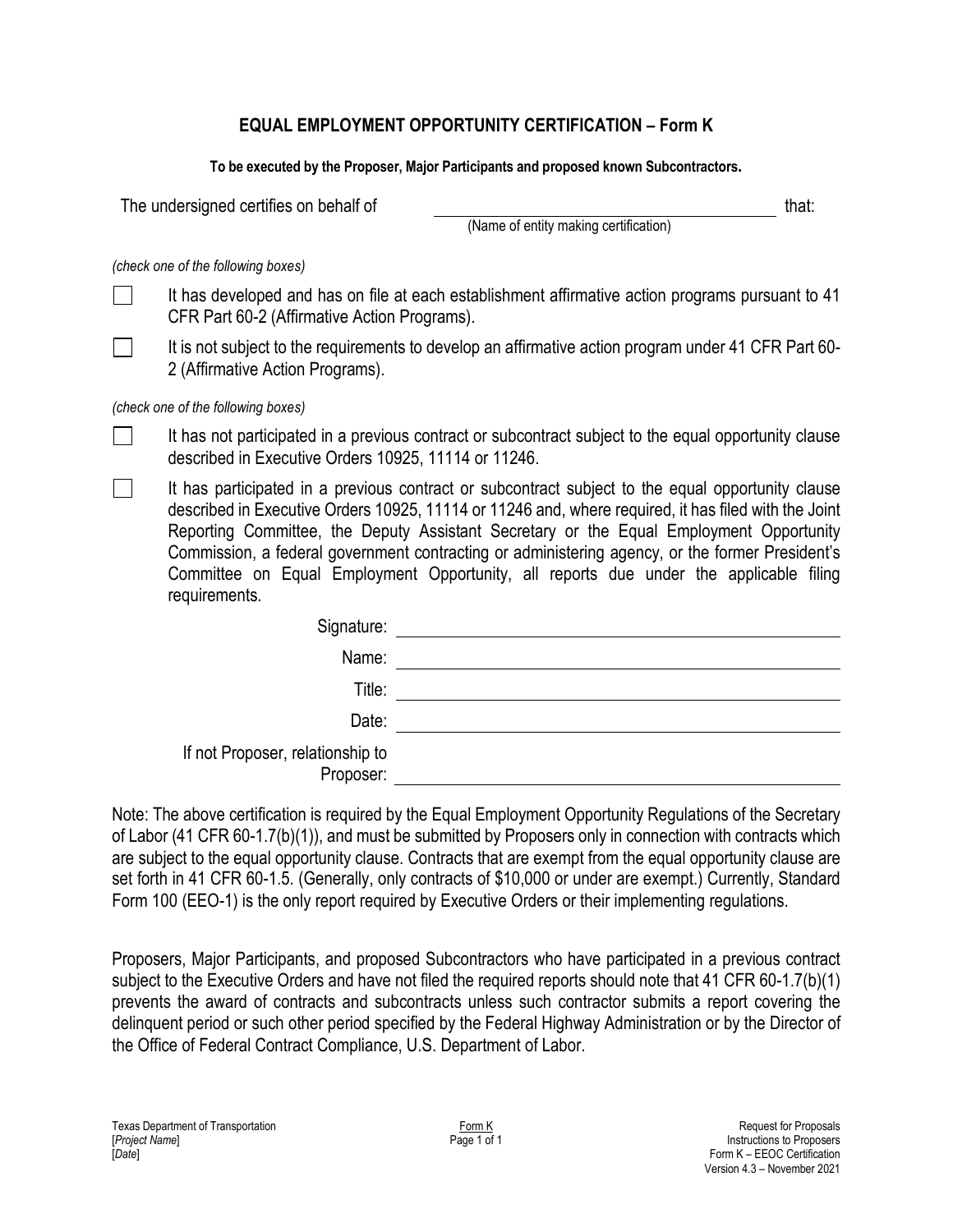# **CERTIFICATION REGARDING USE OF CONTRACT FUNDS FOR LOBBYING − Form L**

The undersigned certifies, to the best of its knowledge and belief (after due inquiry and investigation), that:

1. No Federal appropriated funds have been paid or will be paid, by or on behalf of the undersigned, to any person for influencing or attempting to influence an officer or employee of any Federal agency, a member of Congress, an officer or employee of Congress, or an employee of a member of Congress in connection with the awarding of any Federal contract, the making of any Federal grant, the making of any Federal loan, the entering into of any cooperative agreement, and the extension, continuation, renewal, amendment, or modification of any Federal contract, grant, loan, or cooperative agreement;

2. If any funds other than Federal appropriated funds have been paid or will be paid to any person for influencing or attempting to influence an officer or employee of any Federal agency, a member of Congress, an officer or employee of Congress, or an employee of a member of Congress in connection with this Federal contract, grant, loan, or cooperative agreement, the undersigned shall complete and submit Standard Form-LLL, "**Disclosure Form to Report Lobbying**," in accordance with its instructions.

This certification is a material representation of fact upon which reliance was placed when this transaction was made or entered into. Submission of this certification is a prerequisite for making or entering into this transaction imposed by 31 U.S.C. § 1352. Any person who fails to file the required certification shall be subject to a civil penalty of not less than \$10,000 and not more than \$100,000 for each such failure.

The undersigned shall require that the language of this certification be included in all lower tier subcontracts which exceed \$100,000 and that all such recipients shall certify and disclose accordingly.

 $Date:$   $20[# #]$ 

**Signature** 

\_\_\_\_\_\_\_\_\_\_\_\_\_\_\_\_\_\_\_\_\_\_\_\_\_\_\_\_ Name

\_\_\_\_\_\_\_\_\_\_\_\_\_\_\_\_\_\_\_\_\_\_\_\_\_\_\_\_ Title

\_\_\_\_\_\_\_\_\_\_\_\_\_\_\_\_\_\_\_\_\_\_\_\_\_\_\_\_ Company Name

[Duplicate or modify this form as necessary so that it accurately describes the entity making the Proposal and so that it is signed on behalf of Proposer, all partners, members or joint venturers of the Proposer and all other Major Participants]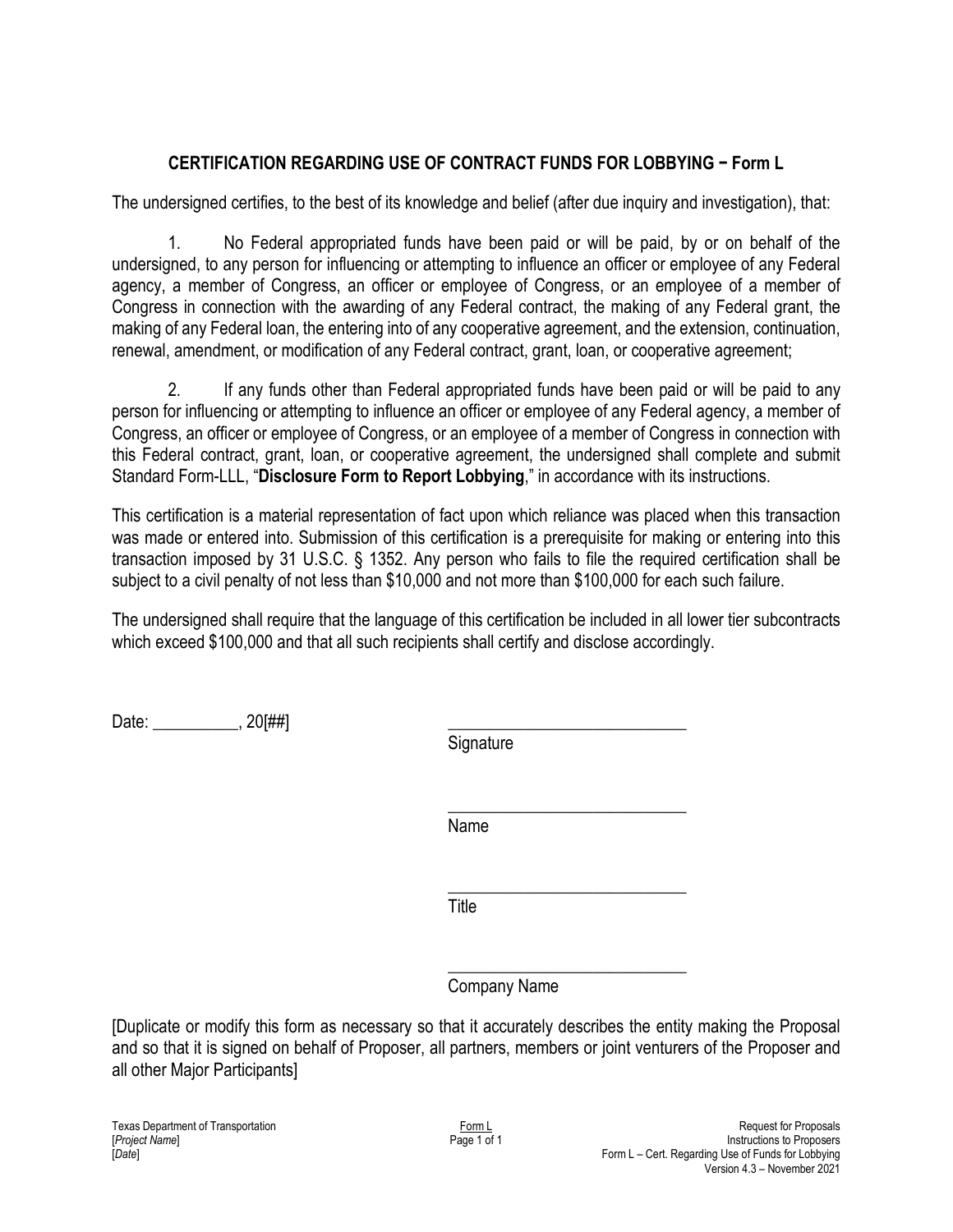### **CERTIFICATION REGARDING INELIGIBLE CONTRACTORS − Form M**

### **CERTIFICATION REGARDING DEBARMENT, SUSPENSION AND OTHER INELIGIBILITY AND VOLUNTARY EXCLUSION FROM TRANSACTIONS**

#### **FINANCED IN PART BY THE U.S. GOVERNMENT**

|                                        | hereby certify that |
|----------------------------------------|---------------------|
| (Name and title of Certifying Officer) |                     |

(Name of DB Contractor)

- 1. Are not presently debarred, suspended, proposed for debarment, declared ineligible, or voluntarily excluded from participation by any Federal department or agency or from participation in the Project;
- 2. Have not within a three-year period preceding this proposal been convicted of or had a civil judgment rendered against them for commission of fraud or a criminal offense in connection with obtaining, attempting to obtain, or performing a public (Federal, State or local) transaction or contract under a public transaction; violation of Federal or State antitrust statutes or commission of embezzlement, theft, forgery, bribery, falsification or destruction of records, making false statements, or receiving stolen property;
- 3. Are not presently indicted for or otherwise criminally or civilly charged by a governmental entity (Federal, State or local) with commission of any of the offenses enumerated in Paragraph 2 of this certification; and
- 4. Have not within a three-year period preceding this proposal had one or more public transactions (Federal, State or local) terminated for cause or default.

If any Major Participant is unable to certify to any of the statements in this certification, such prospective Major Participant shall attach an explanation to this certification.

I hereby certify and affirm the truthfulness and accuracy of the above statement, and I understand that the provisions of 31 United States Code (U.S.C.) §3801 *et seq*. (Administrative Remedies for False Claims and Statements) are applicable hereto.

| Name of DB Contractor                                          |                       |                                                                                                                      |
|----------------------------------------------------------------|-----------------------|----------------------------------------------------------------------------------------------------------------------|
| Street Address of DB Contractor                                |                       |                                                                                                                      |
| City, State, Zip                                               |                       |                                                                                                                      |
| Telephone Number of DB Contractor                              |                       |                                                                                                                      |
| Signature of Certifying Officer                                |                       |                                                                                                                      |
| Texas Department of Transportation<br>[Project Name]<br>[Date] | Form M<br>Page 1 of 2 | <b>Request for Proposals</b><br>Instructions to Proposers<br>Form M - Certification Regarding Ineligible Contractors |

Version 4.3 – November 2021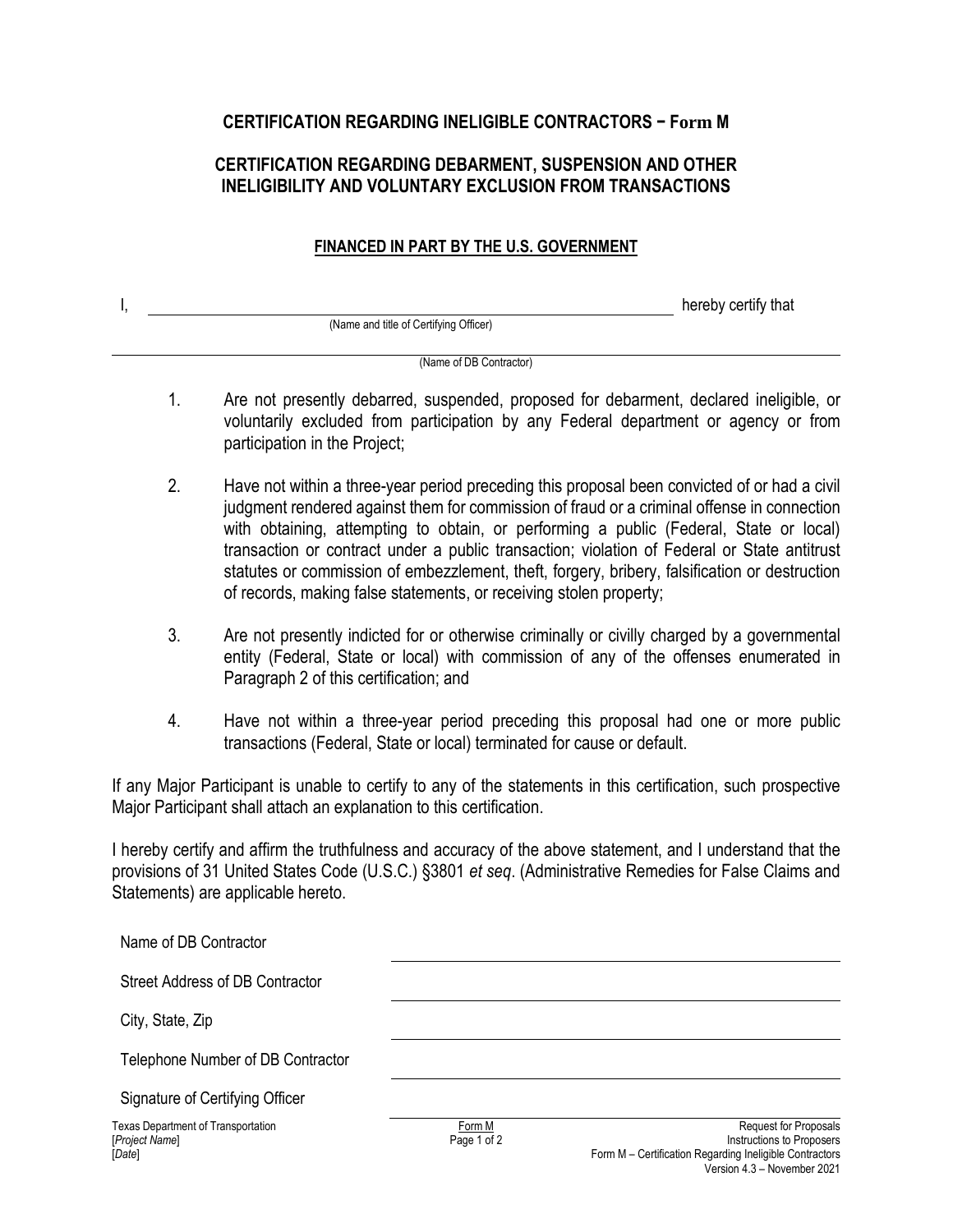| Name of Certifying Officer     |  |
|--------------------------------|--|
| Position of Certifying Officer |  |
| Date                           |  |

*Note:* The above certification merely certifies that a Proposer and its Subcontractors are not declared by the federal government or have not voluntarily declared themselves debarred, suspended, or ineligible from doing transactions with the federal government or any of its agencies.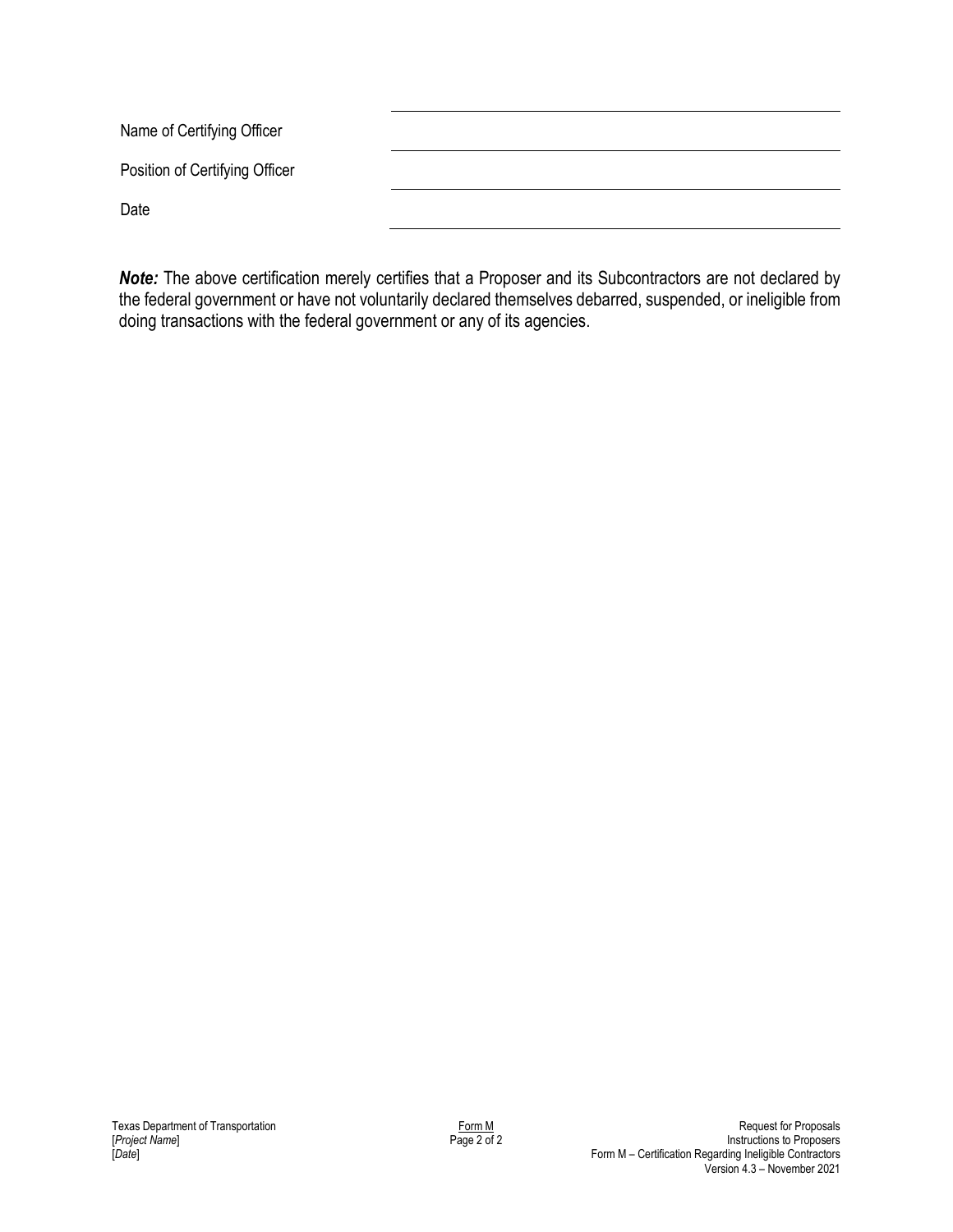### **PROPOSAL BOND − Form N**

(Separate Document)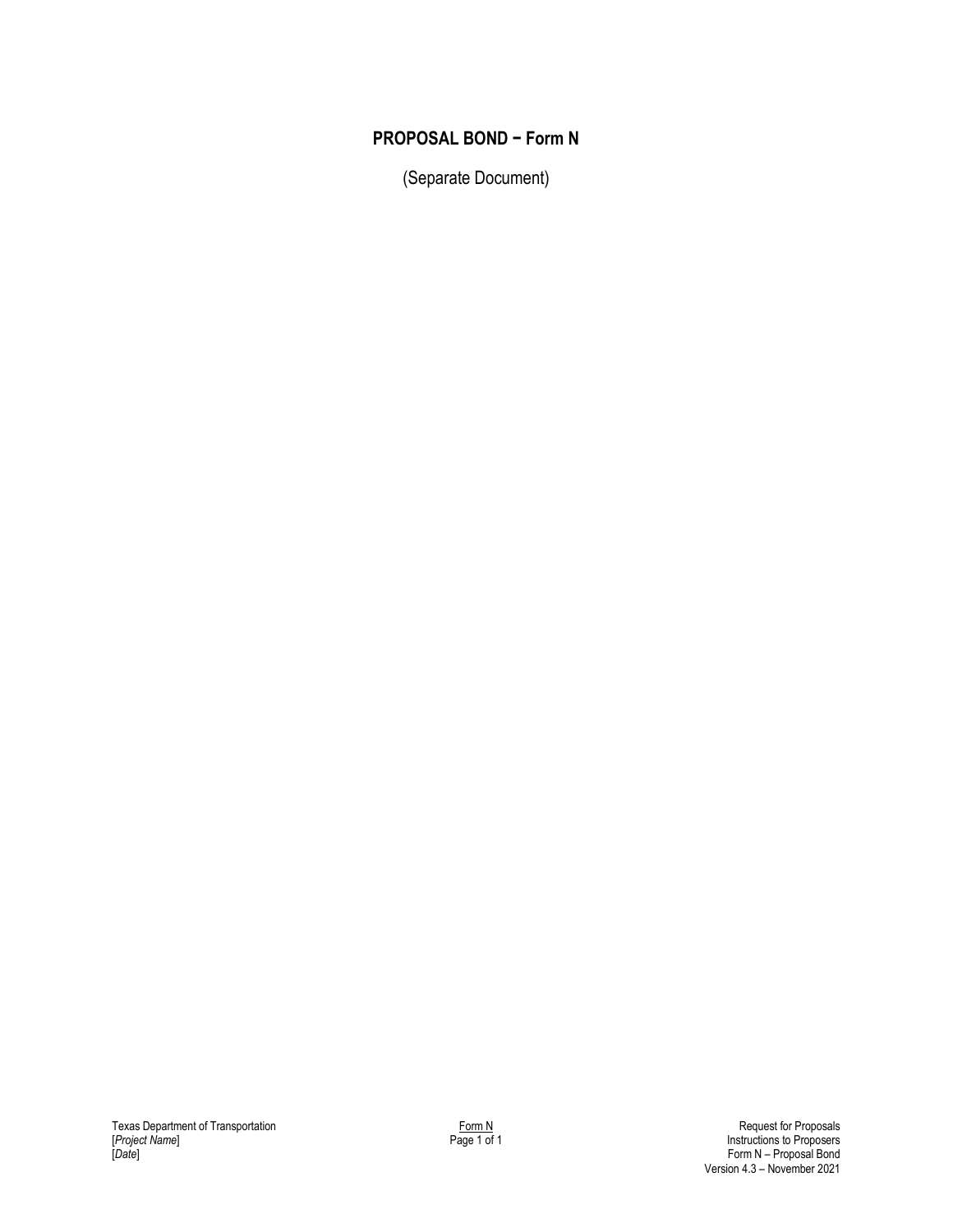#### **PROPOSAL BOND − Form N**

**Bond No. \_\_\_\_\_\_\_** 

**KNOW ALL PERSONS BY THESE PRESENTS**, that the \_\_\_\_\_\_\_\_\_\_\_\_\_\_\_\_\_\_\_\_\_ *[NOTE: insert name of Proposer as the Principal and delete this bracketed text]*, as Principal and \_\_\_\_\_\_\_\_\_\_\_\_\_\_\_\_\_\_\_, as Surety or as Co-Sureties, each a corporation duly organized under the laws of the State indicated on the attached page, having its principal place of business at the address listed on the attached page, in the State indicated on the attached page, and authorized as a surety in the State of Texas, are hereby jointly and severally held and firmly bound unto the Texas Department of Transportation ("TxDOT"), in the sum of \$[####] (the "Bonded Sum").

**WHEREAS**, the Principal is herewith submitting its Proposal to design, [and] construct [and potentially maintain] a portion of the [ \_\_\_\_\_\_\_\_\_\_\_\_\_] project in [ \_\_\_\_\_\_\_\_\_] County through a Design-Build Contract ("DBC") [and a Capital Maintenance Contract ("CMC")], which Proposal is incorporated herein by this reference and has been submitted pursuant to TxDOT's Request for Proposals dated as of [Date] (as amended or supplemented, the "RFP") in accordance with the Instructions to Proposers, as amended ("ITP") included in the RFP;

#### **NOW, THEREFORE**,

1. The condition of this Proposal Bond is such that, upon occurrence of any of the following events, then this obligation shall be null and void; otherwise it shall remain in full force and effect, and the Bonded Sum will be forfeited to TxDOT as liquidated damages and not as a penalty, upon receipt by Principal and Surety or by Principal and Sureties listed on the attached page (the "Co-Sureties") of notice of such forfeiture from TxDOT:

- (a) Principal's receipt of written notice from TxDOT that either (i) no DBC [or CMC] for the Project will be awarded by TxDOT pursuant to the RFP, or (ii) TxDOT has awarded a DBC [and CMC] for the Project, has received the executed DBC[, CMC] and other required documents, and does not intend to award the contract to the Principal; or
- (b) If TxDOT has not previously delivered notice of forfeiture hereunder, failure of TxDOT to conditionally award the DBC [and the CMC] to Principal within 180 days (or 270 days if TxDOT has extended the 180 day period to 270 days pursuant to the terms of the ITP) after the Proposal Due Date.

2. The Principal and the Surety or Co-Sureties hereby agree to pay to TxDOT the full Bonded Sum hereinabove set forth, as liquidated damages and not as a penalty, within ten days after occurrence of any of the following events:

> (a) Principal withdraws, repudiates or otherwise indicates in writing that it will not meet all or any part of its commitments made in its Proposal prior to the time allowed for execution of the DBC [and CMC] under the ITP, as such time may be extended pursuant to ITP Section 4.6.2, without TxDOT's consent;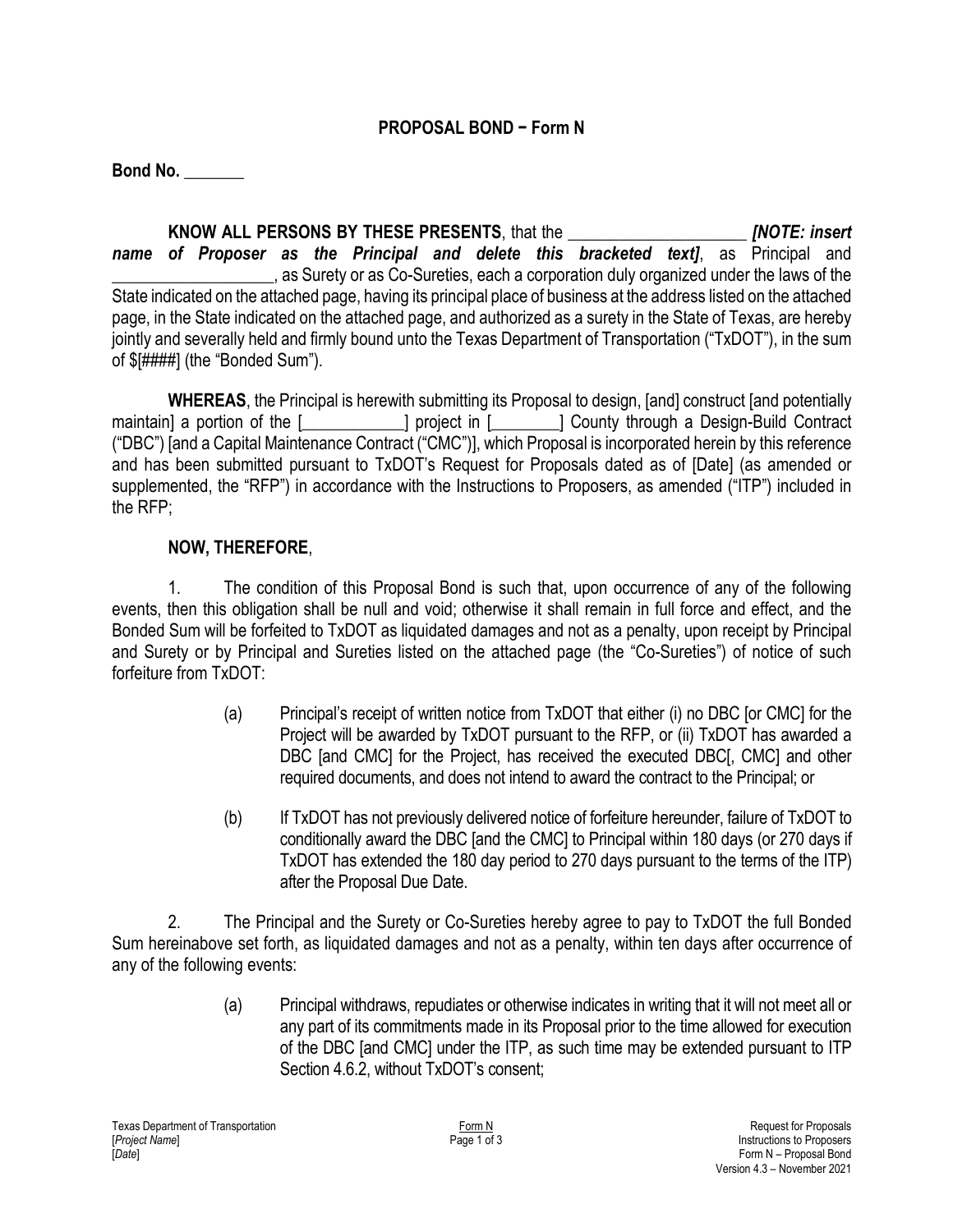- (b) Principal is selected for negotiations and fails to engage in good faith negotiations with TxDOT as set forth in ITP Section 5.11;
- (c) Principal is the apparent best value Proposer and fails to provide the documents required under ITP Sections 6.1 and 6.1.1, unless the failure is directly attributable to TxDOT's election not to enter into the DBC in the form included in the RFP, following the failure of the parties to agree upon changes to the terms of the DBC pursuant to ITP Section 5.11, or the failure of Principal to obtain TxDOT's approval of a timely submitted Bidding Capacity Plan meeting the requirements of the ITP pursuant to ITP Section 5.13; or
- (d) Principal is the apparent best value Proposer and fails to deliver the NTP1 Performance Bond and the NTP1 Payment Bond in accordance with Section 3.4 of the DBA General Conditions.

Principal agrees and acknowledges that such liquidated damages are reasonable in order to compensate TxDOT for damages it will incur as a result of Principal's failure to satisfy the obligations under the RFP to which Principal agreed when submitting its Proposal. Such damages include potential harm to the credibility and reputation of TxDOT's transportation improvement program, with policy makers and with the general public, delays to the Project and additional costs of administering this or a new procurement (including engineering, legal, accounting, overhead and other administrative costs). Principal further acknowledges that these damages would be difficult and impracticable to measure and prove, are incapable of accurate measurement because of, among other things, the unique nature of the Project and the efforts required to receive and evaluate proposals for it, and the unavailability of a substitute for those efforts. The amounts of liquidated damages stated herein represent good faith estimates and evaluations as to the actual potential damages that TxDOT would incur as a result of Principal's failure to satisfy the obligations under the RFP to which Principal agreed when submitting its Proposal, and do not constitute a penalty. Principal agrees to such liquidated damages in order to fix and limit Principal's costs and to avoid later Disputes over what amounts of damages are properly chargeable to Principal.

- 3. The following terms and conditions shall apply with respect to this Proposal Bond:
	- (a) This Proposal Bond shall not be subject to forfeiture in the event that TxDOT disqualifies the Proposal based on a determination that it is non-responsive or non-compliant.
	- (b) If suit is brought on this Proposal Bond by TxDOT and judgment is recovered, Principal and Surety or Co-Sureties shall pay all costs incurred by TxDOT in bringing such suit, including, without limitation, reasonable attorneys' fees and costs as determined by the court.
	- (c) Any extension(s) of the time for award of the DBC [and the CMC] that Principal may grant in accordance with the DBC [and CMC] or otherwise, shall be subject to the reasonable approval of Surety or Co-Sureties.
	- d) Correspondence or claims relating to this Proposal Bond should be sent to Surety at the following address:

\_\_\_\_\_\_\_\_\_\_\_\_\_\_\_\_\_\_\_\_\_\_\_\_\_\_\_\_\_\_\_\_\_\_\_\_\_ \_\_\_\_\_\_\_\_\_\_\_\_\_\_\_\_\_\_\_\_\_\_\_\_\_\_\_\_\_\_\_\_\_\_\_\_\_ \_\_\_\_\_\_\_\_\_\_\_\_\_\_\_\_\_\_\_\_\_\_\_\_\_\_\_\_\_\_\_\_\_\_\_\_\_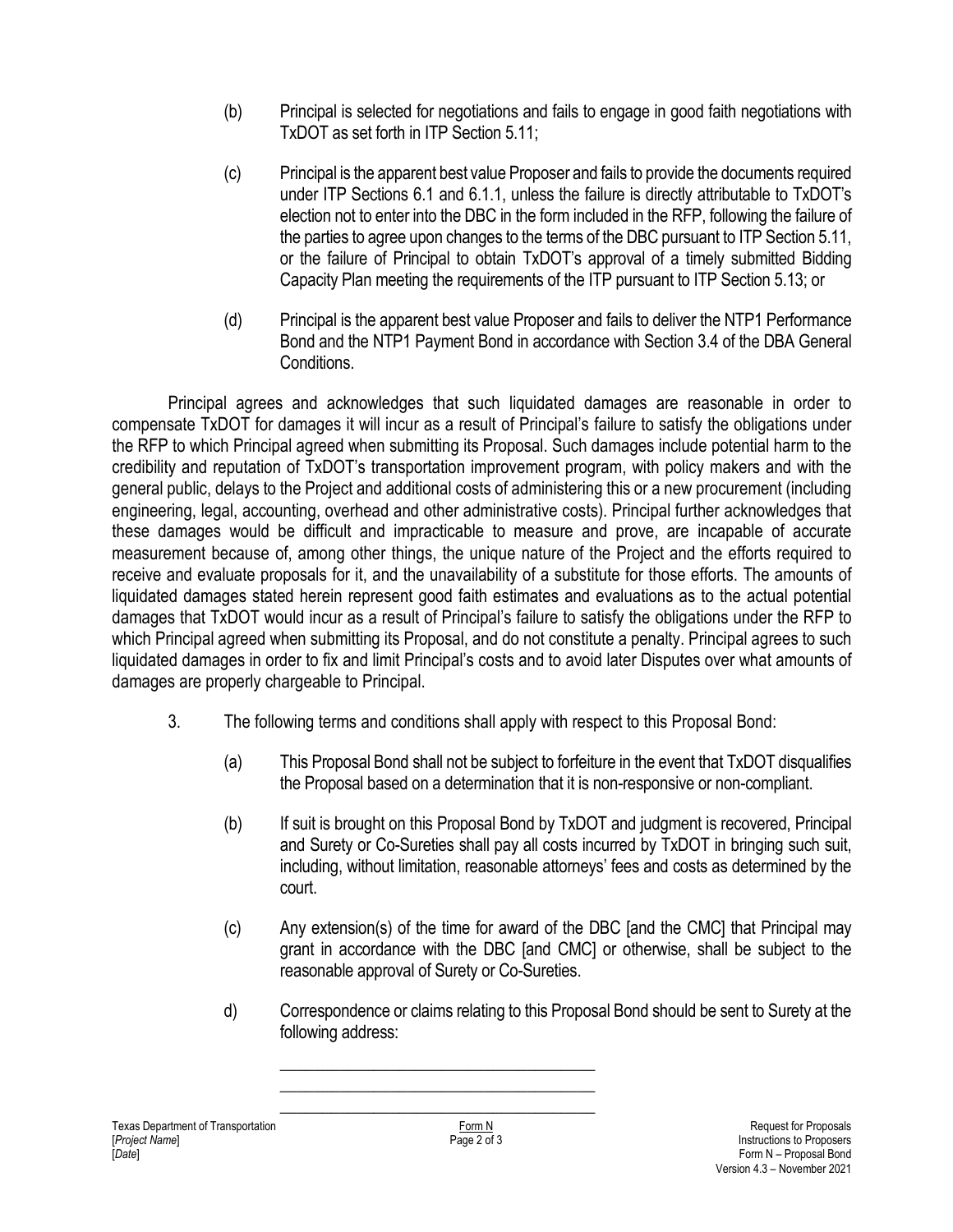| <b>SIGNED and SEALED this</b> | dav of | , 20[##1 |
|-------------------------------|--------|----------|
|-------------------------------|--------|----------|

| Principal |                                                                |
|-----------|----------------------------------------------------------------|
|           |                                                                |
|           |                                                                |
| Co-Surety |                                                                |
|           |                                                                |
|           | Attorney in Fact                                               |
|           | By: $\overline{\phantom{a}}$                                   |
|           |                                                                |
| Co-Surety |                                                                |
|           |                                                                |
|           | Attorney in Fact                                               |
|           |                                                                |
|           |                                                                |
| Co-Surety |                                                                |
|           |                                                                |
|           | Attorney in Fact                                               |
|           | [ADD APPROPRIATE SURETY ACKNOWLEDGMENTS]<br><b>CO-SURETIES</b> |

SURETY NAME SURETY ADDRESS INCORPORATED IN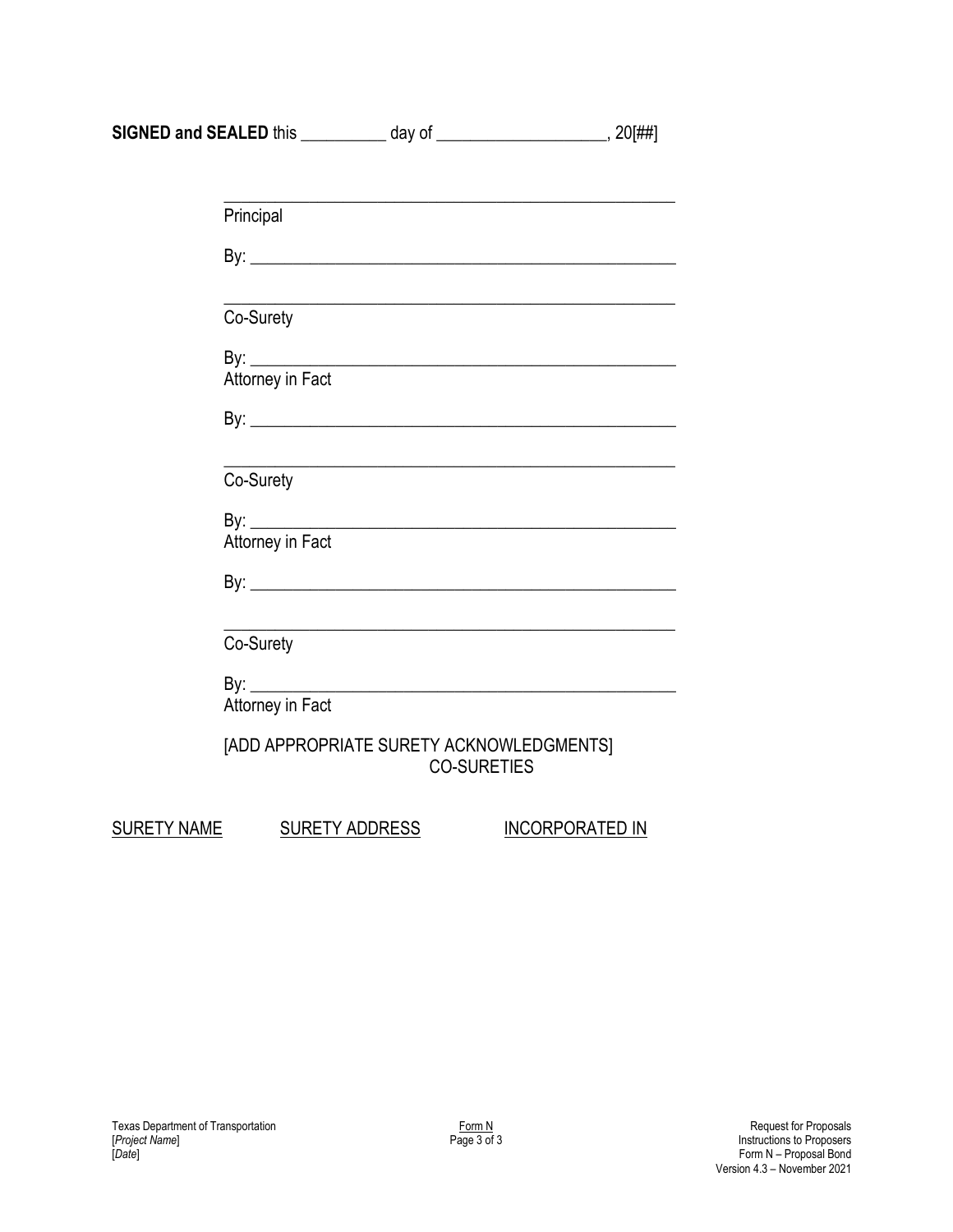### **GUARANTOR COMMITMENT LETTER − Form O**

[DATE]

[Name] Texas Department of Transportation 7600 Chevy Chase Drive, Bldg. 2, 4<sup>th</sup> Floor Austin, Texas 78752

RE: Guarantor Commitment to Provide Parent Guaranty for the [2000 Number of Project

Dear [Name]:

\_\_\_\_\_\_\_\_\_\_\_[*Insert name of entity providing the guaranty*], hereinafter "Guarantor," is \_\_\_\_\_\_\_\_\_\_\_[*describe relationship to Proposer*]. This commitment letter is provided on behalf of \_\_\_\_\_\_\_\_[*insert name of Proposer*] in connection with its proposal for the Design-Build Contract ("DBC") [and Capital Maintenance Contract ("CMC")] for the [\_\_\_\_\_\_\_\_\_] ("Project"). Guarantor hereby irrevocably agrees to provide a guaranty, guaranteeing all the obligations of [*insert name of Proposer*] with respect to the DBC [and CMC] in the form of Exhibit 13 to the DBA [and Exhibit 6 to the CMA]. This commitment is subject only to award of the DBC [and CMC] to \_\_\_\_\_\_\_\_ [*insert name of Proposer*], execution of the DBC [and CMC] by TxDOT and \_\_\_\_\_\_\_\_[*insert name of Proposer*] and the issuance of NTP1.

Sincerely,

\_\_\_\_\_\_\_\_\_\_\_\_\_\_\_\_\_

\_\_\_\_\_\_\_\_\_\_\_\_\_\_\_\_\_

\_\_\_\_\_\_\_\_\_\_\_\_\_\_\_\_\_ [Name]

[Title]

[*Attach evidence of authorization of the signatory to the letter, which may include a Power of Attorney signed by an authorized individual of the entity or other authority, as evidenced by the partnership agreement, joint venture agreement, corporate charter, bylaws or resolution.*]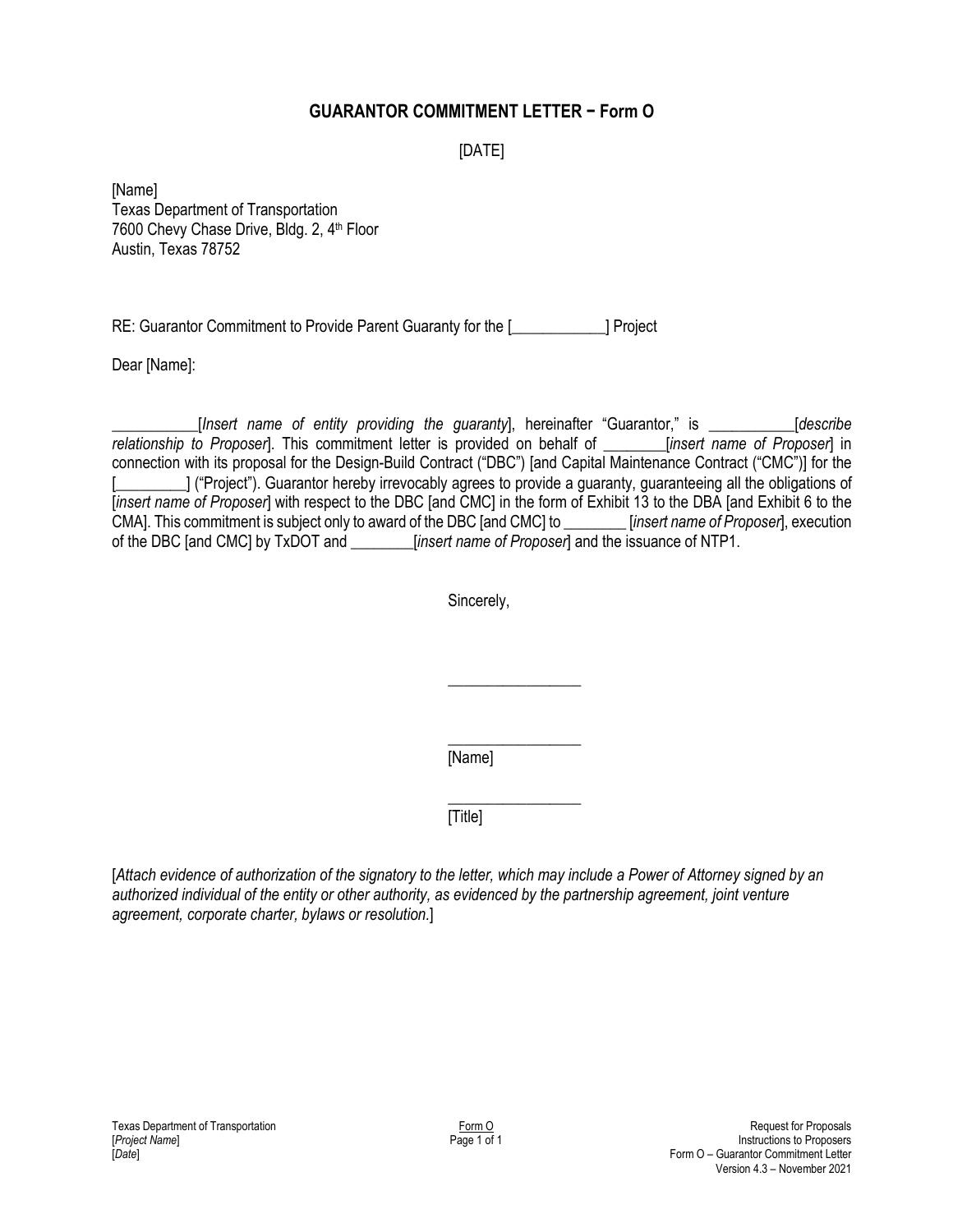### **DB PRICE − Form P-1**

|                                    | <b>Amount</b> |
|------------------------------------|---------------|
| [Base Scope] DB Price <sup>6</sup> |               |
| [Option 1 DB Price]                |               |
| [Option 2 DB Price]                |               |
| <b>Total</b> ]                     |               |

Proposer is requesting the above total amount from TxDOT for the design and construction phase of the Project under the Design-Build Contract

An itemized breakdown of the "Amount" in column 2 is shown on Form P-2.

Timing of payments for [Base Scope, Option 1 DB Work and Option 2 DB Work] is shown on Form P-4, [Form P-5 and Form P-6, respectively].

Note: Proposer shall include amounts in nominal dollars.

<sup>6</sup> This amount shall equal the sum of the amount set forth in line [64] on Form P-2. In the event of a conflict between the amount on this Form P-1 and the prices set forth in the tables in Form P-2, the prices in the tables in Form P-2 shall govern and the amount to be entered in this Form P-1 will be recalculated by TxDOT.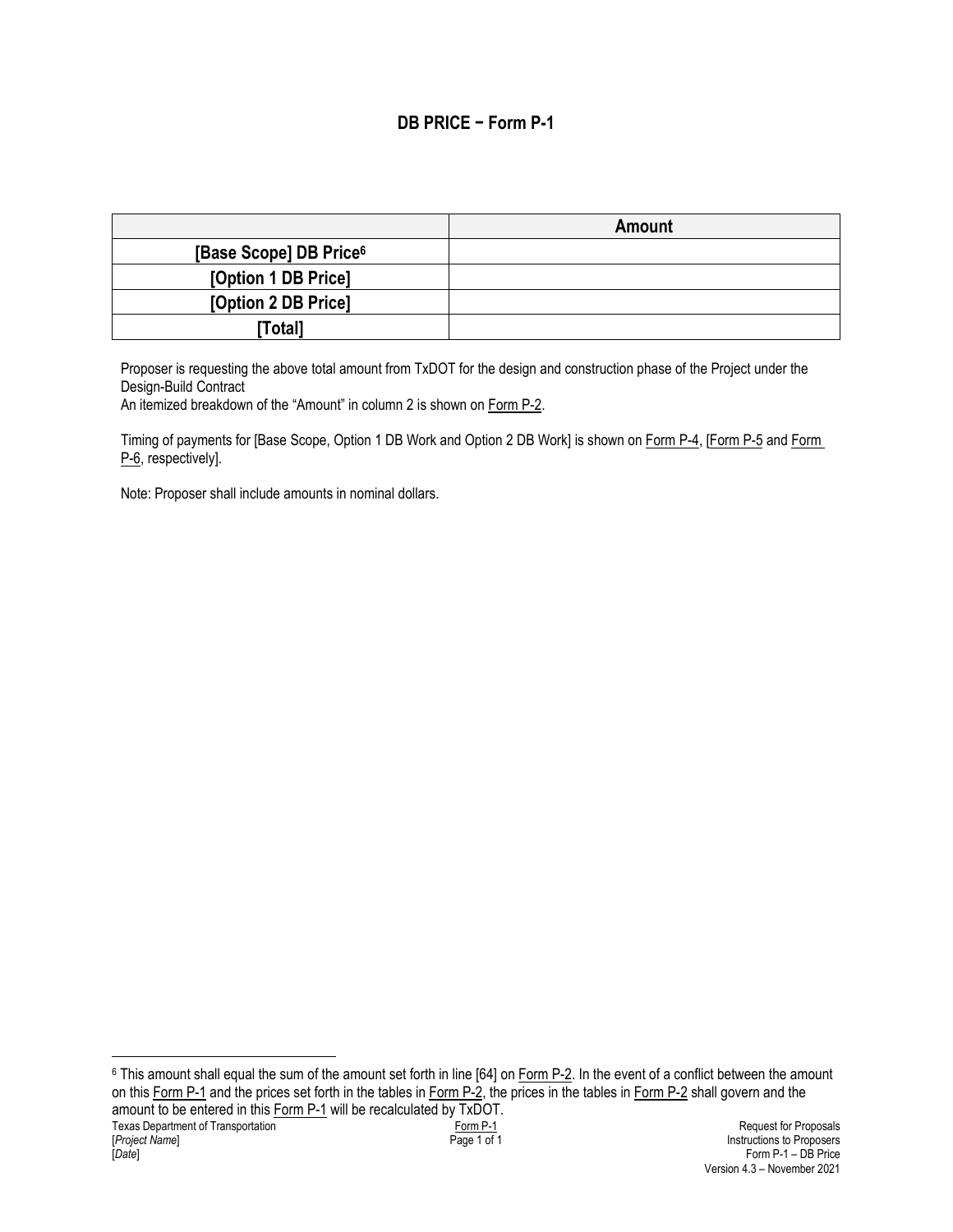### **DB PRICE BREAKDOWN – Form P-2**

| <b>ITEM/</b><br><b>LINE NO.</b> |              |                               | <b>DESCRIPTION</b>                                                  | <b>Total</b> |
|---------------------------------|--------------|-------------------------------|---------------------------------------------------------------------|--------------|
| 1                               |              |                               | Design and Engineering Services                                     |              |
| 2                               |              | Design and<br>Engineering     | Professional Services Independent Quality Assurance                 |              |
| 3                               |              |                               | [Other Project-Specific Professional Services Work Items]           |              |
| 4                               |              | Public<br>Involvement         | Public Involvement and Community Outreach                           |              |
| 5                               |              |                               | Right-of-Way Acquisition Services & ROW Survey/Mapping              |              |
| 6                               | Professional |                               | DB Contractor Designated ROW / Construction Easements               |              |
| $\overline{7}$                  | Services     | Right of Way<br>and Utilities | Utility Coordination & Design and Engineering Services (See Note 1) |              |
| 8                               |              |                               | Reimbursable Utility Design and Engineering by Utility Owners       |              |
| 9                               |              |                               | [Other Project-Specific ROW and Utility Items]                      |              |
| 10                              |              | Environmental                 | <b>Compliance and Permitting Activities</b>                         |              |
| 11                              |              |                               | [Other Project-Specific Environmental Items]                        |              |
| 12                              |              | [Third Parties]               | [Third Party Design Items]                                          |              |
| 13                              |              |                               | Subtotal Professional Services (Sum Lines 1 through 12)             | \$0.00       |
| 14                              |              |                               | Prep ROW                                                            |              |
| 15                              |              |                               | Removals                                                            |              |
| 16                              |              |                               | Earthwork                                                           |              |
| 17                              |              | Roadway                       | Subbase and Base Course                                             |              |
| 18                              |              |                               | Pavement                                                            |              |
| 19                              |              |                               | Traffic Barrier, MBGF and Safety Devices                            |              |
| 20                              |              |                               | [Other Roadway Items]                                               |              |
| 21                              |              |                               | <b>Bridge Structure Removals</b>                                    |              |
| 22                              |              |                               | <b>Bridge Structures</b>                                            |              |
| 23                              |              | <b>Structures</b>             | <b>Retaining Walls</b>                                              |              |
| 24                              | Construction |                               | Noise Walls                                                         |              |
| 25                              |              |                               | <b>Buildings</b>                                                    |              |
| 26                              |              |                               | [Other Structures Items]                                            |              |
| 27                              |              |                               | Box Culverts and Reinforced Concrete Pipe                           |              |
| 28                              |              |                               | Junction Boxes, Inlets, Manholes                                    |              |
| 29                              |              | Drainage                      | Headwalls, Wingwalls, Safety End Treatments                         |              |
| 30                              |              |                               | Riprap, Gabions, Miscellaneous Drainage Structures                  |              |
| 31                              |              |                               | [Other Drainage Items]                                              |              |
| 32                              |              | Traffic                       | Maintenance of Traffic, including Temporary Work (see Note 2)       |              |
| 33                              |              | Control                       | Barricades, Signs & Traffic Handling                                |              |
| 34                              |              |                               | [Lane Rental Charges paid by DB Contractor (see Note 3)7]           |              |

<sup>7</sup> Note 3 should be included only if a project has a Lane Rental Bank.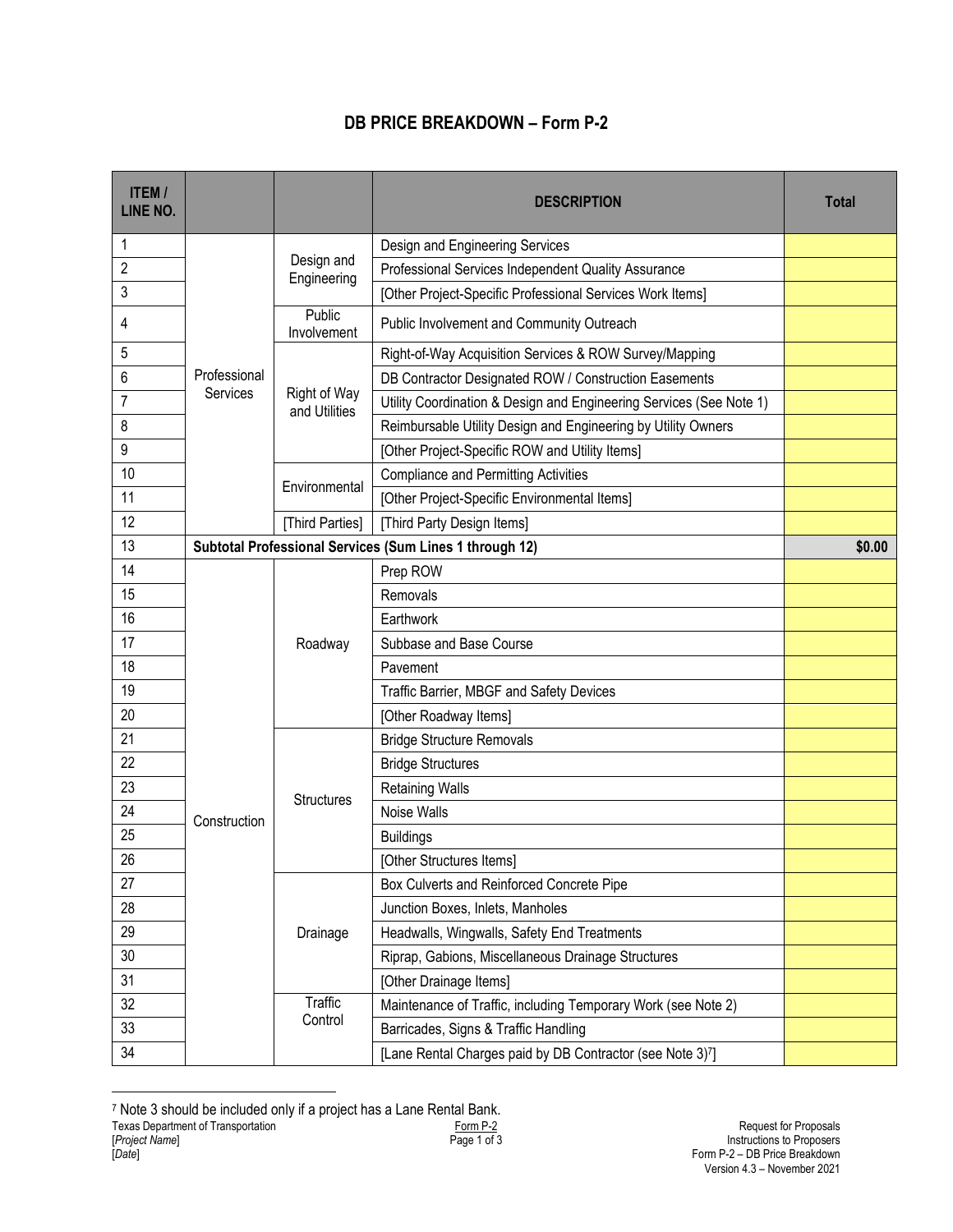| <b>ITEM/</b><br>LINE NO. |              |                                      | <b>DESCRIPTION</b>                                             | <b>Total</b> |
|--------------------------|--------------|--------------------------------------|----------------------------------------------------------------|--------------|
| 35                       |              | <b>Traffic Control</b>               | [Other Traffic Control Items]                                  |              |
| 36                       |              |                                      | Lighting                                                       |              |
| 37                       |              |                                      | Signing                                                        |              |
| 38                       |              |                                      | <b>Pavement Markings</b>                                       |              |
| 39                       |              |                                      | <b>Traffic Signals</b>                                         |              |
| 40                       |              | Traffic                              | [Electronic Tolling Assets (ETA)]                              |              |
| 41                       |              |                                      | Intelligent Transportation System (ITS)                        |              |
| 42                       |              |                                      | [Toll Integration]                                             |              |
| 43                       |              |                                      | [Other Traffic Items]                                          |              |
| 44                       |              | Aesthetics                           | Aesthetics & Landscaping                                       |              |
| 45                       |              |                                      | Utility Adjustments by DB Contractor (see Note 4)              |              |
| 46                       |              | Right of Way<br>and Utilities        | Reimbursable Utility Adjustments by Utility Owner (see Note 4) |              |
| 47                       |              |                                      | [Other Project-Specific ROW and Utility Items]                 |              |
| 48                       |              | Environmental                        | Mitigation                                                     |              |
| 49                       |              |                                      | [Other Project-Specific Environmental Items]                   |              |
| 50                       | Construction |                                      | <b>Erosion Control</b>                                         |              |
| 51                       |              |                                      | DB Contractor QC Material Sampling, Testing and Inspection     |              |
| 52                       |              | General<br>Construction              | <b>Construction Independent Quality Assurance</b>              |              |
| 53                       |              |                                      | Maintenance during Construction                                |              |
| 54                       |              |                                      | [Other Construction Items]                                     |              |
| 55                       |              | [Third Parties]                      | [Third Party Construction Items]                               |              |
| 56                       |              | [Allowances]                         | [Allowances]                                                   |              |
| 57                       |              | Project                              | Contract Administration (see Note 6)                           |              |
| 58                       |              | Overhead                             | Core Office (see Note 7)                                       |              |
| 59                       |              | (see Note 5)                         | Field Office (see Note 7)                                      |              |
| 60                       |              | Mobilization                         | Mobilization                                                   |              |
| 61                       |              | Bonds and                            | <b>Bond Premiums</b>                                           |              |
| 62                       |              | Insurance<br>Premiums                | <b>Insurance Premiums</b>                                      |              |
| 63                       |              |                                      | Subtotal Construction Work (Sum Lines 14 through 62)           | \$0.00       |
| 64                       |              | Total DB Price (Sum Lines 13 and 63) |                                                                | \$0.00       |

Notes:

1. Utility design and engineering services includes utility investigation.

[2. Temporary Work includes temporary pavement, bridges, walls (shoring), drainage and illumination.]

[3. If a project has a Lane Rental Bank, this line item shall include Lane Rental Charges in excess of the Lane Rental Bank Amount.]

4. Utility adjustments by DB Contractor includes construction, construction monitoring and utility owner inspection costs. Reimbursable Utility Adjustments performed by Utility Owner is not included in NTP2 Performance Bond Amount and NTP2 Payment Bond Amount.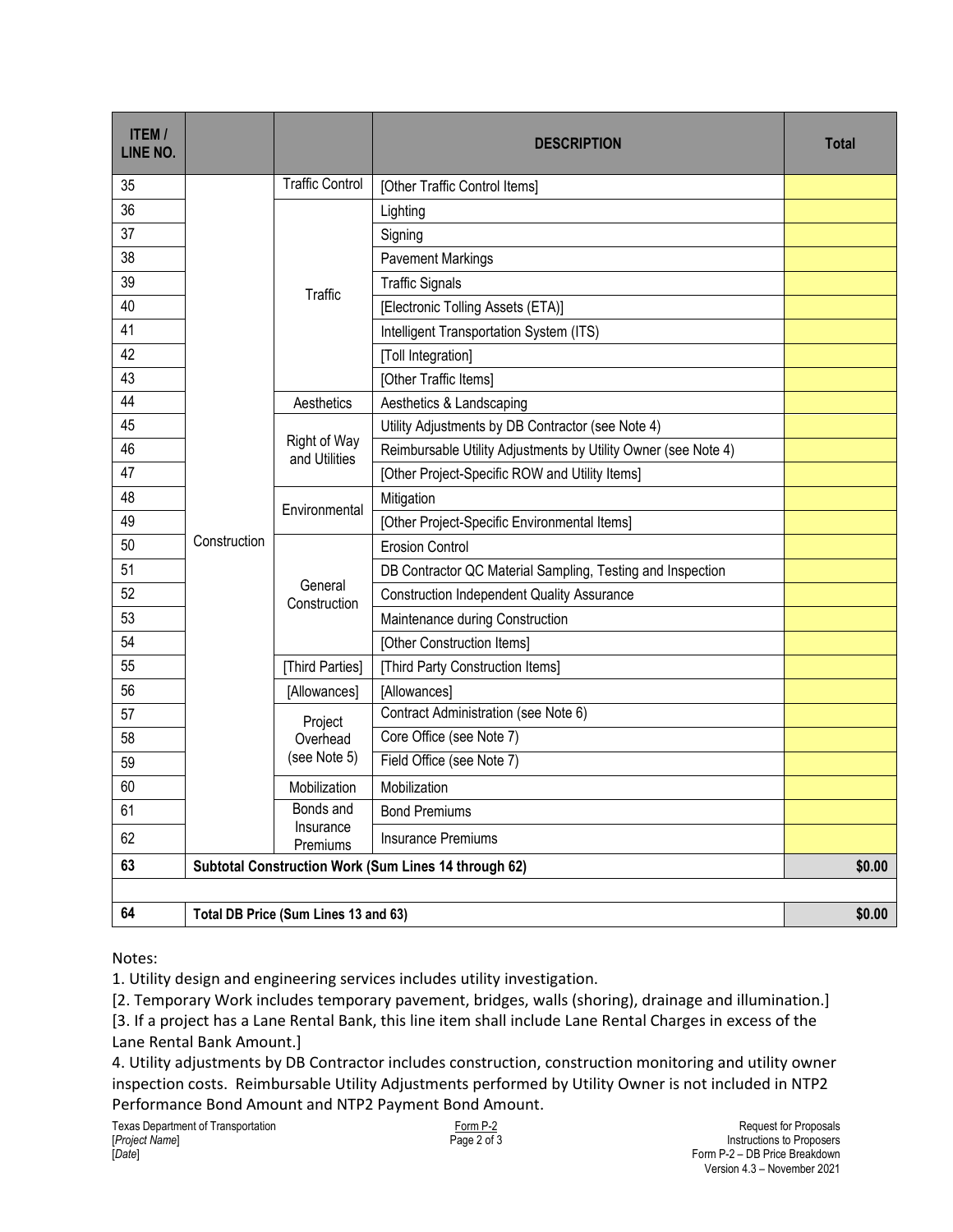5. This line item may not exceed [8.5-10]% of the DB Price.

6. Contract administration includes (i) DB contractor oversight and management team costs, including a minimum of [\$20,000] per month payment activity amount for schedule management subject to the requirements defined in DB General Conditions Section 9.4.1(f), cost management, DBE management, and management to ensure compliance with contract documents and federal and state regulations, (ii) administration of insurance, bonds and warranties, and (iii) project close-out administrative activities. 7. Core and field office shall include office space requirements as defined in Item 10 of the Design-Build Specifications.

8. All items shall include the applicable indirect costs including overhead, profit, and contingency.

9. Yellow cells are for Proposer inputs. Light gray cells are for Proposer calculations.

10. Proposer shall provide amounts in nominal dollars.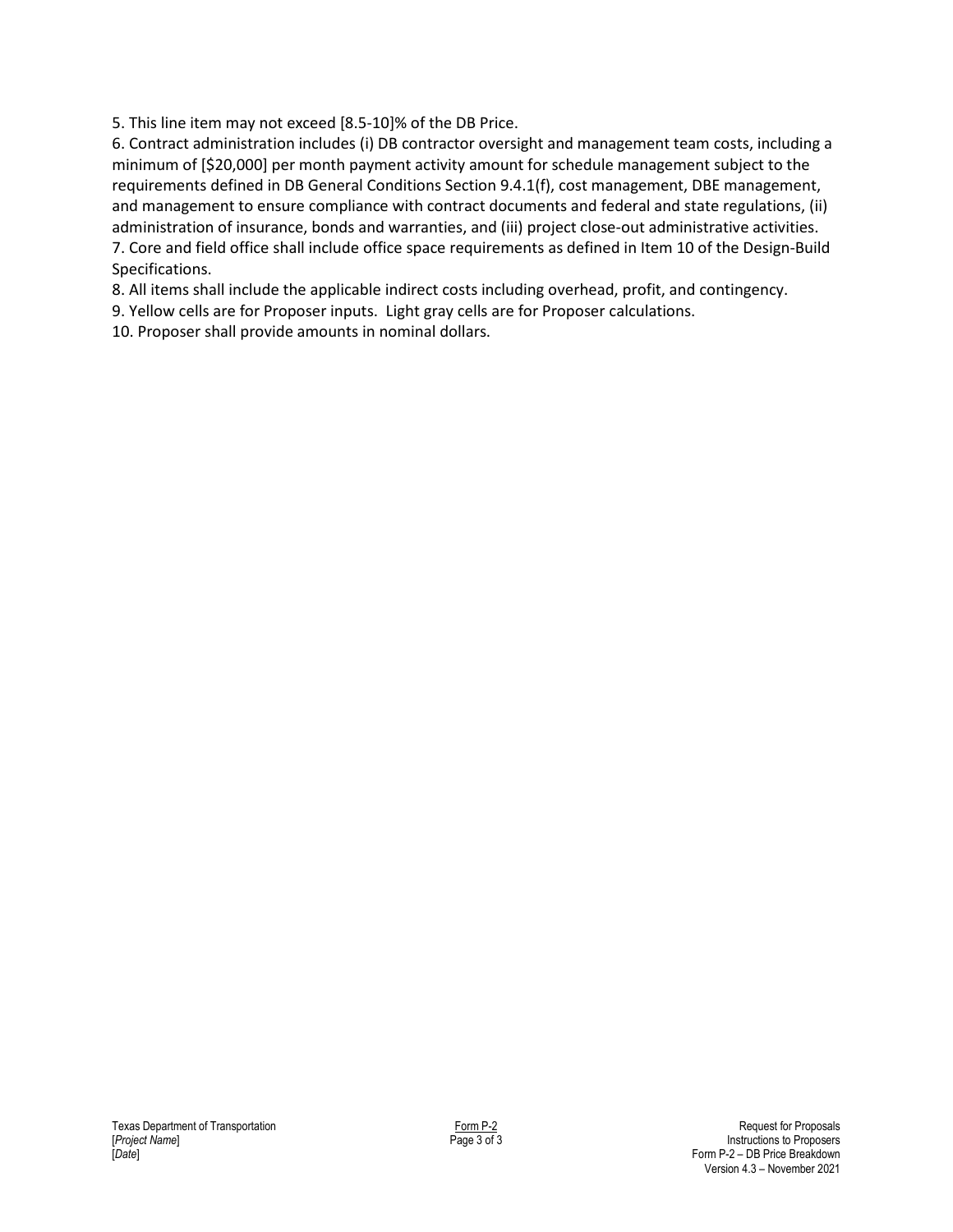### **ATC ADJUSTMENTS − Form P-3**

### **ATC Adjustment for Additional Impact to TxDOT Associated with Approved ATCs**

| Approved<br>ATC# | DESCRIPTION of APPROVED ATC | <b>Costs to TxDOT</b> |
|------------------|-----------------------------|-----------------------|
|                  |                             |                       |
|                  |                             |                       |
|                  |                             |                       |
|                  |                             |                       |
|                  |                             |                       |
|                  |                             |                       |
|                  |                             |                       |
|                  |                             |                       |
|                  |                             |                       |
|                  |                             |                       |
|                  |                             |                       |
|                  |                             |                       |
|                  |                             |                       |
|                  |                             |                       |
|                  |                             |                       |
|                  |                             |                       |
|                  |                             |                       |
|                  |                             |                       |
|                  |                             |                       |
|                  | <b>TOTAL</b>                | \$0.00                |

**Note: Cost refers to the additional cost associated with the ATC as determined by TxDOT and set forth in the ATC approval letter.** 

Note: Proposer shall include amounts in nominal dollars.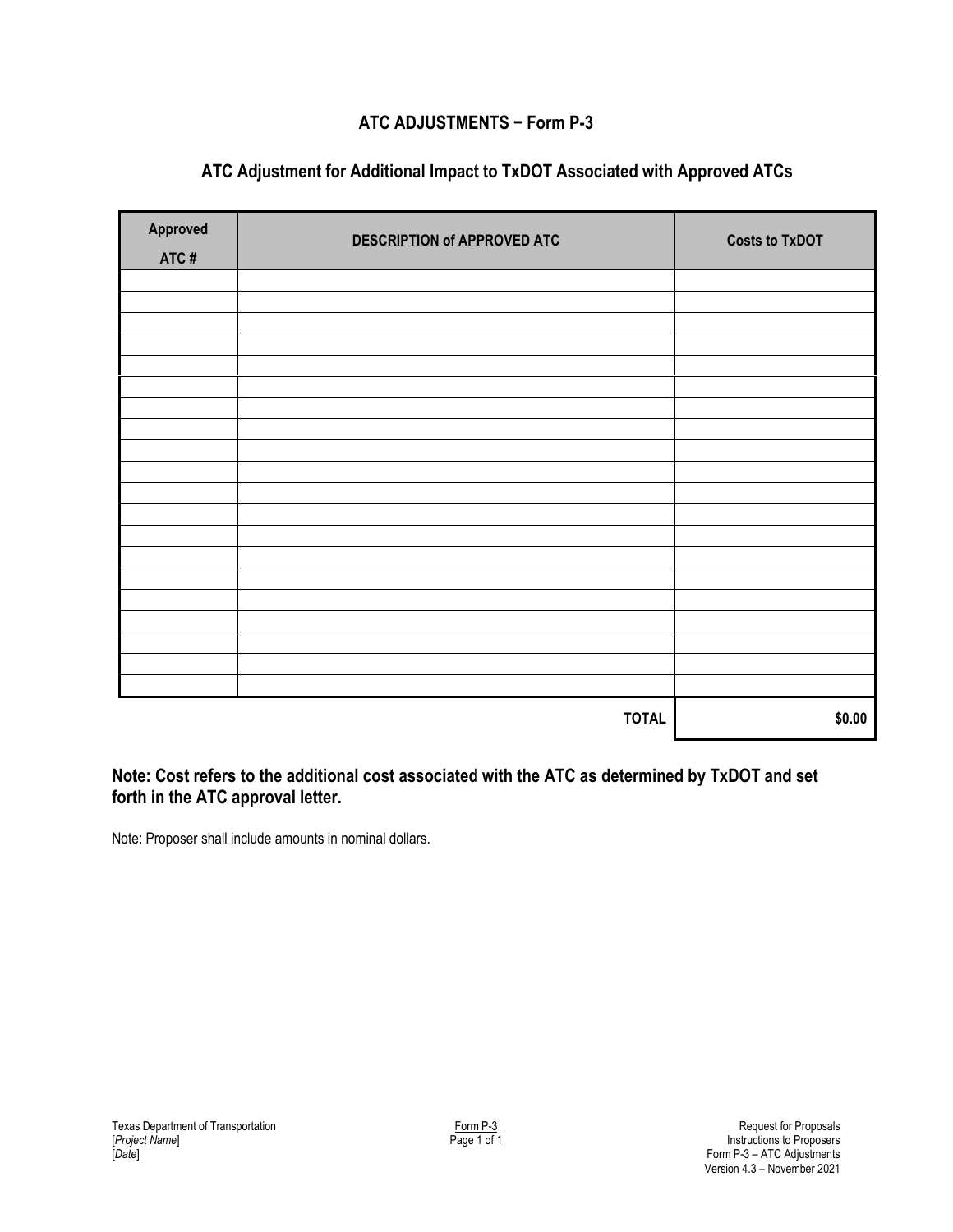#### **DB CONTRACTOR DRAWS/CASH FLOW TABLES ([BASE SCOPE] DB PRICE) - Form P-4<sup>8</sup> (all figures are in U.S. dollars, nominal)**

| <b>Months after</b><br>NTP <sub>1</sub> | (A)<br>Anticipated<br><b>Draw</b> | (B)<br><b>Cumulative</b><br><b>Draw</b> | (C)<br><b>Discount</b><br>Factor at 4%<br>per annum | (D) PV of<br>Anticipated<br><b>Draw</b><br>$(A \times C)$ | Anticipated<br>Draw as a %<br>of Total<br>(A / Total A) | <b>Cumulative</b><br>Draw as a %<br>of Total<br>(B / Total A) | Not-to-<br><b>Exceed</b><br>Payment<br>Curve |
|-----------------------------------------|-----------------------------------|-----------------------------------------|-----------------------------------------------------|-----------------------------------------------------------|---------------------------------------------------------|---------------------------------------------------------------|----------------------------------------------|
| $\mathbf 1$                             |                                   | \$0                                     | 0.0000                                              | \$0                                                       |                                                         |                                                               |                                              |
| $\overline{2}$                          |                                   | \$0                                     | 0.0000                                              | \$0                                                       |                                                         |                                                               |                                              |
| $\mathfrak{S}$                          |                                   | \$0                                     | 0.0000                                              | \$0                                                       |                                                         |                                                               |                                              |
| $\overline{4}$                          |                                   | \$0                                     | 0.0000                                              | \$0                                                       |                                                         |                                                               |                                              |
| $\sqrt{5}$                              |                                   | \$0                                     | 0.0000                                              | \$0                                                       |                                                         |                                                               |                                              |
| $\,6\,$                                 |                                   | \$0                                     | 0.0000                                              | \$0                                                       |                                                         |                                                               |                                              |
| $\overline{7}$                          |                                   | \$0                                     | 0.0000                                              | \$0                                                       |                                                         |                                                               |                                              |
| $\bf 8$                                 |                                   | \$0                                     | 0.0000                                              | \$0                                                       |                                                         |                                                               |                                              |
| $\boldsymbol{9}$                        |                                   | \$0                                     | 0.0000                                              | \$0                                                       |                                                         |                                                               |                                              |
| 10                                      |                                   | \$0                                     | 0.0000                                              | \$0                                                       |                                                         |                                                               |                                              |
| 11                                      |                                   | \$0                                     | 0.0000                                              | \$0                                                       |                                                         |                                                               |                                              |
| 12                                      |                                   | \$0                                     | 0.0000                                              | \$0                                                       |                                                         |                                                               |                                              |
| 13                                      |                                   | \$0                                     | 0.0000                                              | \$0                                                       |                                                         |                                                               |                                              |
| 14                                      |                                   | \$0                                     | 0.0000                                              | \$0                                                       |                                                         |                                                               |                                              |
| 15                                      |                                   | \$0                                     | 0.0000                                              | \$0                                                       |                                                         |                                                               |                                              |
| 16                                      |                                   | \$0                                     | 0.0000                                              | \$0                                                       |                                                         |                                                               |                                              |
| 17                                      |                                   | \$0                                     | 0.0000                                              | \$0                                                       |                                                         |                                                               |                                              |
| 18                                      |                                   | \$0                                     | 0.0000                                              | \$0                                                       |                                                         |                                                               |                                              |
| 19                                      |                                   | \$0                                     | 0.0000                                              | \$0                                                       |                                                         |                                                               |                                              |
| 20                                      |                                   | \$0                                     | 0.0000                                              | \$0                                                       |                                                         |                                                               |                                              |
| 21                                      |                                   | \$0                                     | 0.0000                                              | \$0                                                       |                                                         |                                                               |                                              |
| 22                                      |                                   | \$0                                     | 0.0000                                              | \$0                                                       |                                                         |                                                               |                                              |
| 23                                      |                                   | \$0                                     | 0.0000                                              | \$0                                                       |                                                         |                                                               |                                              |
| 24                                      |                                   | \$0                                     | 0.0000                                              | \$0                                                       |                                                         |                                                               |                                              |
| 25                                      |                                   | \$0                                     | 0.0000                                              | \$0                                                       |                                                         |                                                               |                                              |
| 26                                      |                                   | \$0                                     | 0.0000                                              | \$0                                                       |                                                         |                                                               |                                              |
| 27                                      |                                   | \$0                                     | 0.0000                                              | \$0                                                       |                                                         |                                                               |                                              |
| 28                                      |                                   | \$0                                     | 0.0000                                              | \$0                                                       |                                                         |                                                               |                                              |
| 29                                      |                                   | \$0                                     | 0.0000                                              | \$0                                                       |                                                         |                                                               |                                              |
| $30\,$                                  |                                   | \$0                                     | 0.0000                                              | \$0                                                       |                                                         |                                                               |                                              |
| 31                                      |                                   | \$0                                     | 0.0000                                              | \$0                                                       |                                                         |                                                               |                                              |
| 32                                      |                                   | \$0                                     | 0.0000                                              | \$0                                                       |                                                         |                                                               |                                              |
| 33                                      |                                   | \$0                                     | 0.0000                                              | $$0$$                                                     |                                                         |                                                               |                                              |

<sup>8</sup> To be revised as appropriate for the project; the number of months included in table is a baseline. Project team to revise to incorporate the number of months needed for the specific project.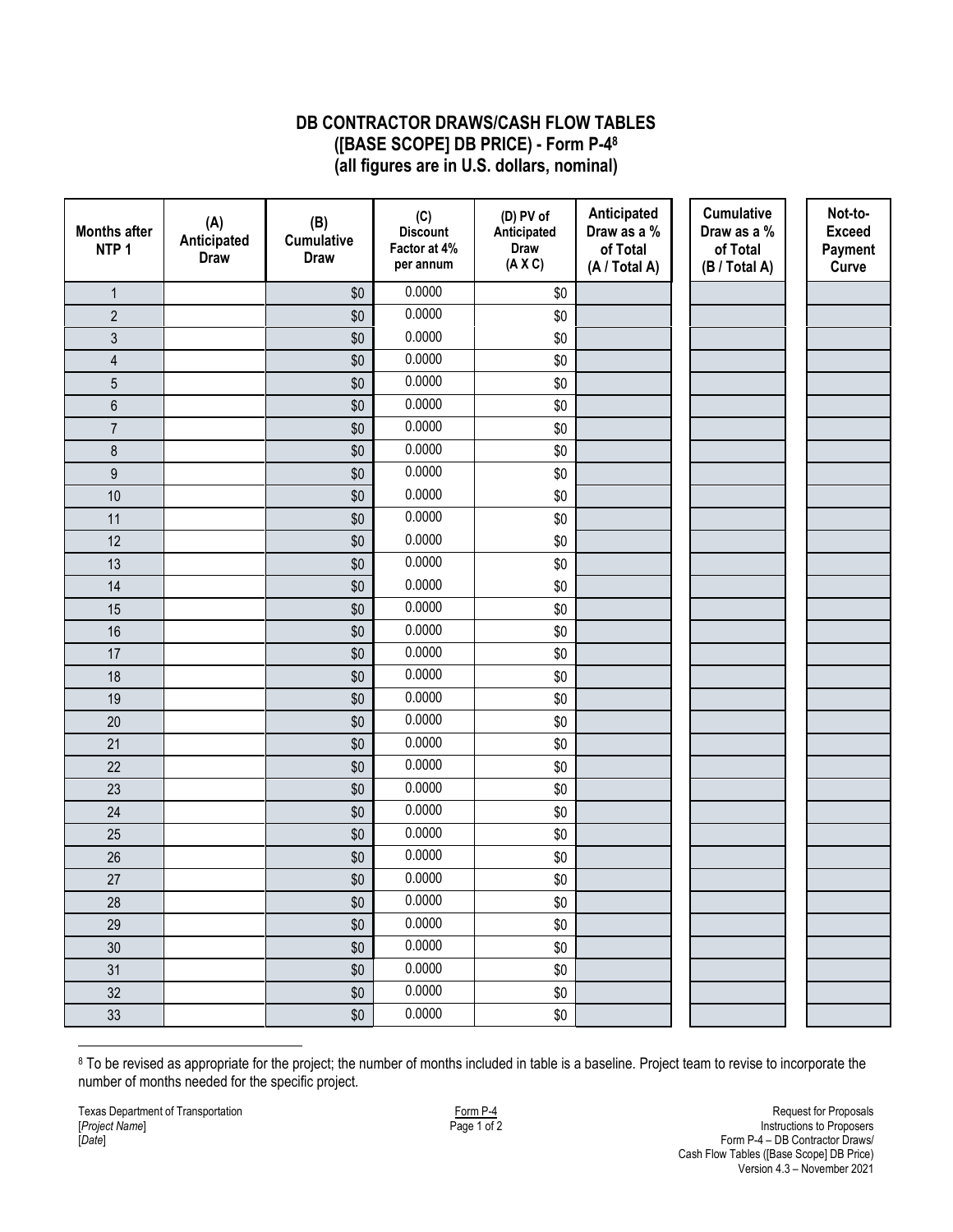| 34                                     |                     | \$0 | 0.0000                      | \$0 |  |  |
|----------------------------------------|---------------------|-----|-----------------------------|-----|--|--|
| 35                                     |                     | \$0 | 0.0000                      | \$0 |  |  |
| 36                                     |                     | \$0 | 0.0000                      | \$0 |  |  |
| 37                                     |                     | \$0 | 0.0000                      | \$0 |  |  |
| 38                                     |                     | \$0 | 0.0000                      | \$0 |  |  |
| 39                                     |                     | \$0 | 0.0000                      | \$0 |  |  |
| 40                                     |                     | \$0 | 0.0000                      | \$0 |  |  |
| 41                                     |                     | \$0 | 0.0000                      | \$0 |  |  |
| 42                                     |                     | \$0 | 0.0000                      | \$0 |  |  |
| 43                                     |                     | \$0 | 0.0000                      | \$0 |  |  |
| 44                                     |                     | \$0 | 0.0000                      | \$0 |  |  |
| 45                                     |                     | \$0 | 0.0000                      | \$0 |  |  |
| 46                                     |                     | \$0 | 0.0000                      | \$0 |  |  |
| 47                                     |                     | \$0 | 0.0000                      | \$0 |  |  |
| 48                                     |                     | \$0 | 0.0000                      | \$0 |  |  |
| <b>TOTAL A</b><br>(MAXIMUM<br>PAYMENT) | \$0                 |     | TOTAL D (PV<br>of DB Price) | \$0 |  |  |
|                                        | Nominal DD Doumanta |     |                             |     |  |  |

Nominal DB Payments DB Price To Form P-1

#### **TOTAL AMOUNT OF MOBILIZATION PAYMENTS (From Form P-2, line 60, not to exceed 10% of the DB Price): \$\_\_\_\_\_\_\_\_\_\_\_\_\_\_\_\_**

Notes:

(1) "Maximum Payment" refers to the total nominal amount within Column (A) Anticipated Draw.

(2) The "Cumulative Draw as a % of Total" may not exceed in any month the corresponding percentage in the Not-to-Exceed Payment Curve.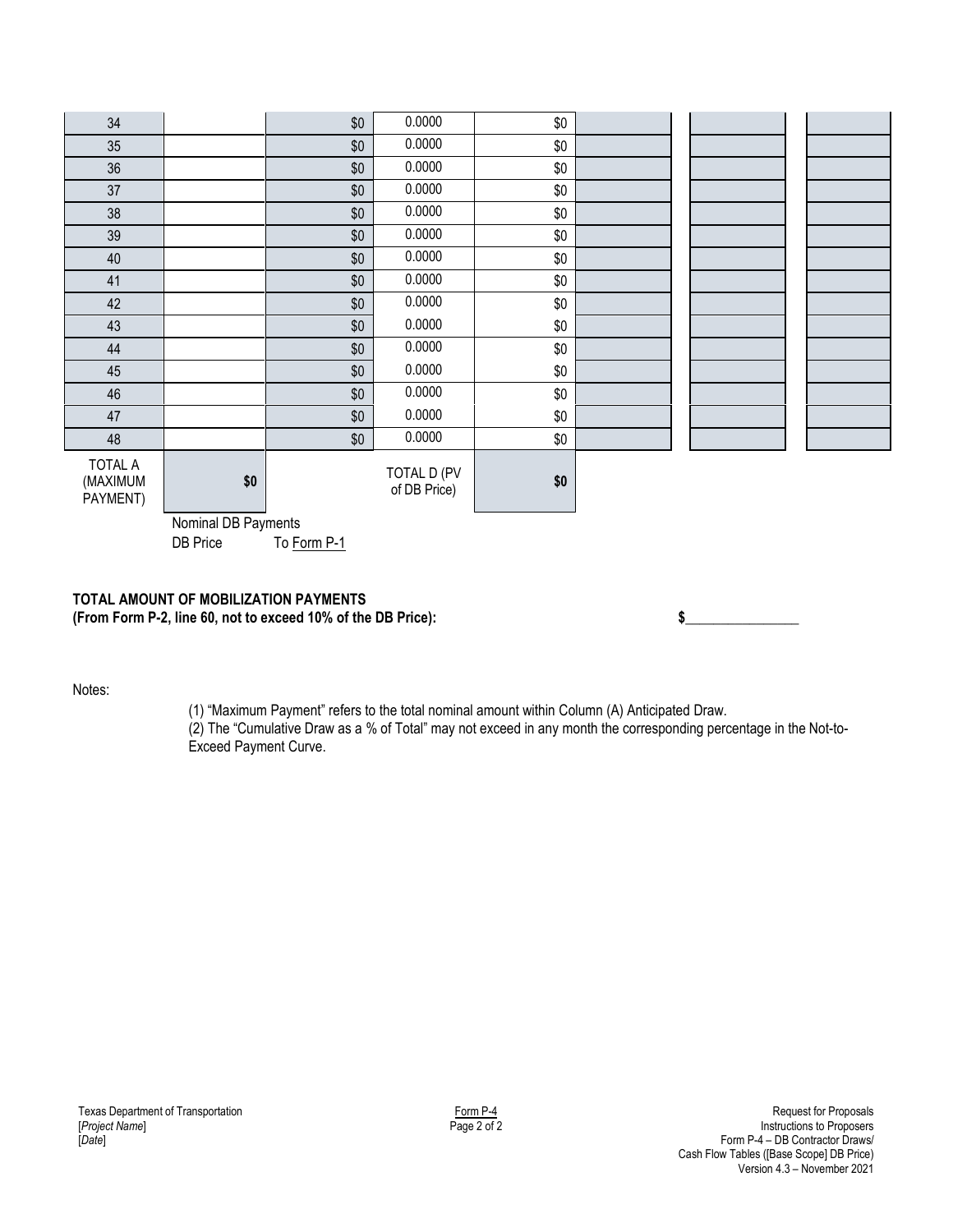#### **DB CONTRACTOR DRAWS/CASH FLOW TABLES ([OPTION #] DB PRICE) - Form P-5<sup>9</sup> (all figures are in U.S. dollars, nominal)**

| <b>Months after</b><br>NTP <sub>1</sub> | (A)<br>Anticipated<br><b>Draw</b> | (B)<br><b>Cumulative</b><br><b>Draw</b> | (C)<br><b>Discount Factor</b><br>at 4% per<br>annum | (D) PV of<br>Anticipated<br><b>Draw</b><br>(AX C) | Anticipated<br>Draw as a %<br>of Total<br>(A / Total A) | <b>Cumulative</b><br>Draw as a %<br>of Total<br>(B / Total A) | Not-to-<br><b>Exceed</b><br>Payment<br>Curve |
|-----------------------------------------|-----------------------------------|-----------------------------------------|-----------------------------------------------------|---------------------------------------------------|---------------------------------------------------------|---------------------------------------------------------------|----------------------------------------------|
| $\mathbf 1$                             |                                   | \$0                                     | 0.0000                                              | \$0                                               |                                                         |                                                               |                                              |
| $\overline{c}$                          |                                   | \$0                                     | 0.0000                                              | \$0                                               |                                                         |                                                               |                                              |
| $\mathfrak{Z}$                          |                                   | \$0                                     | 0.0000                                              | \$0                                               |                                                         |                                                               |                                              |
| $\overline{\mathbf{4}}$                 |                                   | \$0                                     | 0.0000                                              | \$0                                               |                                                         |                                                               |                                              |
| $\sqrt{5}$                              |                                   | \$0                                     | 0.0000                                              | \$0                                               |                                                         |                                                               |                                              |
| $\boldsymbol{6}$                        |                                   | \$0                                     | 0.0000                                              | \$0                                               |                                                         |                                                               |                                              |
| $\overline{7}$                          |                                   | \$0                                     | 0.0000                                              | \$0                                               |                                                         |                                                               |                                              |
| $\bf 8$                                 |                                   | \$0                                     | 0.0000                                              | \$0                                               |                                                         |                                                               |                                              |
| $\boldsymbol{9}$                        |                                   | \$0                                     | 0.0000                                              | \$0                                               |                                                         |                                                               |                                              |
| 10                                      |                                   | \$0                                     | 0.0000                                              | \$0                                               |                                                         |                                                               |                                              |
| 11                                      |                                   | \$0                                     | 0.0000                                              | \$0                                               |                                                         |                                                               |                                              |
| 12                                      |                                   | \$0                                     | 0.0000                                              | \$0                                               |                                                         |                                                               |                                              |
| 13                                      |                                   | \$0                                     | 0.0000                                              | \$0                                               |                                                         |                                                               |                                              |
| 14                                      |                                   | \$0                                     | 0.0000                                              | \$0                                               |                                                         |                                                               |                                              |
| 15                                      |                                   | \$0                                     | 0.0000                                              | \$0                                               |                                                         |                                                               |                                              |
| 16                                      |                                   | \$0                                     | 0.0000                                              | \$0                                               |                                                         |                                                               |                                              |
| 17                                      |                                   | \$0                                     | 0.0000                                              | \$0                                               |                                                         |                                                               |                                              |
| 18                                      |                                   | \$0                                     | 0.0000                                              | \$0                                               |                                                         |                                                               |                                              |
| 19                                      |                                   | \$0                                     | 0.0000                                              | \$0                                               |                                                         |                                                               |                                              |
| 20                                      |                                   | \$0                                     | 0.0000                                              | \$0                                               |                                                         |                                                               |                                              |
| 21                                      |                                   | \$0                                     | 0.0000                                              | \$0                                               |                                                         |                                                               |                                              |
| 22                                      |                                   | \$0                                     | 0.0000                                              | \$0                                               |                                                         |                                                               |                                              |
| 23                                      |                                   | \$0                                     | 0.0000                                              | \$0                                               |                                                         |                                                               |                                              |
| 24                                      |                                   | \$0                                     | 0.0000                                              | \$0                                               |                                                         |                                                               |                                              |
| 25                                      |                                   | \$0                                     | 0.0000                                              | \$0                                               |                                                         |                                                               |                                              |
| 26                                      |                                   | \$0                                     | 0.0000                                              | \$0                                               |                                                         |                                                               |                                              |
| 27                                      |                                   | \$0                                     | 0.0000                                              | \$0                                               |                                                         |                                                               |                                              |
| 28                                      |                                   | \$0                                     | 0.0000                                              | \$0                                               |                                                         |                                                               |                                              |
| 29                                      |                                   | \$0                                     | 0.0000                                              | \$0                                               |                                                         |                                                               |                                              |
| $30\,$                                  |                                   | \$0                                     | 0.0000                                              | $$0$$                                             |                                                         |                                                               |                                              |
| 31                                      |                                   | \$0                                     | 0.0000                                              | \$0                                               |                                                         |                                                               |                                              |
| 32                                      |                                   | \$0                                     | 0.0000                                              | \$0                                               |                                                         |                                                               |                                              |
| 33                                      |                                   | \$0                                     | 0.0000                                              | \$0                                               |                                                         |                                                               |                                              |

<sup>9</sup> To be revised as appropriate for the project; the number of months included in table is a baseline. Project team to revise to incorporate the number of months needed for the specific project.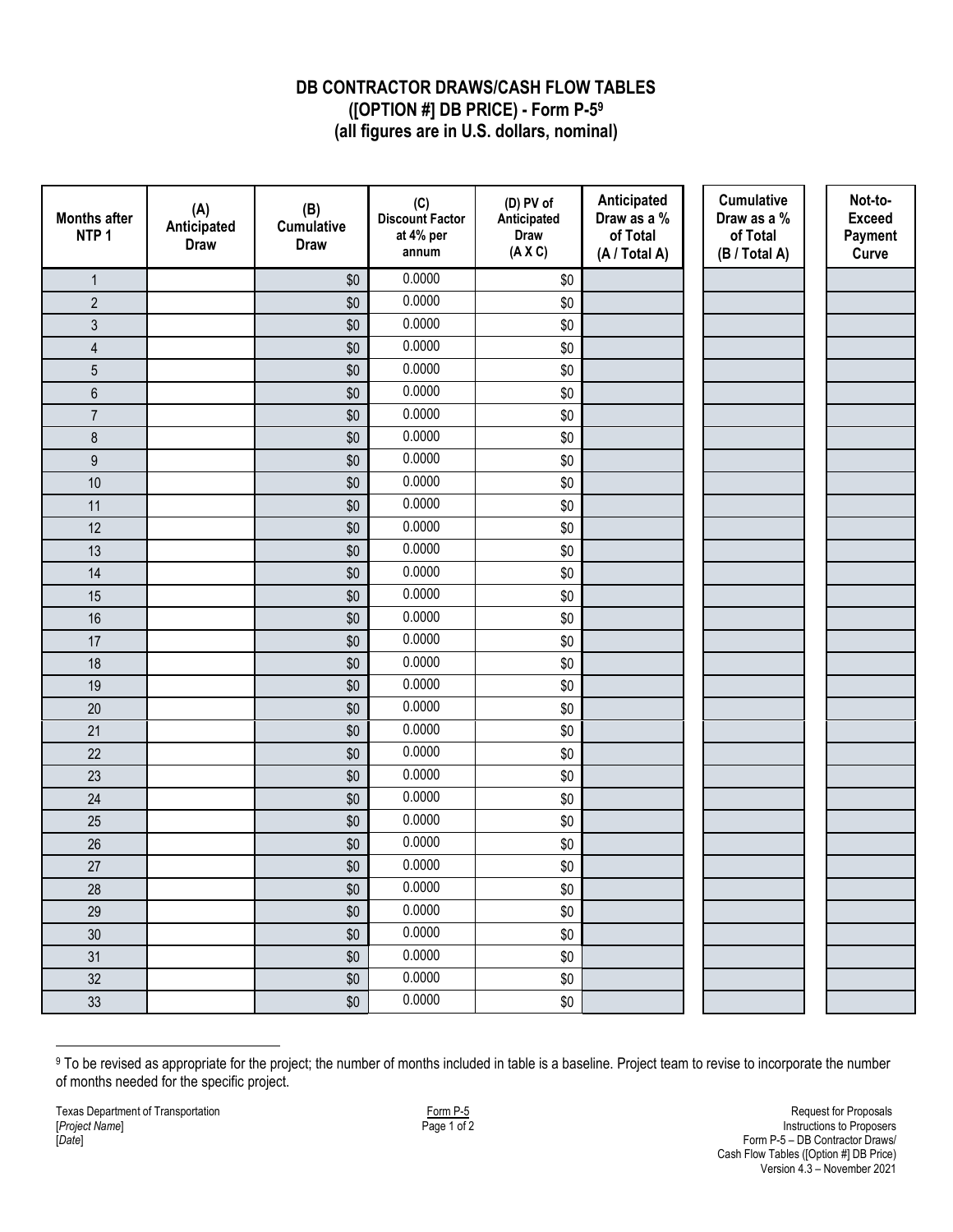| 34                                     |                     | \$0 | 0.0000                      | \$0 |  |  |
|----------------------------------------|---------------------|-----|-----------------------------|-----|--|--|
| 35                                     |                     | \$0 | 0.0000                      | \$0 |  |  |
| 36                                     |                     | \$0 | 0.0000                      | \$0 |  |  |
| 37                                     |                     | \$0 | 0.0000                      | \$0 |  |  |
| 38                                     |                     | \$0 | 0.0000                      | \$0 |  |  |
| 39                                     |                     | \$0 | 0.0000                      | \$0 |  |  |
| 40                                     |                     | \$0 | 0.0000                      | \$0 |  |  |
| 41                                     |                     | \$0 | 0.0000                      | \$0 |  |  |
| 42                                     |                     | \$0 | 0.0000                      | \$0 |  |  |
| 43                                     |                     | \$0 | 0.0000                      | \$0 |  |  |
| 44                                     |                     | \$0 | 0.0000                      | \$0 |  |  |
| 45                                     |                     | \$0 | 0.0000                      | \$0 |  |  |
| 46                                     |                     | \$0 | 0.0000                      | \$0 |  |  |
| 47                                     |                     | \$0 | 0.0000                      | \$0 |  |  |
| 48                                     |                     | \$0 | 0.0000                      | \$0 |  |  |
| <b>TOTAL A</b><br>(MAXIMUM<br>PAYMENT) | \$0                 |     | TOTAL D (PV of<br>DB Price) | \$0 |  |  |
|                                        | Nominal DB Payments |     |                             |     |  |  |

DB Price To Form P-1

Notes:

(1) "Maximum Payment" refers to the total nominal amount within Column (A) Anticipated Draw.

(2) The "Cumulative Draw as a % of Total" may not exceed in any month the corresponding percentage in the Not-to-Exceed Payment

Curve.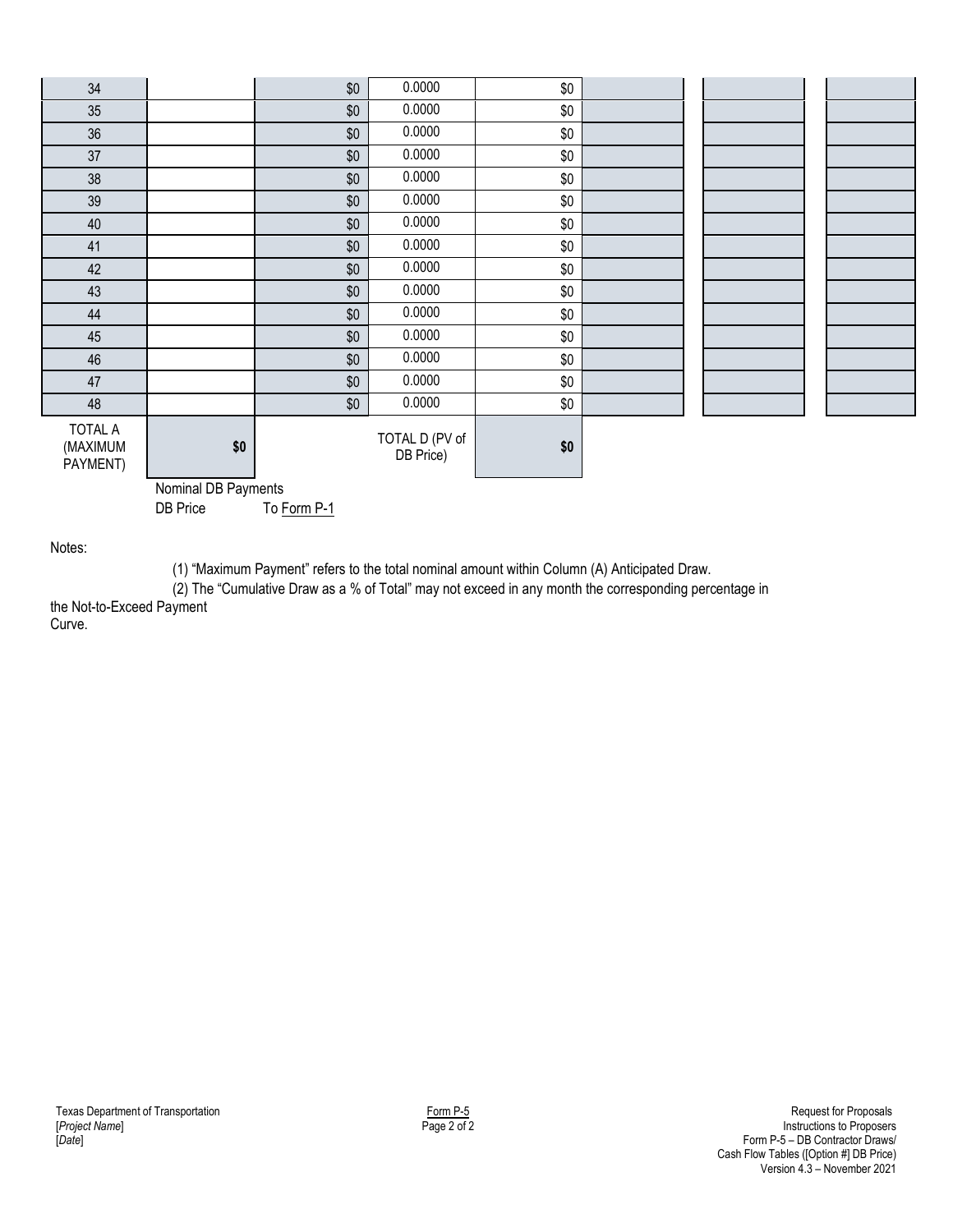# **MAINTENANCE PRICE [BASE SCOPE***<sup>10</sup>***] [RESERVED]– Form Q-1**

|               | Year $(3)$         | General     | Pavement             | Escalation | <b>Escalated Total</b> | <b>Present Value</b>   | <b>Discounted</b>      |
|---------------|--------------------|-------------|----------------------|------------|------------------------|------------------------|------------------------|
|               |                    | Maintenance | <b>Renewal Work</b>  | Factor     | Maintenance            | <b>Discount Factor</b> | Total                  |
|               |                    | Price $(4)$ | Price <sup>(5)</sup> |            | Price                  |                        | Maintenance            |
|               |                    |             |                      |            |                        |                        | Price                  |
|               |                    | (A)         | (B)                  | (C)        | $(D) = (A+B) x$<br>(C) | (E)                    | $(F) = (D) \times (E)$ |
|               | 1                  | \$0.00      |                      |            | \$0.00                 |                        | \$0.00                 |
|               | $\overline{2}$     | \$0.00      |                      |            | \$0.00                 |                        | \$0.00                 |
| Initial       | 3                  | \$0.00      |                      |            | \$0.00                 |                        | \$0.00                 |
| Maintenance   | 4                  | \$0.00      |                      |            | \$0.00                 |                        | \$0.00                 |
| Term          | 5                  | \$0.00      |                      |            | \$0.00                 |                        | \$0.00                 |
|               | 5-Year<br>Subtotal | \$0.00      |                      |            | \$0.00                 |                        | \$0.00                 |
|               | 6                  | \$0.00      | \$0.00               |            | \$0.00                 |                        | \$0.00                 |
|               | $\overline{7}$     | \$0.00      | \$0.00               |            | \$0.00                 |                        | \$0.00                 |
| Second        | 8                  | \$0.00      | \$0.00               |            | \$0.00                 |                        | \$0.00                 |
| Maintenance   | 9                  | \$0.00      | \$0.00               |            | \$0.00                 |                        | \$0.00                 |
| Term          | 10                 | \$0.00      | \$0.00               |            | \$0.00                 |                        | \$0.00                 |
|               | 5-Year<br>Subtotal | \$0.00      | \$0.00               |            | \$0.00                 |                        | \$0.00                 |
|               | 11                 | \$0.00      | \$0.00               |            | \$0.00                 |                        | \$0.00                 |
|               | 12                 | \$0.00      | \$0.00               |            | \$0.00                 |                        | \$0.00                 |
| <b>Third</b>  | 13                 | \$0.00      | \$0.00               |            | \$0.00                 |                        | \$0.00                 |
| Maintenance   | 14                 | \$0.00      | \$0.00               |            | \$0.00                 |                        | \$0.00                 |
| Term          | 15                 | \$0.00      | \$0.00               |            | \$0.00                 |                        | \$0.00                 |
|               | 5-Year<br>Subtotal | \$0.00      | \$0.00               |            | \$0.00                 |                        | \$0.00                 |
| 15-Year Total |                    | \$0.00      | \$0.00               |            | \$0.00                 |                        | \$0.00                 |

10 If any changes are made to the titles of the Q-1 forms, corresponding changes should be made to the references to the forms in the ITP and Exhibits.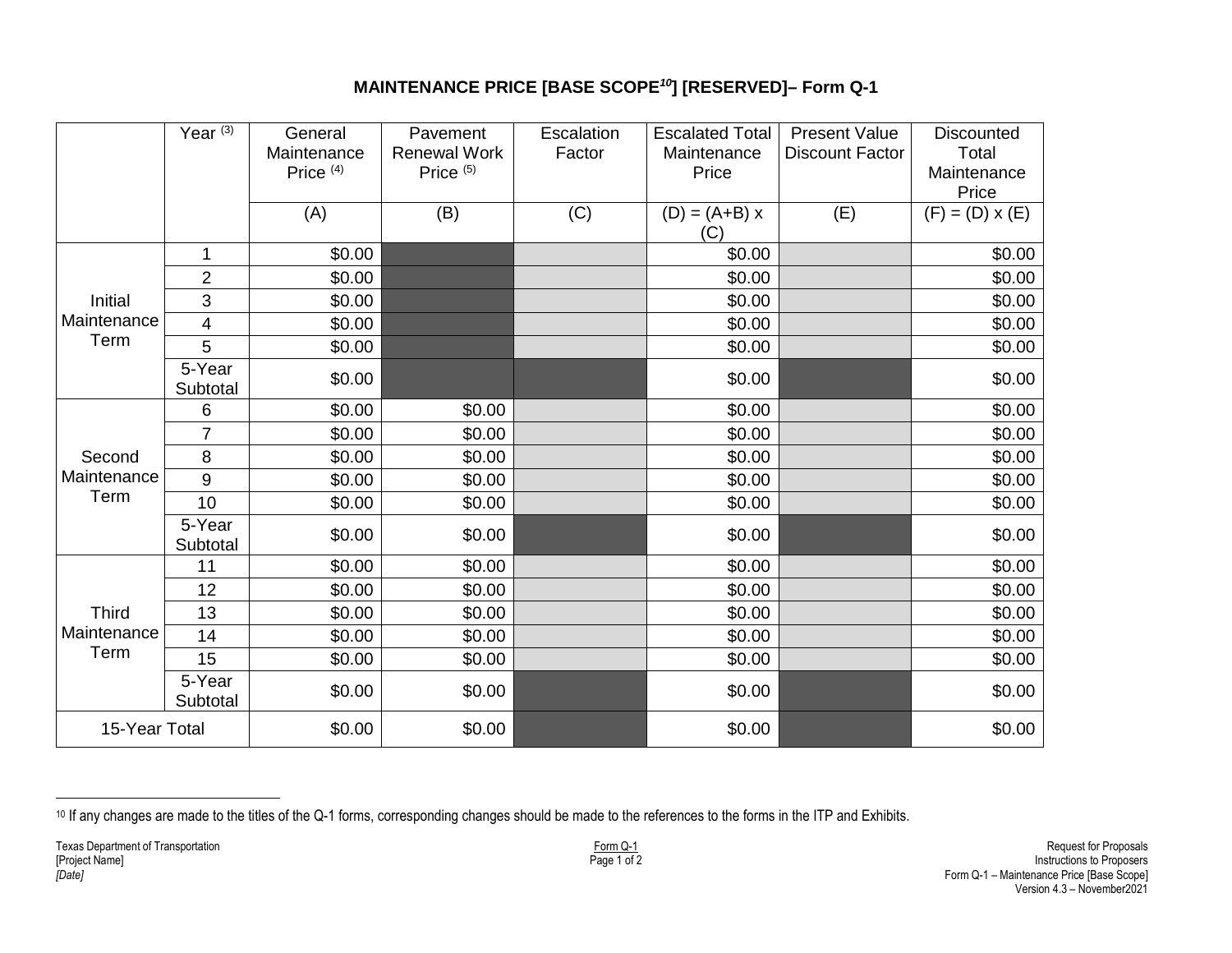#### Notes:

- (1) Proposer is required to fill in all values required in white cells. Gray cells are not to be altered and black cells are not to be used.
- (2) Provide all prices to two decimal places.
- (3) Years in the table refer to the years during the Maintenance Period, which begins on the Initial Maintenance Period Commencement Date.
- (4) Annual expenditures (prices) are presented in [YEAR] dollars as of Proposal Due Date identified in Section 1.5 of the ITP.
- (5) The amounts inserted in Column B of Form Q-1 shall be identical to the amounts in Column D of Form Q-1.1.

### *[Notes to Drafter:*

*Columns C and E, Years 1 thru 15 - The Escalation Factor to be determined by the Project Manager through coordination with ALD and its financial advisor(s). The Present Value Discount Factor will be 4% per annum.* 

*If a separate Maintenance Price is required for individual scope components or segments, insert additional forms (labelled Form Q-2, Form Q-2.1, Form Q-3, Form Q-3.1, etc.) similar to Form Q-1 and Form Q-1.1 and provide clarification in Note 3 if scope components or segments have a different Maintenance Period commencement Date.]*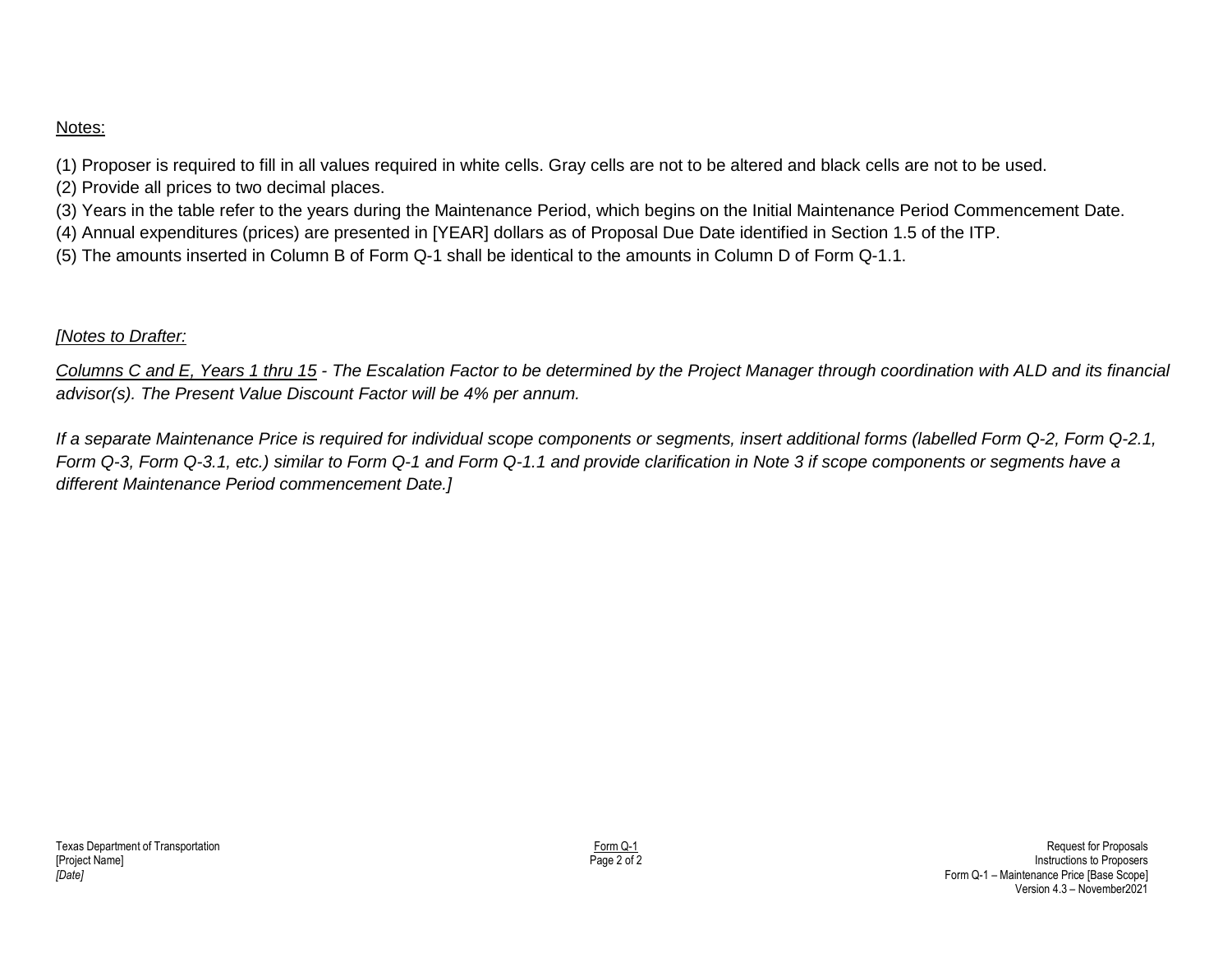### **MAINTENANCE PRICE [BASE SCOPE] – Form Q-1.1<sup>11</sup> PAVEMENT RENEWAL WORK PRICE CALCULATION**

|             | Year $(3)$         | Total area of<br>flexible pavement<br>subject to<br>Pavement<br><b>Renewal Work</b><br>(SY) | Pavement<br><b>Renewal Work</b><br>Unit Rate (per<br>SY) (4) | Percentage of area<br>of flexible pavement<br>subject to Pavement<br>Renewal Work (%)<br>(5) | Pavement<br><b>Renewal Work</b><br>Price <sup>(4)</sup> | Cumulative<br>Maximum<br>Pavement<br>Renewal Work<br>Price |
|-------------|--------------------|---------------------------------------------------------------------------------------------|--------------------------------------------------------------|----------------------------------------------------------------------------------------------|---------------------------------------------------------|------------------------------------------------------------|
|             |                    | (A)<br>[0.00]                                                                               | (B)<br>[\$0.00]                                              | (C)                                                                                          | $(D) = (A) \times (B) \times$<br>(C)                    | (E)                                                        |
|             | 6                  |                                                                                             |                                                              |                                                                                              | \$0.00                                                  | \$0.00                                                     |
|             | $\overline{7}$     |                                                                                             |                                                              |                                                                                              | \$0.00                                                  | \$0.00                                                     |
| Second      | 8                  |                                                                                             |                                                              |                                                                                              | \$0.00                                                  | \$0.00                                                     |
| Maintenance | 9                  |                                                                                             |                                                              |                                                                                              | \$0.00                                                  | \$0.00                                                     |
| Term        | 10                 |                                                                                             |                                                              |                                                                                              | \$0.00                                                  | \$0.00                                                     |
|             | 5-Year<br>Subtotal |                                                                                             |                                                              |                                                                                              | \$0.00                                                  |                                                            |
|             | 11                 |                                                                                             |                                                              |                                                                                              | \$0.00                                                  | \$0.00                                                     |
|             | 12                 |                                                                                             |                                                              |                                                                                              | \$0.00                                                  | \$0.00                                                     |
| Third       | 13                 |                                                                                             |                                                              |                                                                                              | \$0.00                                                  | \$0.00                                                     |
| Maintenance | 14                 |                                                                                             |                                                              |                                                                                              | \$0.00                                                  | \$0.00                                                     |
| Term        | 15                 |                                                                                             |                                                              |                                                                                              | \$0.00                                                  | \$0.00                                                     |
|             | 5-Year<br>Subtotal |                                                                                             |                                                              |                                                                                              | \$0.00                                                  |                                                            |
|             | Total              |                                                                                             |                                                              | 100%                                                                                         | \$0.00                                                  |                                                            |

Texas Department of Transportation with the state of the state of the Security of Transportation Form Q-1.1 Request for Proposals 11 Include if there is a CMC for the Project and if the Pavement Renewal Work Option is selected per CMA Exhibit 1.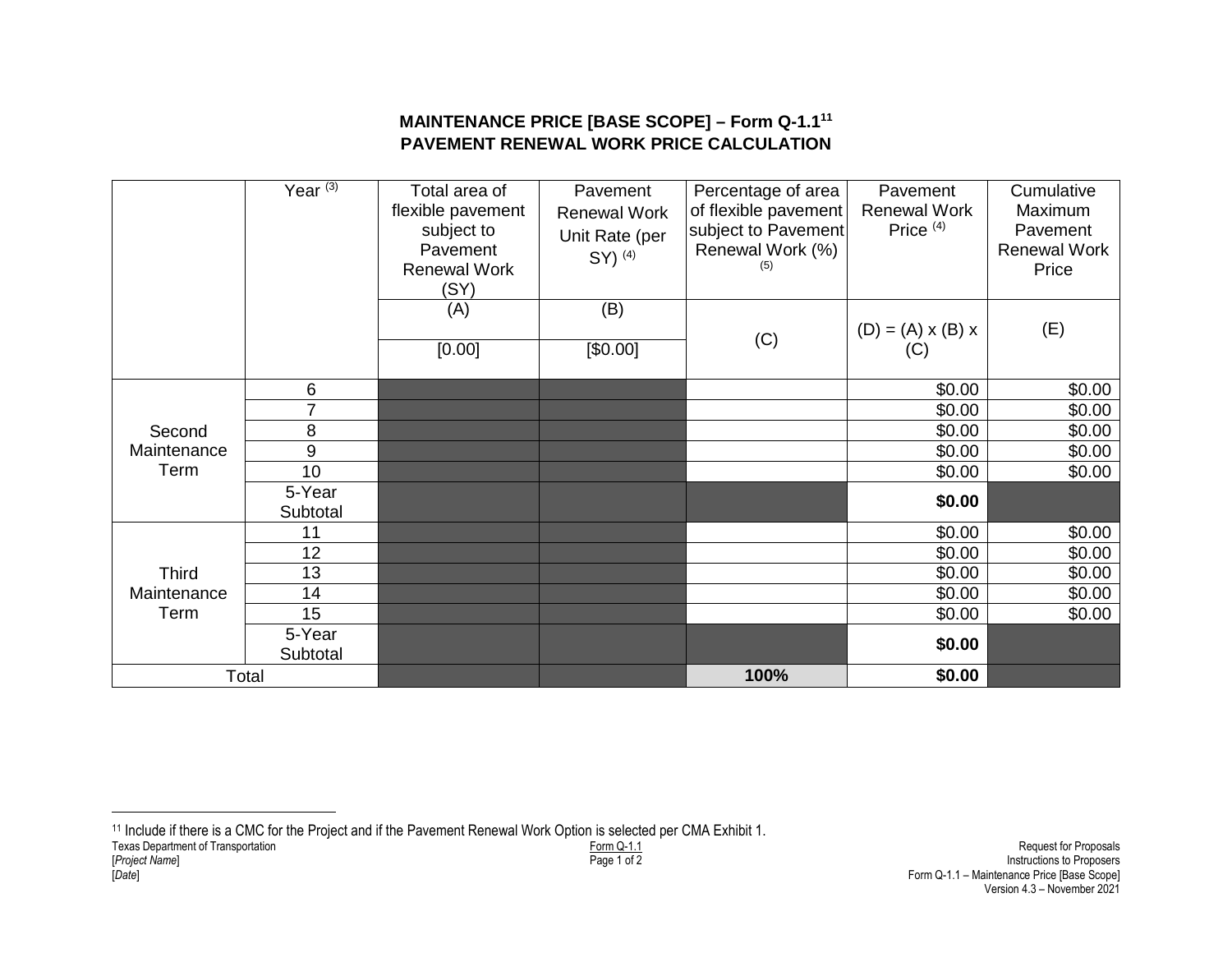### Notes:

(1) Proposer is required to fill in all values required in white cells. Gray cells are not to be altered and black cells are not to be used.

(2) Provide all prices, quantities and unit rates to two decimal places.

(3) Years in the table refer to the years during the Maintenance Period, which begins on the Initial Maintenance Period Commencement Date.

(4) Annual expenditures (prices) and the Pavement Renewal Work Unit Rate are presented in [YEAR] dollars as of Proposal Due Date identified in Section 1.5 of the ITP.

(5) Column (C) shall identify the percentage of flexible pavement for which Pavement Renewal Work is planned in any year and shall be in units of 25% (i.e. the percentage inserted for any year may be 0, 25%, 50%, 75% or 100% and the total must sum to 100%.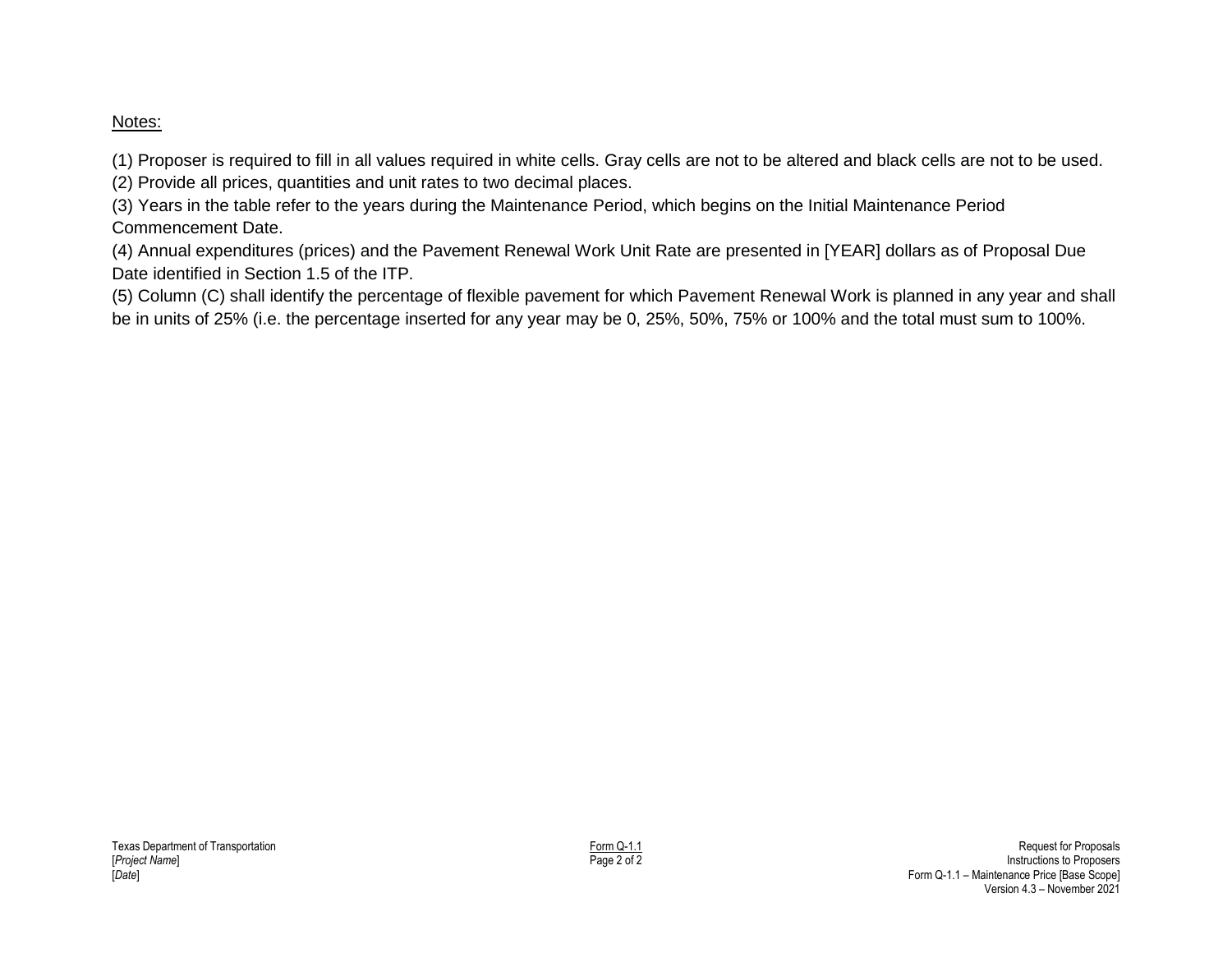# **MAINTENANCE PRICE [OPTION #***<sup>12</sup>***] – Form Q-[#]**

|               | Year $(3)$         | General     | Pavement             | Escalation | <b>Escalated Total</b> | <b>Present Value</b>   | <b>Discounted</b>      |
|---------------|--------------------|-------------|----------------------|------------|------------------------|------------------------|------------------------|
|               |                    | Maintenance | <b>Renewal Work</b>  | Factor     | Maintenance            | <b>Discount Factor</b> | Total                  |
|               |                    | Price $(4)$ | Price <sup>(5)</sup> |            | Price                  |                        | Maintenance            |
|               |                    |             |                      |            |                        |                        | Price                  |
|               |                    | (A)         | (B)                  | (C)        | $(D) = (A+B) x$<br>(C) | (E)                    | $(F) = (D) \times (E)$ |
|               | 1                  | \$0.00      |                      |            | \$0.00                 |                        | \$0.00                 |
|               | $\overline{2}$     | \$0.00      |                      |            | \$0.00                 |                        | \$0.00                 |
| Initial       | 3                  | \$0.00      |                      |            | \$0.00                 |                        | \$0.00                 |
| Maintenance   | 4                  | \$0.00      |                      |            | \$0.00                 |                        | \$0.00                 |
| Term          | 5                  | \$0.00      |                      |            | \$0.00                 |                        | \$0.00                 |
|               | 5-Year<br>Subtotal | \$0.00      |                      |            | \$0.00                 |                        | \$0.00                 |
|               | 6                  | \$0.00      | \$0.00               |            | \$0.00                 |                        | \$0.00                 |
|               | $\overline{7}$     | \$0.00      | \$0.00               |            | \$0.00                 |                        | \$0.00                 |
| Second        | 8                  | \$0.00      | \$0.00               |            | \$0.00                 |                        | \$0.00                 |
| Maintenance   | 9                  | \$0.00      | \$0.00               |            | \$0.00                 |                        | \$0.00                 |
| Term          | 10                 | \$0.00      | \$0.00               |            | \$0.00                 |                        | \$0.00                 |
|               | 5-Year<br>Subtotal | \$0.00      | \$0.00               |            | \$0.00                 |                        | \$0.00                 |
|               | 11                 | \$0.00      | \$0.00               |            | \$0.00                 |                        | \$0.00                 |
|               | 12                 | \$0.00      | \$0.00               |            | \$0.00                 |                        | \$0.00                 |
| <b>Third</b>  | 13                 | \$0.00      | \$0.00               |            | \$0.00                 |                        | \$0.00                 |
| Maintenance   | 14                 | \$0.00      | \$0.00               |            | \$0.00                 |                        | \$0.00                 |
| Term          | 15                 | \$0.00      | \$0.00               |            | \$0.00                 |                        | \$0.00                 |
|               | 5-Year<br>Subtotal | \$0.00      | \$0.00               |            | \$0.00                 |                        | \$0.00                 |
| 15-Year Total |                    | \$0.00      | \$0.00               |            | \$0.00                 |                        | \$0.00                 |

<sup>12</sup> If any changes are made to the titles of the Q-1 forms, corresponding changes should be made to the references to the forms in the ITP and Exhibits.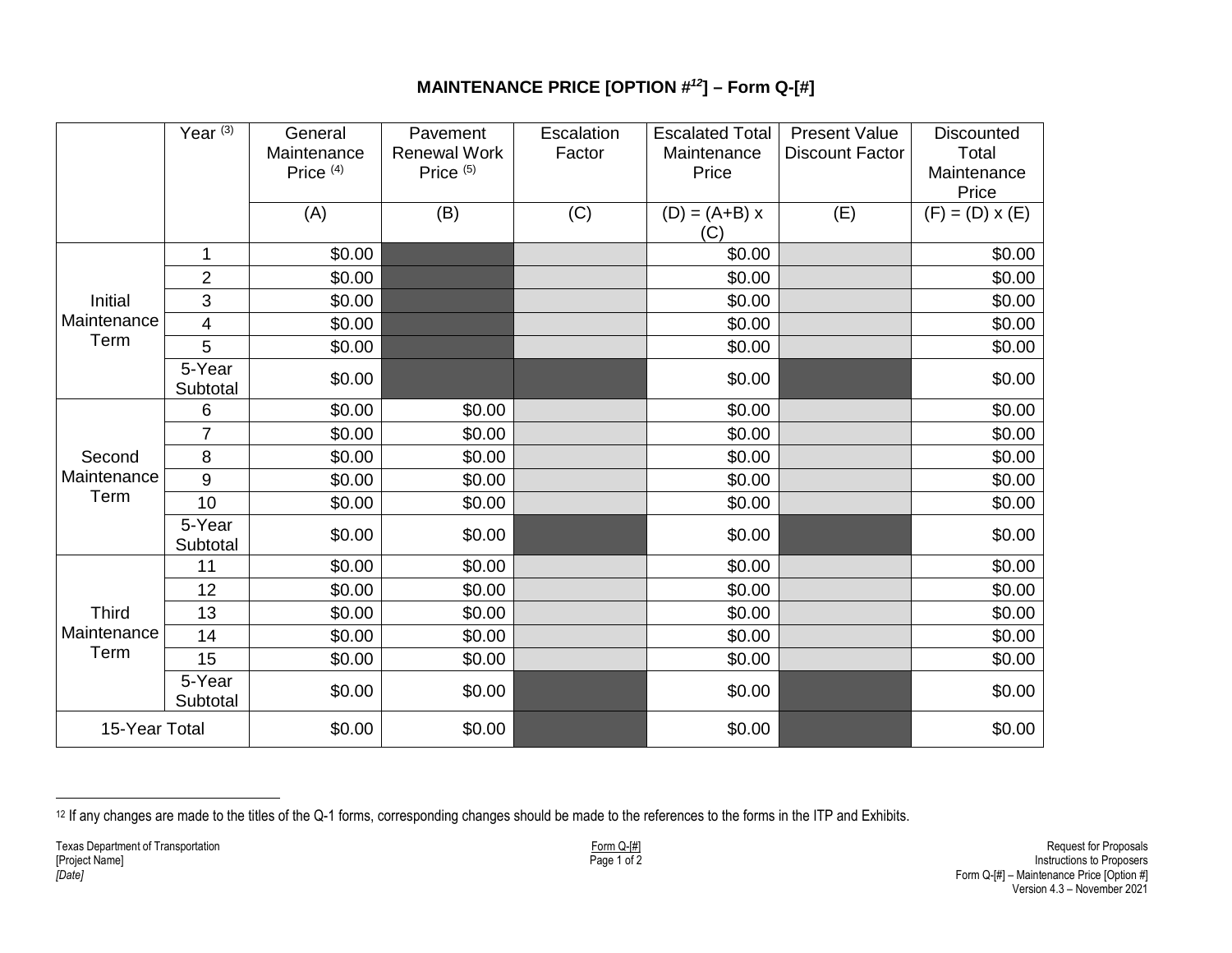#### Notes:

- (1) Proposer is required to fill in all values required in white cells. Gray cells are not to be altered and black cells are not to be used.
- (2) Provide all prices to two decimal places.
- (3) Years in the table refer to the years during the Maintenance Period, which begins [on the Initial Maintenance Period Commencement Date].
- (4) Annual expenditures (prices) are presented in [YEAR] dollars as of Proposal Due Date identified in Section 1.5 of the ITP.
- (5) The amounts inserted in Column B of Form Q-[#] shall be identical to the amounts in Column D of Form Q-[#].1.

### *[Notes to Drafter:*

*Columns D and F, Years 1 thru 15 - The Escalation Factor to be determined by the Project Manager through coordination with ALD and its financial advisor(s). The Present Value Discount Factor will be 4% per annum.* 

*If a separate Maintenance Price is required for individual scope components or segments, insert additional forms (labelled Form Q-2, Form Q-2.1, Form Q-3, Form Q-3.1, etc.) similar to Form Q-1 and Form Q-1.1 and provide clarification in Note 3 if scope components or segments have a different Maintenance Period commencement Date.]*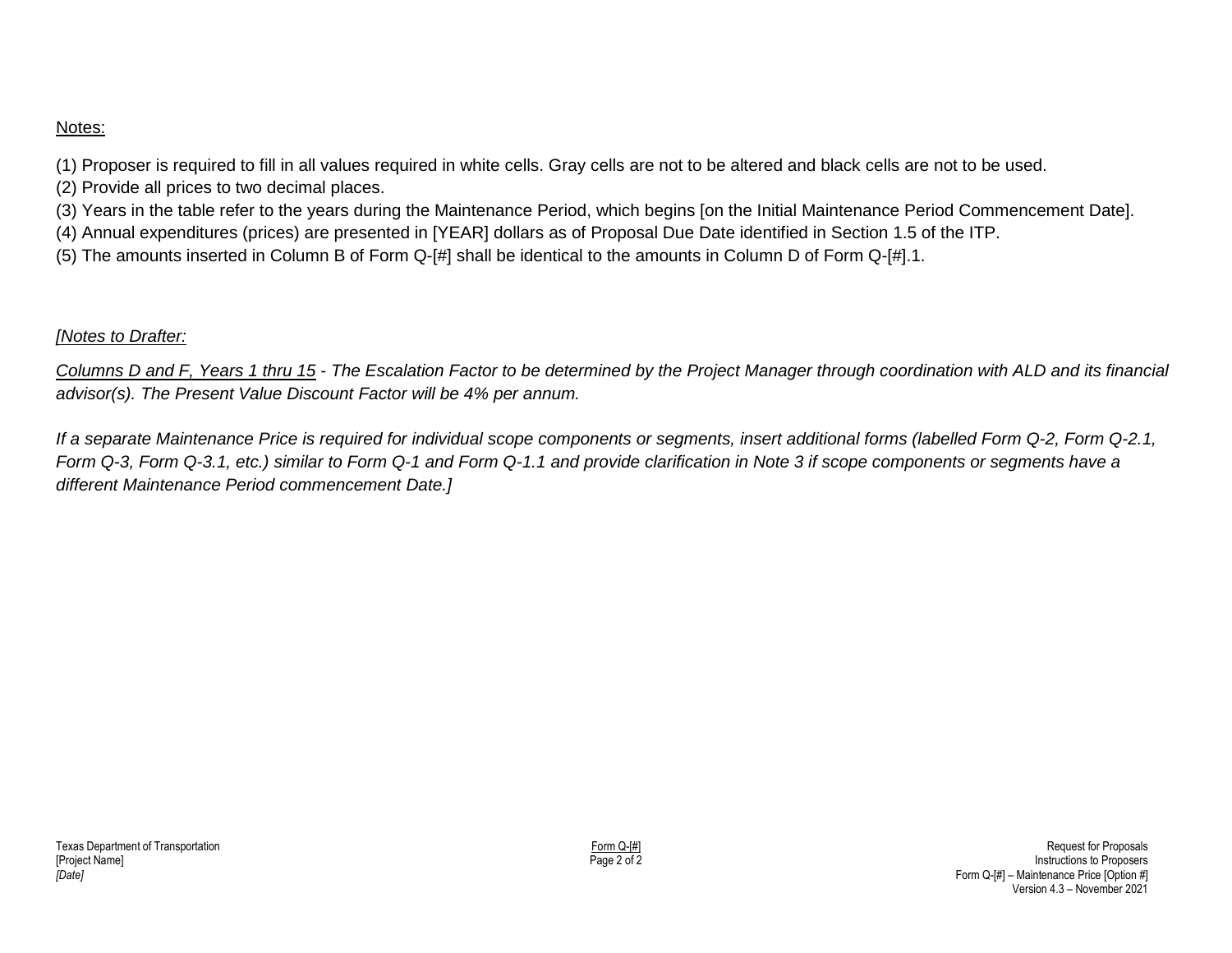### **MAINTENANCE PRICE [OPTION #] – Form Q-[#].1<sup>13</sup> PAVEMENT RENEWAL WORK PRICE CALCULATION**

|             | Year $(3)$         | Total area of<br>flexible pavement<br>subject to<br>Pavement<br><b>Renewal Work</b><br>(SY) | Pavement<br><b>Renewal Work</b><br>Unit Rate (per<br>SY) (4) | Percentage of area<br>of flexible pavement<br>subject to Pavement<br>Renewal Work (%)<br>(5) | Annual Pavement<br><b>Renewal Work</b><br>Price <sup>(4)</sup> | Cumulative<br>Maximum<br>Pavement<br><b>Renewal Work</b><br>Price |
|-------------|--------------------|---------------------------------------------------------------------------------------------|--------------------------------------------------------------|----------------------------------------------------------------------------------------------|----------------------------------------------------------------|-------------------------------------------------------------------|
|             |                    | (A)<br>[0.00]                                                                               | (B)<br>[\$0.00]                                              | (C)                                                                                          | $(D) = (A) \times (B) \times$<br>(C)                           | (E)                                                               |
|             | 6                  |                                                                                             |                                                              |                                                                                              | \$0.00                                                         | \$0.00                                                            |
|             | $\overline{7}$     |                                                                                             |                                                              |                                                                                              | \$0.00                                                         | \$0.00                                                            |
| Second      | 8                  |                                                                                             |                                                              |                                                                                              | \$0.00                                                         | \$0.00                                                            |
| Maintenance | 9                  |                                                                                             |                                                              |                                                                                              | \$0.00                                                         | \$0.00                                                            |
| Term        | 10                 |                                                                                             |                                                              |                                                                                              | \$0.00                                                         | \$0.00                                                            |
|             | 5-Year<br>Subtotal |                                                                                             |                                                              |                                                                                              | \$0.00                                                         |                                                                   |
|             | 11                 |                                                                                             |                                                              |                                                                                              | \$0.00                                                         | \$0.00                                                            |
|             | 12                 |                                                                                             |                                                              |                                                                                              | \$0.00                                                         | \$0.00                                                            |
| Third       | 13                 |                                                                                             |                                                              |                                                                                              | \$0.00                                                         | \$0.00                                                            |
| Maintenance | 14                 |                                                                                             |                                                              |                                                                                              | \$0.00                                                         | \$0.00                                                            |
| Term        | 15                 |                                                                                             |                                                              |                                                                                              | \$0.00                                                         | \$0.00                                                            |
|             | 5-Year<br>Subtotal |                                                                                             |                                                              |                                                                                              | \$0.00                                                         |                                                                   |
| Total       |                    |                                                                                             |                                                              | 100%                                                                                         | \$0.00                                                         |                                                                   |

<sup>13</sup> Include if there is a CMC for the Project and if the Pavement Renewal Work Option is selected per CMA Exhibit 1.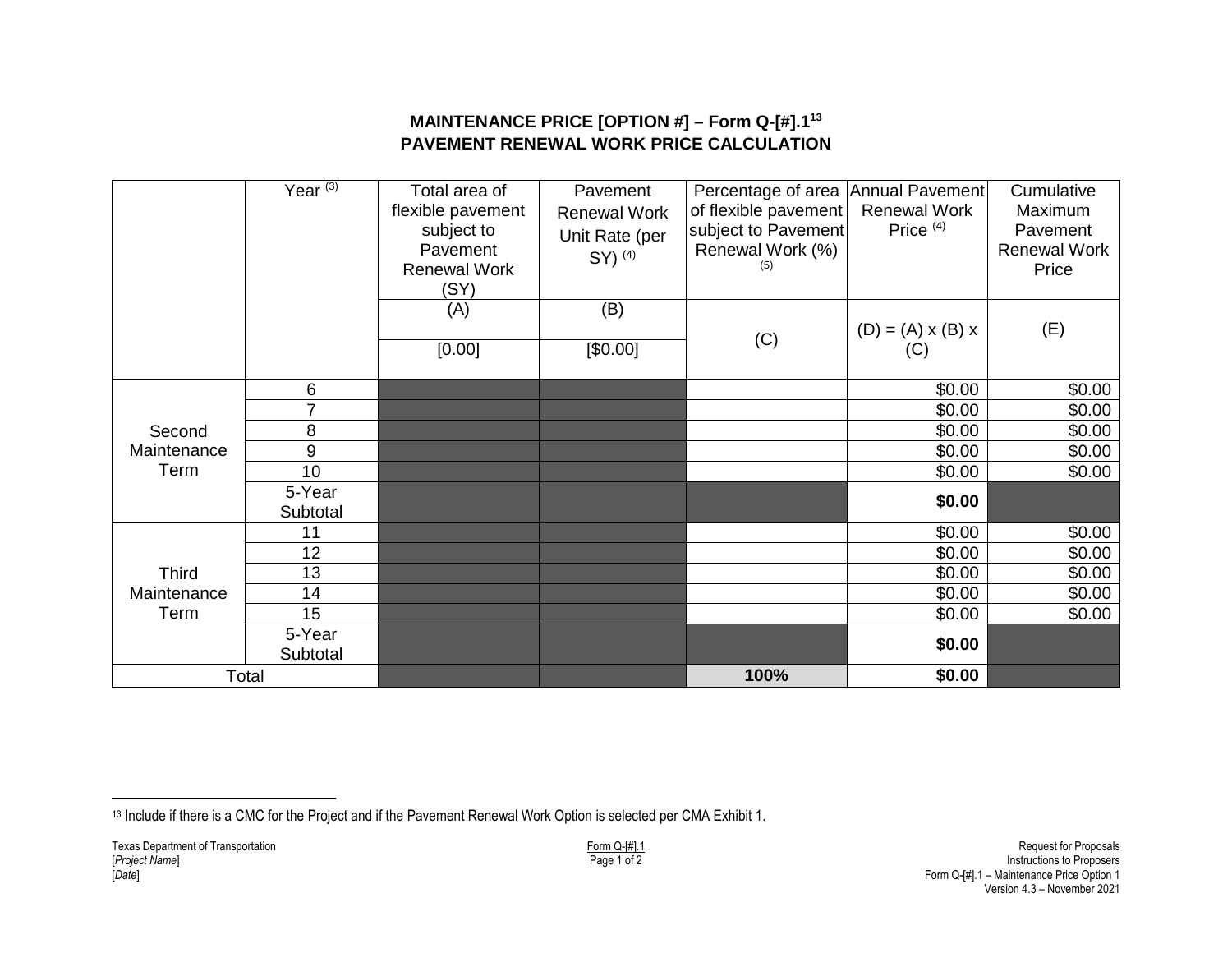### Notes:

(1) Proposer is required to fill in all values required in white cells. Gray cells are not to be altered and black cells are not to be used.

(2) Provide all prices, quantities and unit rates to two decimal places.

(3) Years in the table refer to the years during the Maintenance Period, which begins [on the Initial Maintenance Period Commencement Date].

(4) Annual expenditures (prices) and the Pavement Renewal Work Unit Rate are presented in [YEAR] dollars as of Proposal Due Date identified in Section 1.5 of the ITP.

(5) Column (C) shall identify the percentage of flexible pavement for which Pavement Renewal Work is planned in any year and shall be in units of 25% (i.e. the percentage inserted for any year may be 0, 25%, 50%, 75% or 100% and the total must sum to 100%.